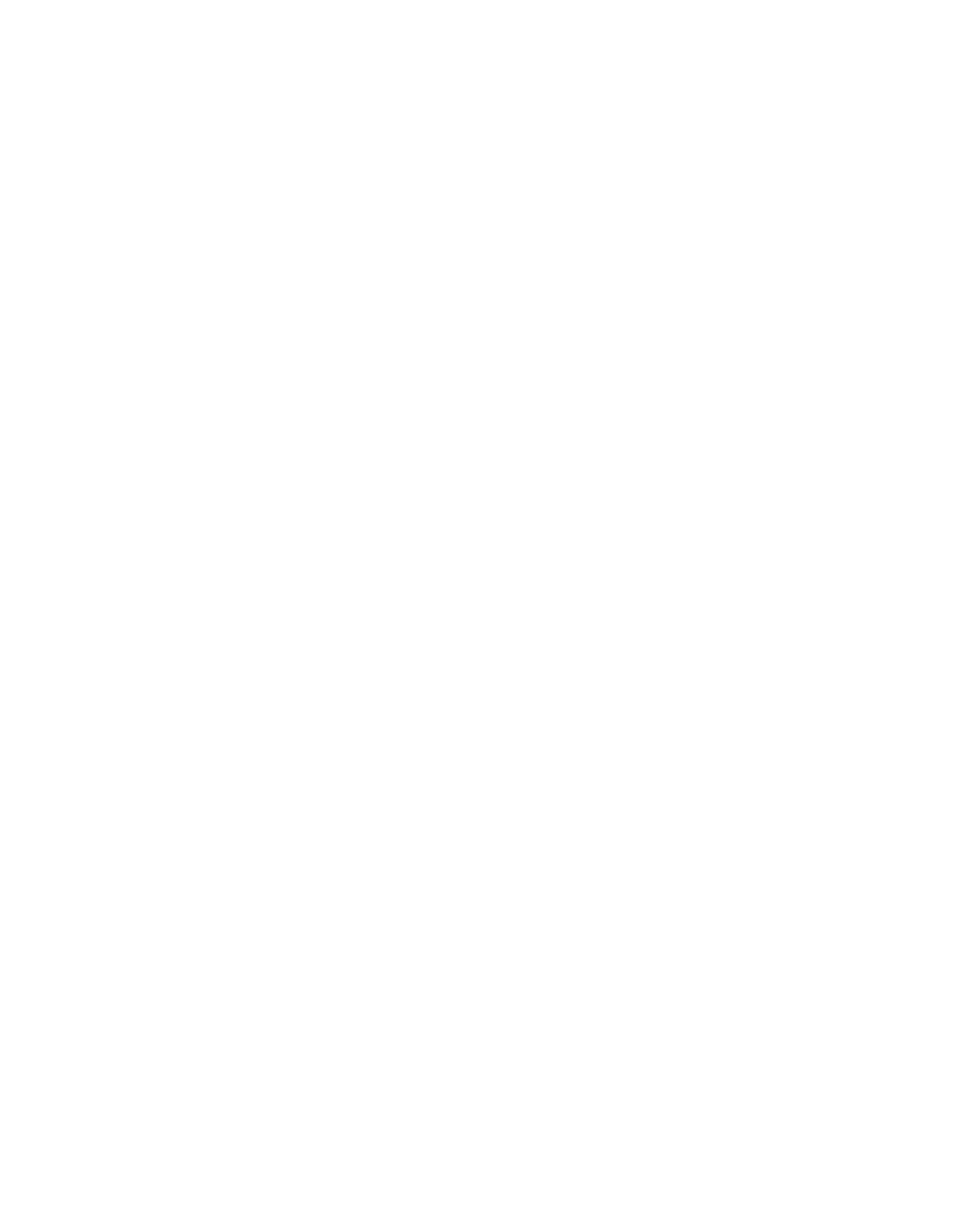# **CERTIFICATE OF COVERAGE**

#### **SUBJECT:** Group Long Term Disability

Unum Life Insurance Company of America (referred to as Unum) welcomes you as a client.

This is your certificate of coverage as long as you are eligible for coverage and you become insured. You will want to read it carefully and keep it in a safe place.

Unum has written your certificate of coverage in plain English. However, a few terms and provisions are written as required by insurance law. If you have any questions about any of the terms and provisions, please consult Unum's claims paying office. Unum will assist you in any way to help you understand your benefits.

If the terms and provisions of the certificate of coverage (issued to you) are different from the policy (issued to the policyholder), the policy will govern. Your coverage may be cancelled or changed in whole or in part under the terms and provisions of the policy.

The policy is delivered in and is governed by the laws of the governing jurisdiction and to the extent applicable by the Employee Retirement Income Security Act of 1974 (ERISA) and any amendments.

For purposes of effective dates and ending dates under the group policy, all days begin at 12:01 a.m. and end at 12:00 midnight at the Policyholder's address.

> Unum Life Insurance Company of America 2211 Congress Street Portland, Maine 04122

**IMPORTANT CANCELLATION INFORMATION - Please read the provision entitled "When Does Your Coverage End?" found under "General Provisions".**

**PRE-EXISTING CONDITION EXCLUSIONS - The Policy contains pre-existing condition exclusions. Please read the provision entitled "What is a Pre-existing Condition?" found under "Benefit Information".**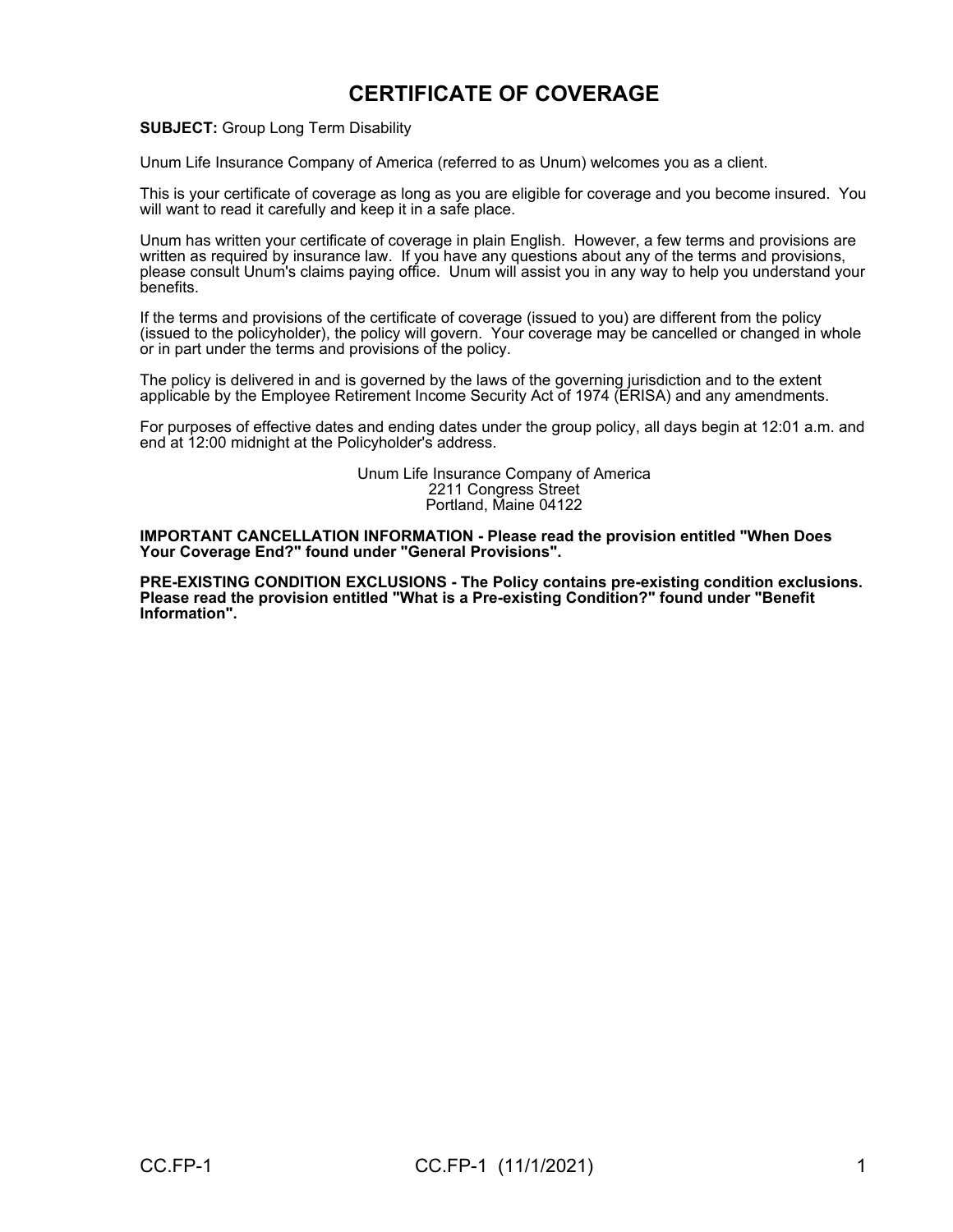# **TABLE OF CONTENTS**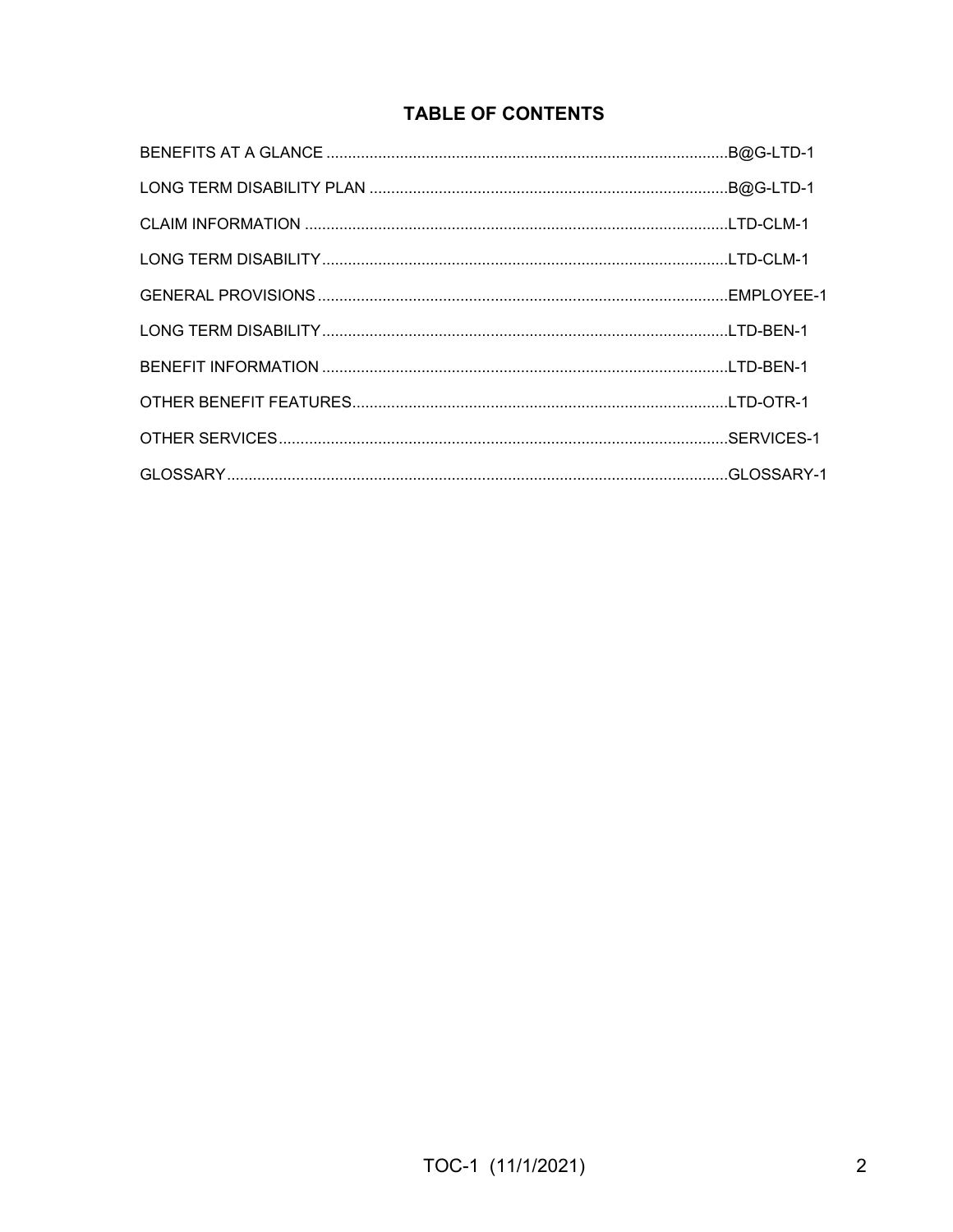# **BENEFITS AT A GLANCE**

#### **LONG TERM DISABILITY PLAN**

This long term disability plan provides financial protection for you by paying a portion of your income while you are disabled. In some cases, you can receive disability payments even if you work while you are disabled.

**EMPLOYER'S ORIGINAL PLAN EFFECTIVE DATE:** 

**POLICY NUMBER:** 427614 011

#### **ELIGIBLE GROUP(S):**

Group 1

Hourly and Salaried Corporate Associates of Belk Store Services in active employment in the United States with the Employer, excluding temporary and seasonal employees and non-US citizens

Group 2

All Store and Distribution Center Associates of the Stores in active employment in the United States with the Employer, excluding temporary and seasonal employees and non-US citizens

Group 3

Belk Store Services and Store Officers who are Vice Presidents and above in active employment in the United States with the Employer, excluding temporary and seasonal employees and non-US citizens

#### **MINIMUM HOURS REQUIREMENT:**

Employees must be in active employment at least 30 hours per week on a regularly scheduled basis.

#### **WAITING PERIOD:**

For employees in an eligible group on or before the plan effective date: None

For employees entering an eligible group after the plan effective date: None

Employees are not eligible for coverage until the waiting period has been completed.

#### **ENROLLMENT:**

Employees who are eligible may apply for their coverage at any time within the first 31 days of being eligible.

After 31 days, employees who are eligible may apply for their coverage during any scheduled enrollment period or within 31 days of a change in status.

You may cancel any coverage for which you make contributions at any time.

#### **EVIDENCE OF INSURABILITY:**

Evidence of insurability is required:

- for any amount of coverage applied for more than 31 days after you are first eligible for coverage.
- if you reapply for coverage after it terminates.

#### **WHO PAYS FOR THE COVERAGE:**

You must make contributions for your coverage.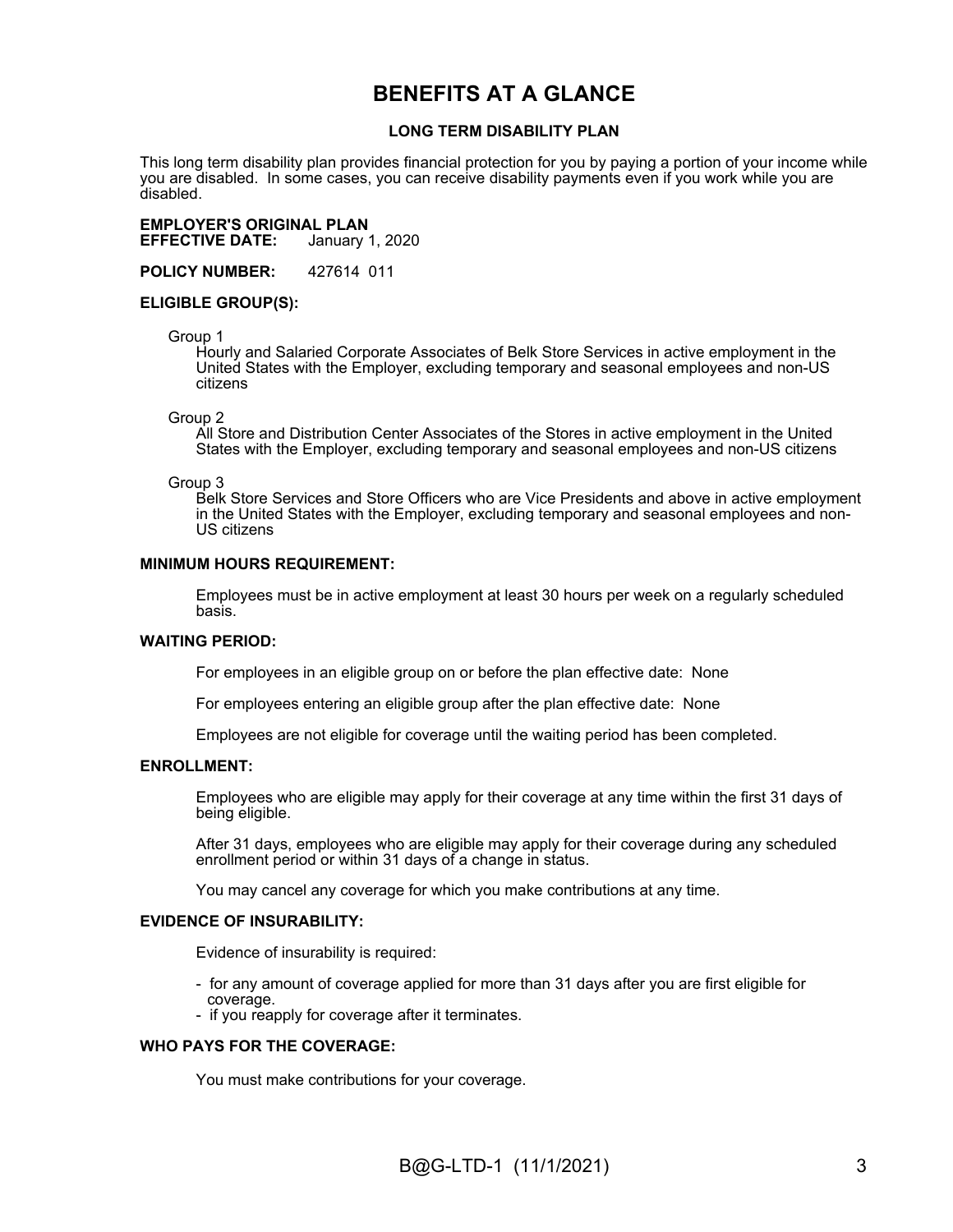No premium contributions are required for your coverage while you are receiving benefit payments under this plan.

#### **ELIMINATION PERIOD:**

The later of:

- 90 days; or
- the date your insured Short Term Disability payments end, if applicable.

Benefits begin the day after the elimination period is completed.

#### **MONTHLY BENEFIT:**

60% of monthly earnings to a maximum benefit of \$15,000 per month.

#### **Your payment may be reduced by deductible sources of income and disability earnings. Some disabilities may not be covered or may have limited coverage under this plan.**

#### **MINIMUM MONTHLY BENEFIT:**

The greater of:

- \$100; or

- 10% of your gross disability payment.

#### **MAXIMUM PERIOD OF PAYMENT:**

| <b>Age at Disability</b> | Maximum Period of Payment                    |
|--------------------------|----------------------------------------------|
| Less than Age 62         | To Social Security Normal Retirement Age     |
| Age 62                   | 60 months                                    |
| Age 63                   | 48 months                                    |
| Age 64                   | 42 months                                    |
| Age 65                   | 36 months                                    |
| Age 66                   | 30 months                                    |
| Age 67                   | 24 months                                    |
| Age 68                   | 18 months                                    |
| Age 69 or older          | 12 months                                    |
| Year of Birth            | <b>Social Security Normal Retirement Age</b> |
| 1937 or before           | 65 years                                     |
| 1938                     | 65 years 2 months                            |
| 1939                     | 65 years 4 months                            |
| 1940                     | 65 years 6 months                            |
| 1941                     | 65 years 8 months                            |
| 1942                     | 65 years 10 months                           |
| 1943-1954                | 66 years                                     |
| 1955                     | 66 years 2 months                            |
| 1956                     | 66 years 4 months                            |
| 1957                     | 66 years 6 months                            |
| 1958                     | 66 years 8 months                            |
| 1959                     | 66 years 10 months                           |
| 1960 and after           | 67 years                                     |

#### **OTHER FEATURES:**

Continuity of Coverage

Conversion

Dependent Care Expense Benefit

Pre-Existing: 12/24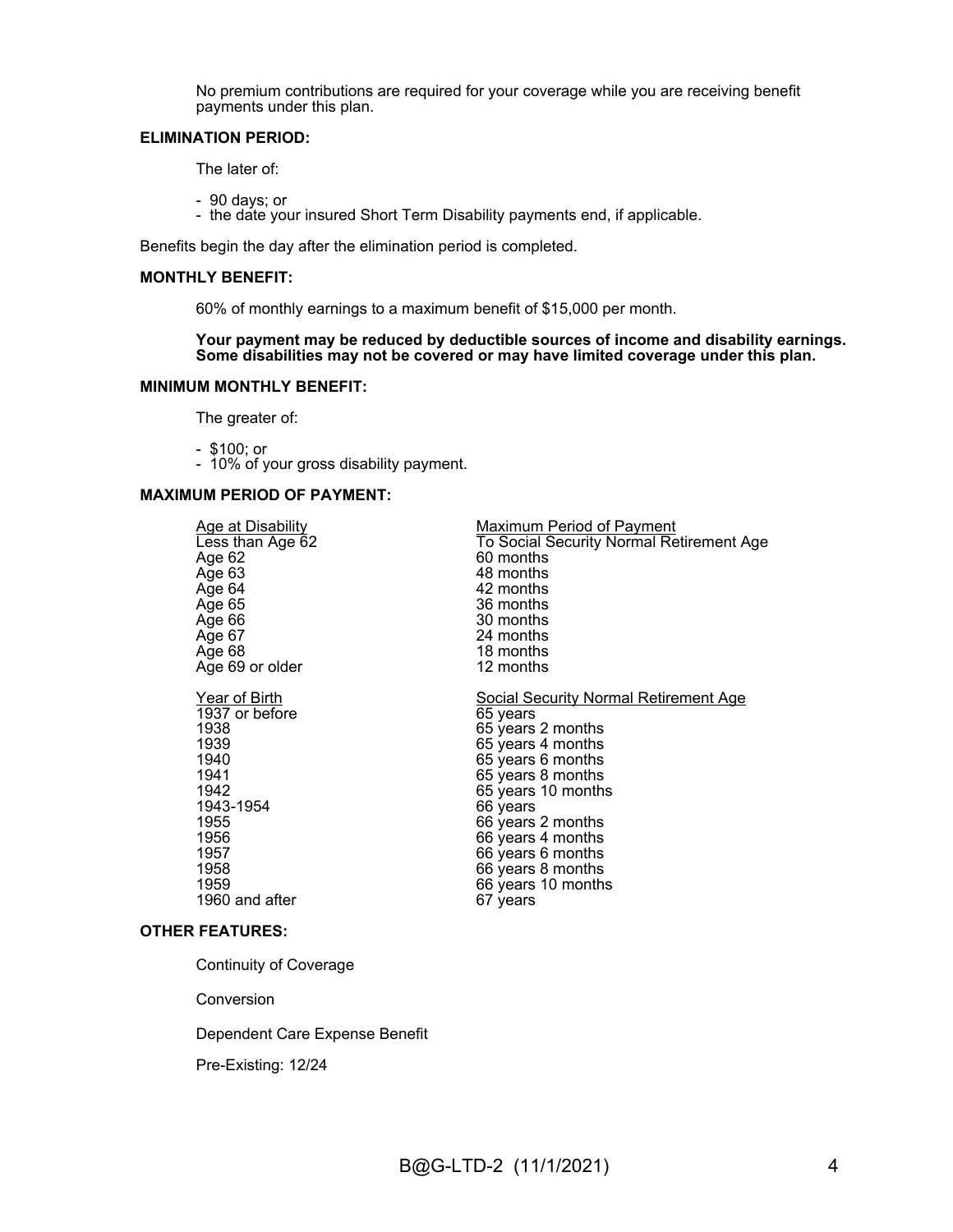Rehabilitation and Return to Work Assistance Benefit

#### Survivor Benefit

**The above items are only highlights of this plan. For a full description of your coverage, continue reading your certificate of coverage and if you make contributions to the plan, refer to your confirmation of coverage. The plan includes enrollment, risk management and other support services related to your Employer's benefit program.**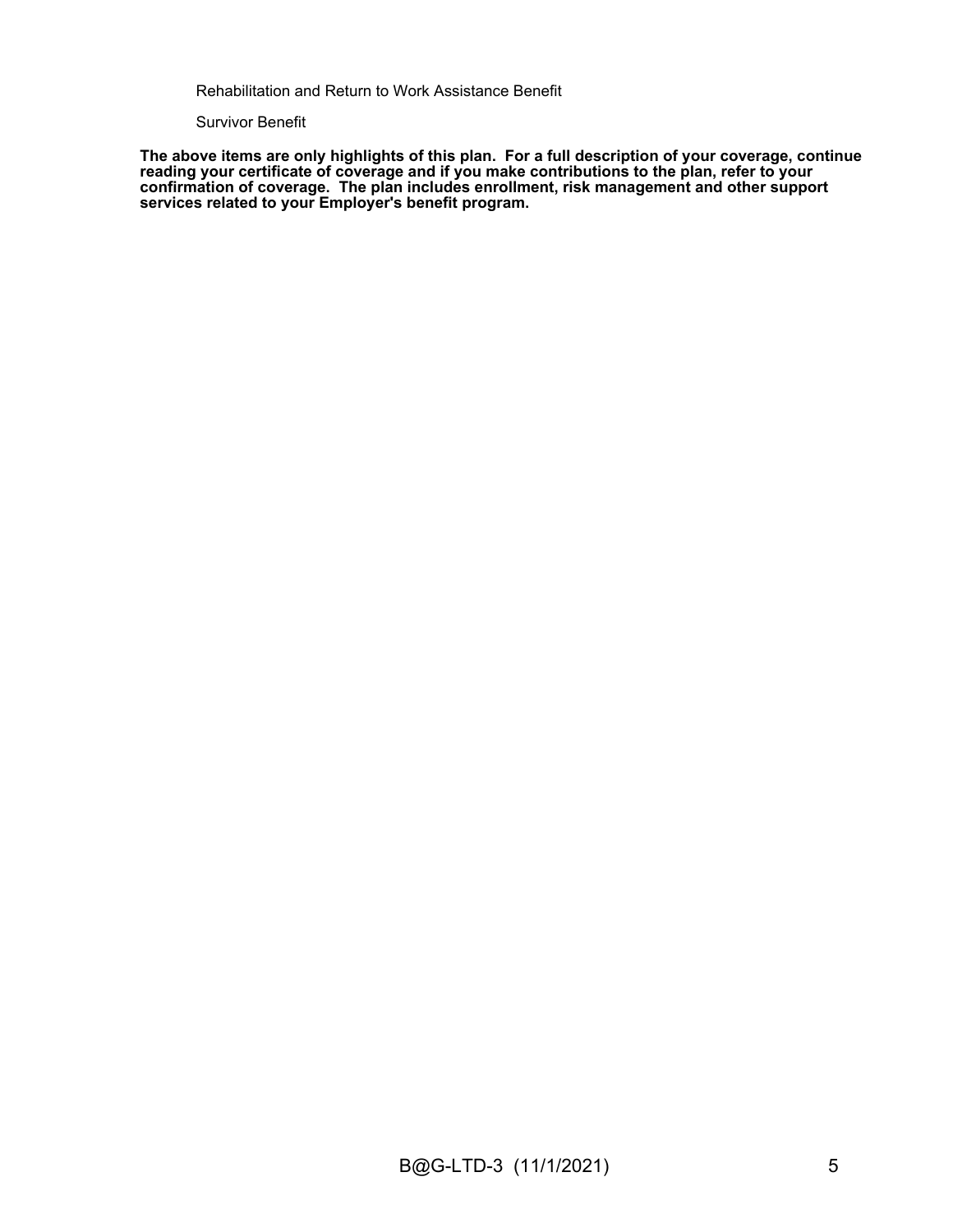# **CLAIM INFORMATION**

# **LONG TERM DISABILITY**

## *WHEN DO YOU NOTIFY UNUM OF A CLAIM?*

We encourage you to notify us of your claim as soon as possible so that a claim decision can be made in a timely manner. Notice of claim should be sent within 30 days after the date your disability begins. In addition, you must send Unum proof of your claim no later than one year after the date your disability begins unless your failure to do so is due to your lack of legal capacity. In no event can proof of your claim be submitted after the expiration of the time limit for commencing a legal proceeding as stated in this policy, even if your failure to provide proof of claim is due to a lack of legal capacity or if state law provides an exception to the one year time period.

You must notify us immediately when you return to work in any capacity.

### *HOW DO YOU FILE PROOF OF CLAIM?*

You and your Employer must fill out your own sections of the claim form and then give it to your attending physician. Your physician should fill out his or her section of the form and send it directly to Unum.

The form to use to submit your proof of claim is available from your Employer, or you can request the form from us. If you do not receive the form from Unum or your Employer within 15 days of your request, send Unum proof of claim without waiting for the form.

### *WHAT INFORMATION IS NEEDED AS PROOF OF YOUR CLAIM?*

## **Hourly and Salaried Corporate Associates of Belk Store Services, All Store and Distribution Center Associates of the stores**

Proof of your claim, provided at your expense, must show:

- the date your disability began;
- the existence and cause of your sickness or injury;
- that your sickness or injury causes you to have limitations on your functioning and restrictions on your activities preventing you from performing the material and substantial duties of your regular occupation or of any other gainful occupation for which you are reasonably fitted by education, training, or experience;
- that you are under the **regular care** of a **physician**;
- the name and address of any **hospital or institution** where you received treatment, including all attending physicians; and
- the appropriate documentation of your monthly earnings, any disability earnings, and any deductible sources of income.

In some cases, you will be required to give Unum authorization to obtain additional medical information and to provide non-medical information as part of your proof of claim, or proof of continuing disability. We may also require that you send us appropriate financial records, which may include income tax returns, which we believe are necessary to substantiate your income. We may request that you send periodic proof of your claim. This proof, provided at your expense, must be received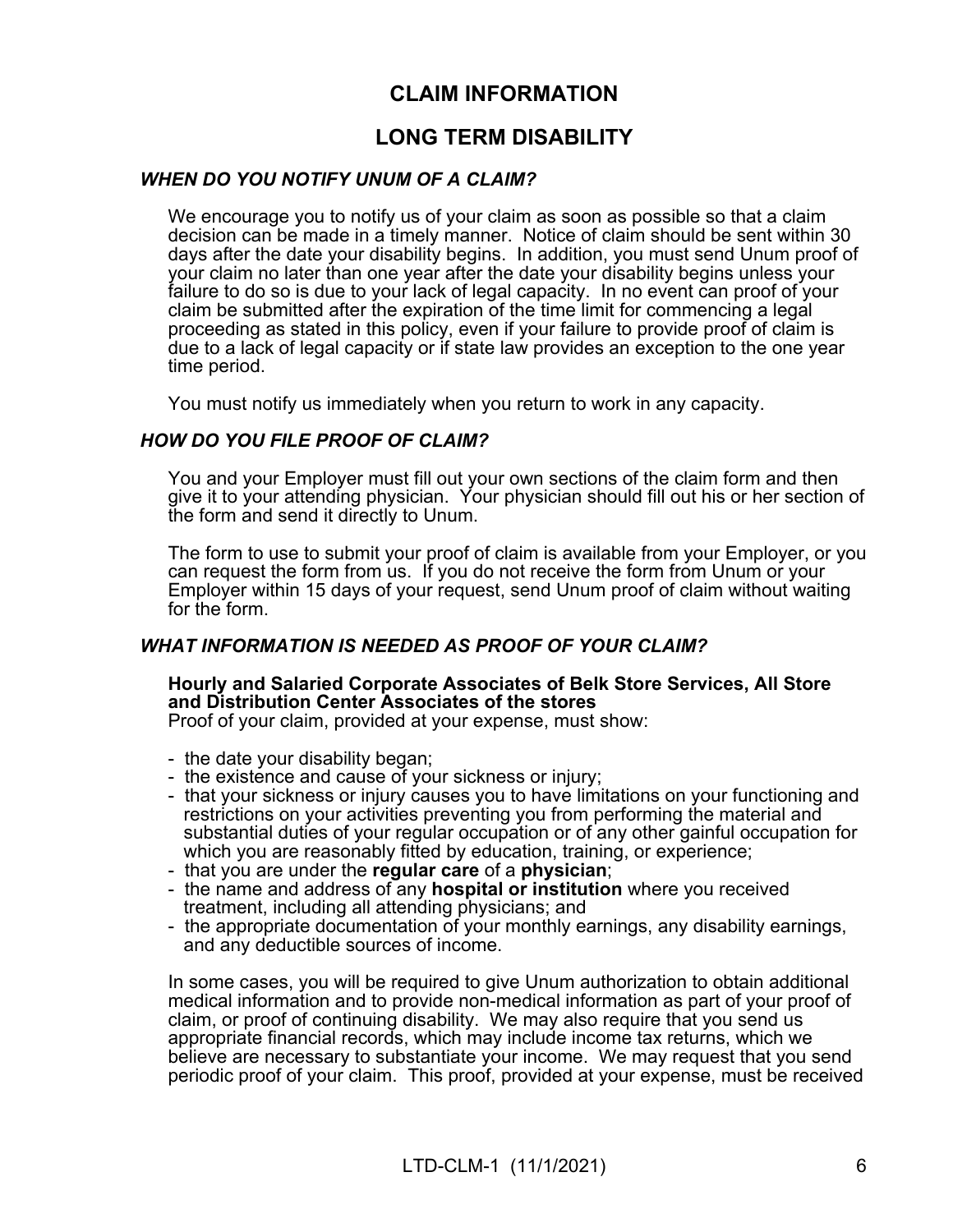within 45 days of a request by us. Unum will deny your claim, or stop sending you payments, if the appropriate information is not submitted.

We may require you to be examined by a physician, other medical practitioner and/or vocational expert of our choice. Unum will pay for this examination. We can require an examination as often as it is reasonable to do so. We may also require you to meet with and be interviewed by an authorized Unum Representative. Unum will deny your claim, or stop sending you payments, if you fail to comply with our requests.

**Belk Store Services and Store Officers who are Vice Presidents and above** Proof of your claim, provided at your expense, must show:

- the date your disability began;
- the existence and cause of your sickness or injury;
- that your sickness or injury causes you to have limitations on your functioning and restrictions on your activities preventing you from performing the material and substantial duties of your regular occupation;
- that you are under the **regular care** of a **physician**;
- the name and address of any **hospital or institution** where you received treatment, including all attending physicians; and
- the appropriate documentation of your monthly earnings, any disability earnings, and any deductible sources of income.

In some cases, you will be required to give Unum authorization to obtain additional medical information and to provide non-medical information as part of your proof of claim, or proof of continuing disability. We may also require that you send us appropriate financial records, which may include income tax returns, which we believe are necessary to substantiate your income. We may request that you send periodic proof of your claim. This proof, provided at your expense, must be received within 45 days of a request by us. Unum will deny your claim, or stop sending you payments, if the appropriate information is not submitted.

We may require you to be examined by a physician, other medical practitioner and/or vocational expert of our choice. Unum will pay for this examination. We can require an examination as often as it is reasonable to do so. We may also require you to meet with and be interviewed by an authorized Unum Representative. Unum will deny your claim, or stop sending you payments, if you fail to comply with our requests.

### *TO WHOM WILL UNUM MAKE PAYMENTS?*

Unum will make payments to you.

### *WHAT HAPPENS IF UNUM OVERPAYS YOUR CLAIM?*

Unum has the right to recover any overpayments due to:

- fraud;
- any error Unum makes in processing a claim;
- disability earnings; or
- deductible sources of income.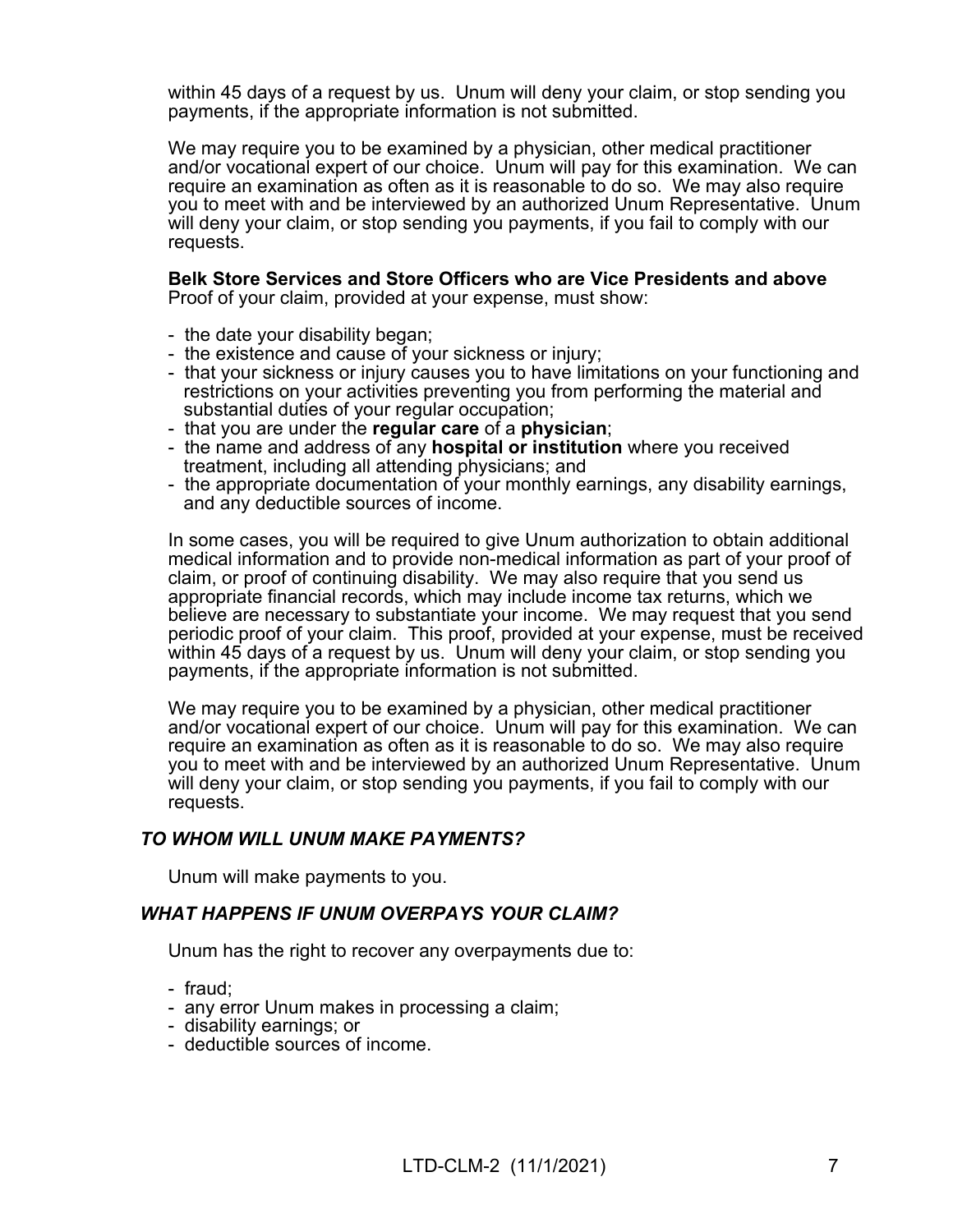You must reimburse us in full. We will determine the method by which the repayment is to be made which may include reducing or withholding future payments including the minimum monthly payment.

Unum will not recover more money than the amount we paid you.

Any unpaid premium due for your coverage under this policy may be recovered by us by offsetting against amounts otherwise payable to you under this policy, or by other legally permitted means.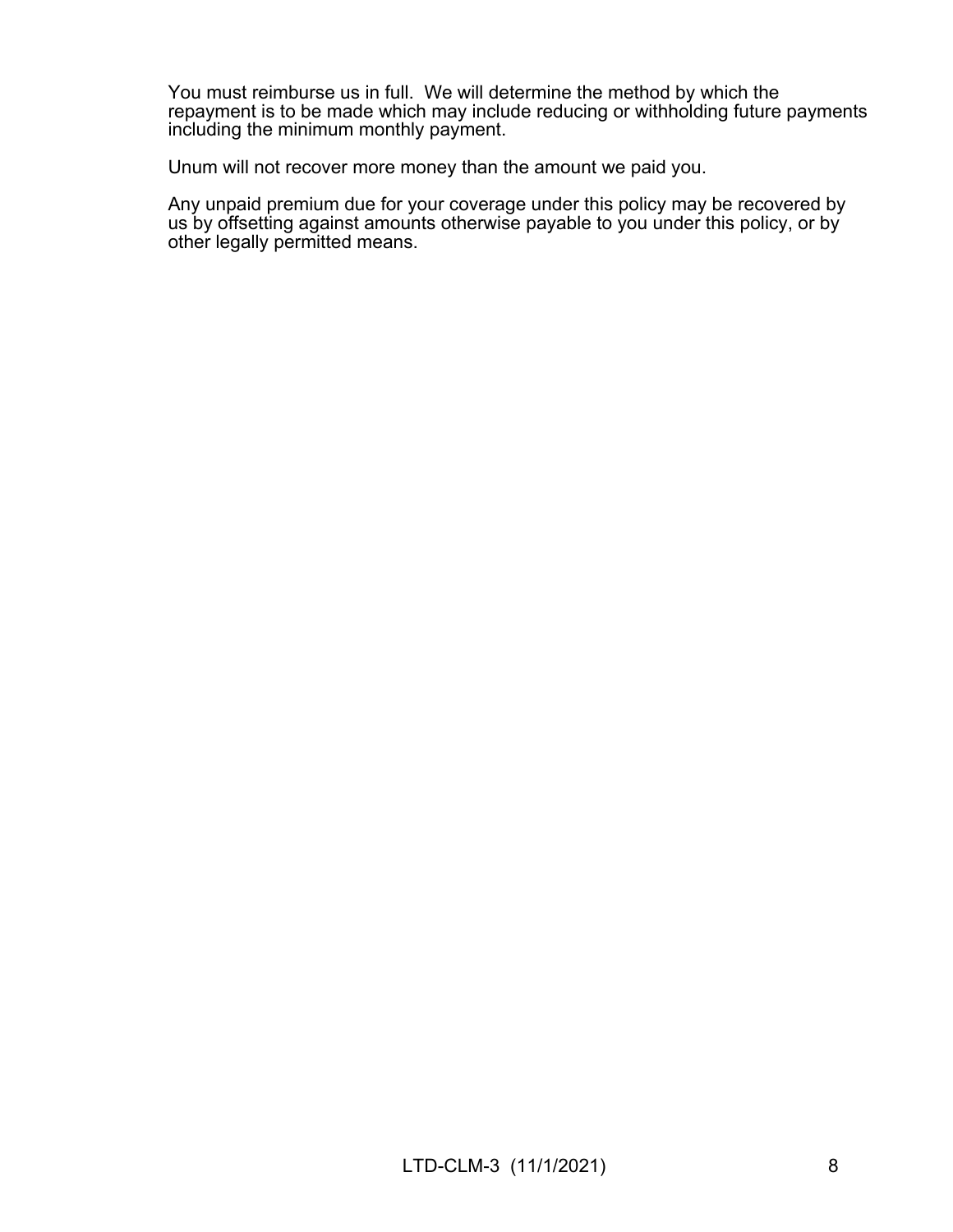# **GENERAL PROVISIONS**

## *WHAT IS THE CERTIFICATE OF COVERAGE?*

This certificate of coverage is a written statement prepared by Unum and may include attachments. It tells you:

- the coverage for which you may be entitled;
- to whom Unum will make a payment; and
- the limitations, exclusions and requirements that apply within a plan.

## *WHEN ARE YOU ELIGIBLE FOR COVERAGE?*

If you are working for your Employer in an eligible group, the date you are eligible for coverage is the later of:

- the plan effective date; or
- the day after you complete your **waiting period**.

## *WHEN DOES YOUR COVERAGE BEGIN?*

Your coverage will begin at 12:01 a.m. on the later of:

- the date you are eligible for coverage; or
- the date you apply for coverage.

### *WHEN CAN YOU APPLY FOR COVERAGE IF YOU DID NOT APPLY OR DECLINED WHEN YOU WERE FIRST ELIGIBLE FOR COVERAGE OR YOU VOLUNTARILY CANCELLED YOUR COVERAGE?*

You can apply for coverage only during a **scheduled enrollment period** or within 31 days of a **change in status**. Evidence of insurability is required. Unum and your Employer determine when the scheduled enrollment period begins and ends. Your coverage will begin at 12:01 a.m. on the date Unum approves your application.

An evidence of insurability form can be obtained from your Employer.

### *WHAT IF YOU ARE ABSENT FROM WORK ON THE DATE YOUR COVERAGE WOULD NORMALLY BEGIN?*

If you are absent from work due to injury, sickness or leave of absence, your coverage will begin on the date you return to **active employment**.

### *ONCE YOUR COVERAGE BEGINS, WHAT HAPPENS IF YOU ARE TEMPORARILY NOT WORKING?*

### **For an unpaid leave:**

If you are on a **leave of absence**, and if premium is paid, you will be covered for up to 60 days from the date your unpaid leave of absence begins.

### **For approved leave of absence:**

If you are on a leave of absence, and if premium is paid, you will be covered for up to 12 months from the date your leave of absence begins.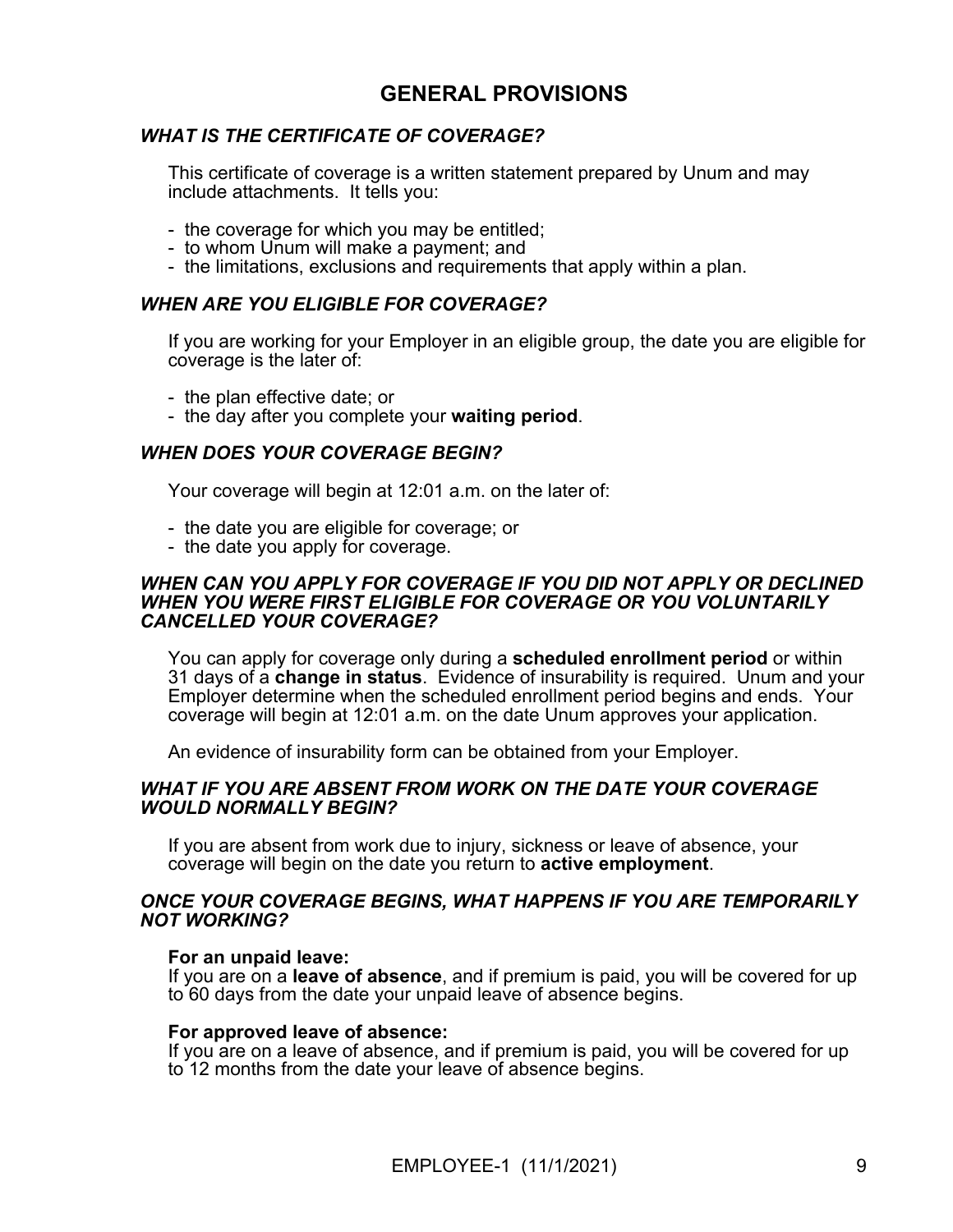## *WHAT HAPPENS TO YOUR COVERAGE UNDER THIS POLICY WHILE YOU ARE ON A FAMILY AND MEDICAL LEAVE OF ABSENCE?*

We will continue your coverage in accordance with your Employer's Human Resource policy on family and medical leaves of absence if premium payments continue and your Employer has approved your leave in writing.

Your coverage will be continued until the end of the later of:

- 1. the leave period required by the federal Family and Medical Leave Act of 1993 and any amendments; or
- 2. the leave period required by applicable state law.

If your Employer's Human Resource policy doesn't provide for continuation of your coverage during a family and medical leave of absence, your coverage will be reinstated when you return to active employment.

We will not:

- apply a new waiting period;
- apply a new pre-existing condition exclusion; or
- require evidence of insurability.

## *WHEN WILL CHANGES MADE BY YOUR EMPLOYER TAKE EFFECT?*

Once your coverage begins, any change requested by your Employer will take effect immediately if you are in active employment.

If you are not in active employment due to injury or sickness, or if you are on a covered leave of absence, any change requested by your Employer will begin on the date you return to active employment.

Any decrease in coverage will take effect immediately but will not affect a **payable claim** that occurs prior to the effective date of the change.

### *WHEN DOES YOUR COVERAGE END?*

If you choose to cancel your coverage under the policy or a plan, your coverage ends on the first of the month following the date you provide notification to your Employer.

Otherwise, your coverage under the policy or a plan ends on the earliest of the following:

- the date you no longer are in an eligible group;
- the date your eligible group is no longer covered;
- the last day of the period for which you made any required contributions;
- the last day you are in active employment; or
- the date the policy or a plan is cancelled. In addition to nonpayment of premium, Unum may cancel the policy or a plan if:
	- participation requirements are not met;
	- fewer than 10 employees are insured under the plan;
	- the Policyholder does not promptly provide us with information that is reasonably required; or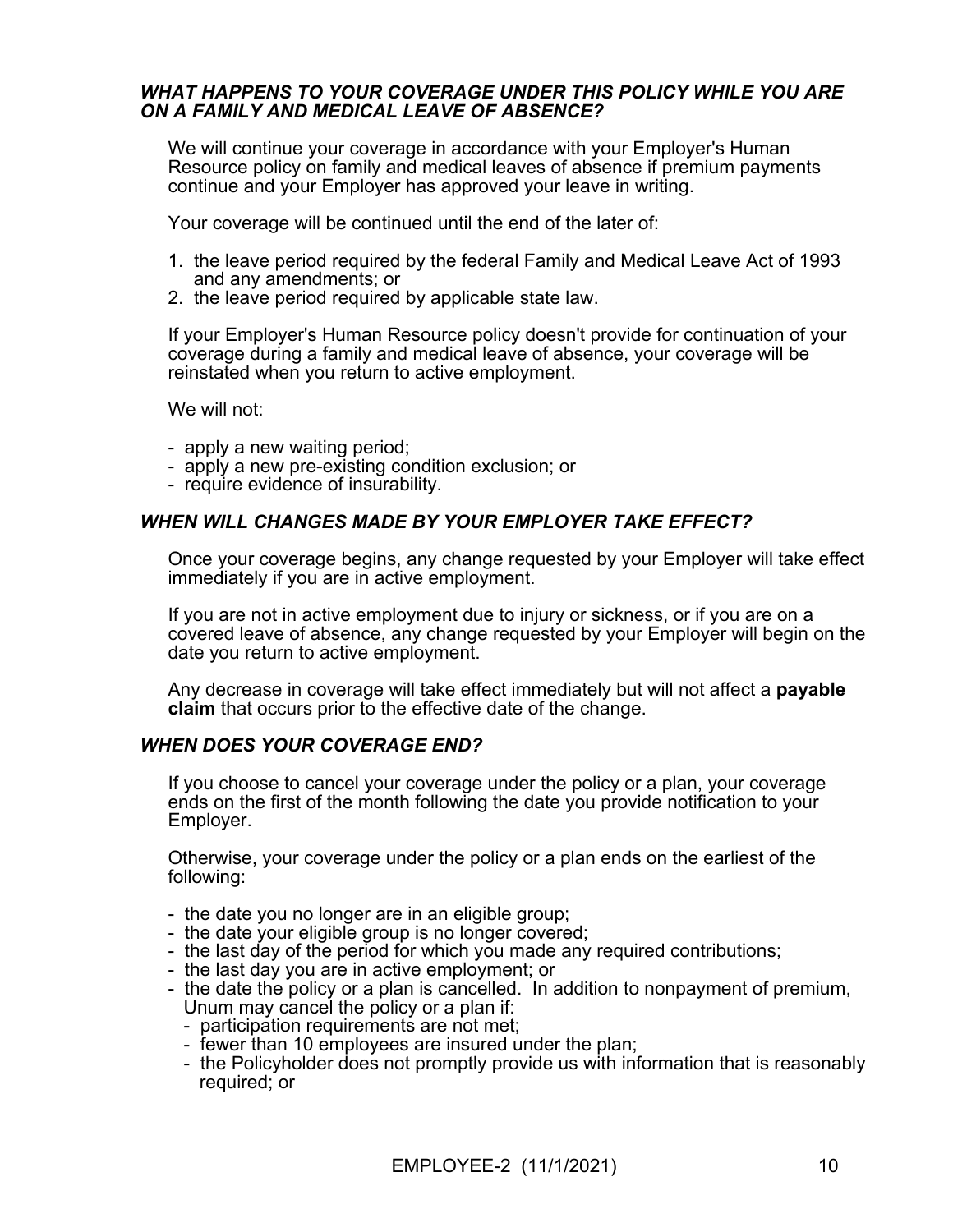- the Policyholder fails to perform any of its obligations that relate to the policy.

However, as long as premium is paid as required, coverage will continue:

- while benefits are being paid;
- while you are fulfilling the requirements of your elimination period; or
- in accordance with the leave of absence provision of this policy or plan.

Unum will provide coverage for a payable claim which occurs while you are covered under the policy or plan.

## *WHAT ARE THE TIME LIMITS FOR LEGAL PROCEEDINGS?*

You can start legal action regarding your claim 60 days after proof of claim has been given and up to 3 years from the later of when original proof of your claim was first required to have been given; or your claim was denied; or your benefits were terminated, unless otherwise provided under federal law.

### *HOW CAN STATEMENTS MADE IN YOUR APPLICATION FOR THIS COVERAGE BE USED?*

Unum considers any statements you make in a signed application for coverage or evidence of insurability form, or that your Employer makes in the application process, a representation and not a warranty. If any of the statements you or your Employer make are not complete and/or not true at the time they are made, we can:

- reduce or deny any claim; or
- cancel your coverage from the original effective date.

As a basis for doing this, we will use only statements made by the Employer in the application process or statements made by you in a signed application or evidence of insurability form.

If the Employer gives us information about you that is incorrect, we will:

- use the facts to decide whether you have coverage under the plan and in what amounts; and
- make a fair adjustment of the premium.

### *HOW MAY UNUM COMMUNICATE WITH YOU OR YOUR EMPLOYER?*

Unum may provide notices, information and other communications to you or your Employer in written, electronic or telephonic form.

### *HOW WILL UNUM HANDLE INSURANCE FRAUD?*

Unum wants to ensure you and your Employer do not incur additional insurance costs as a result of the undermining effects of insurance fraud. Unum promises to focus on all means necessary to support fraud detection, investigation, and prosecution.

It is a crime if you knowingly, and with intent to injure, defraud or deceive Unum, or provide any information, including filing a claim, that contains any false, incomplete or misleading information. These actions, as well as submission of materially false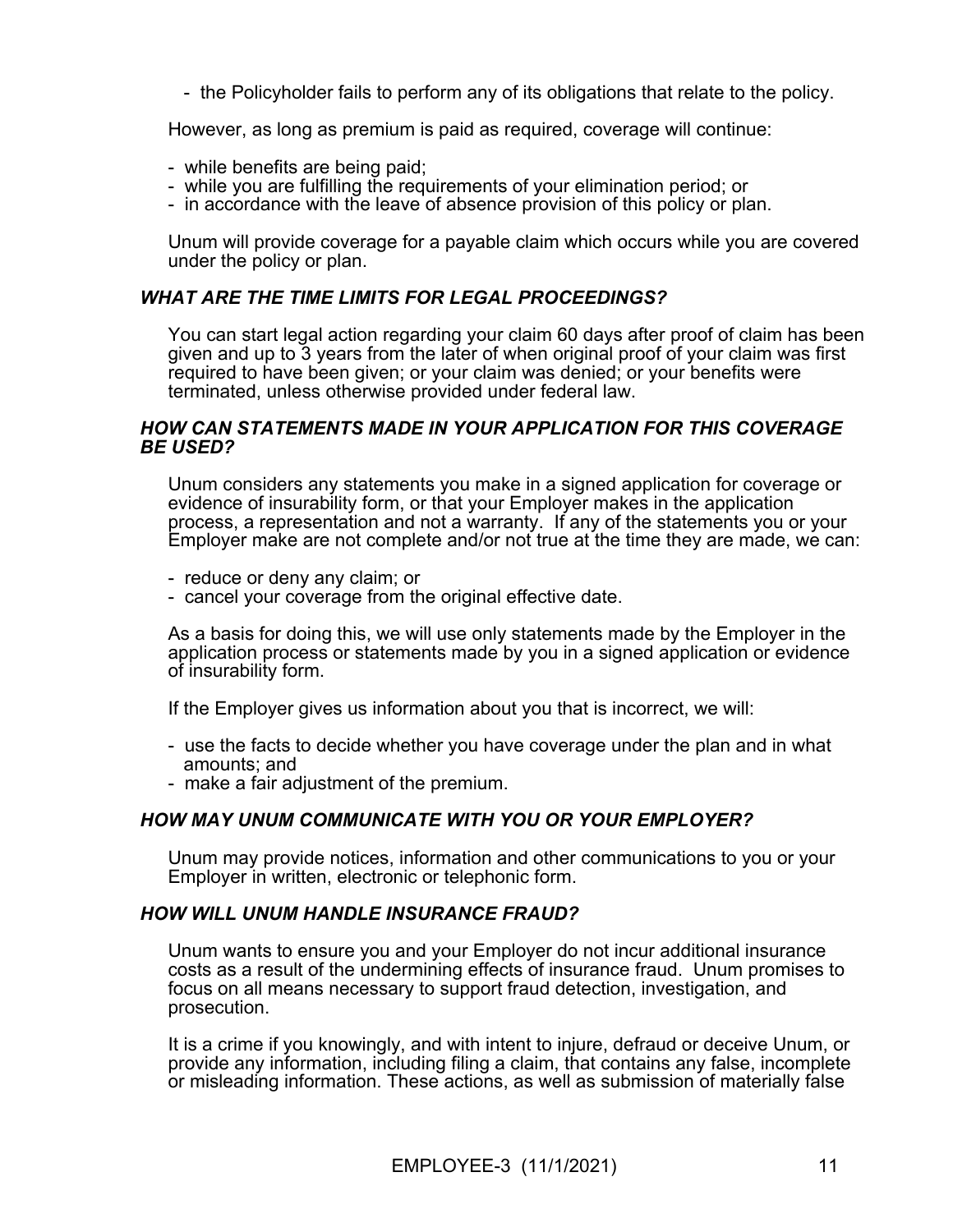information, will result in denial of your claim, and are subject to prosecution and punishment to the full extent under state and/or federal law. Unum will pursue all appropriate legal remedies in the event of insurance fraud.

### *DOES THE POLICY REPLACE OR AFFECT ANY WORKERS' COMPENSATION OR STATE DISABILITY INSURANCE?*

The policy does not replace or affect the requirements for coverage by any workers' compensation or state disability insurance.

## *DOES YOUR EMPLOYER ACT AS YOUR AGENT OR UNUM'S AGENT?*

For purposes of the policy, your Employer acts on its own behalf or as your agent. Under no circumstances will your Employer be deemed the agent of Unum.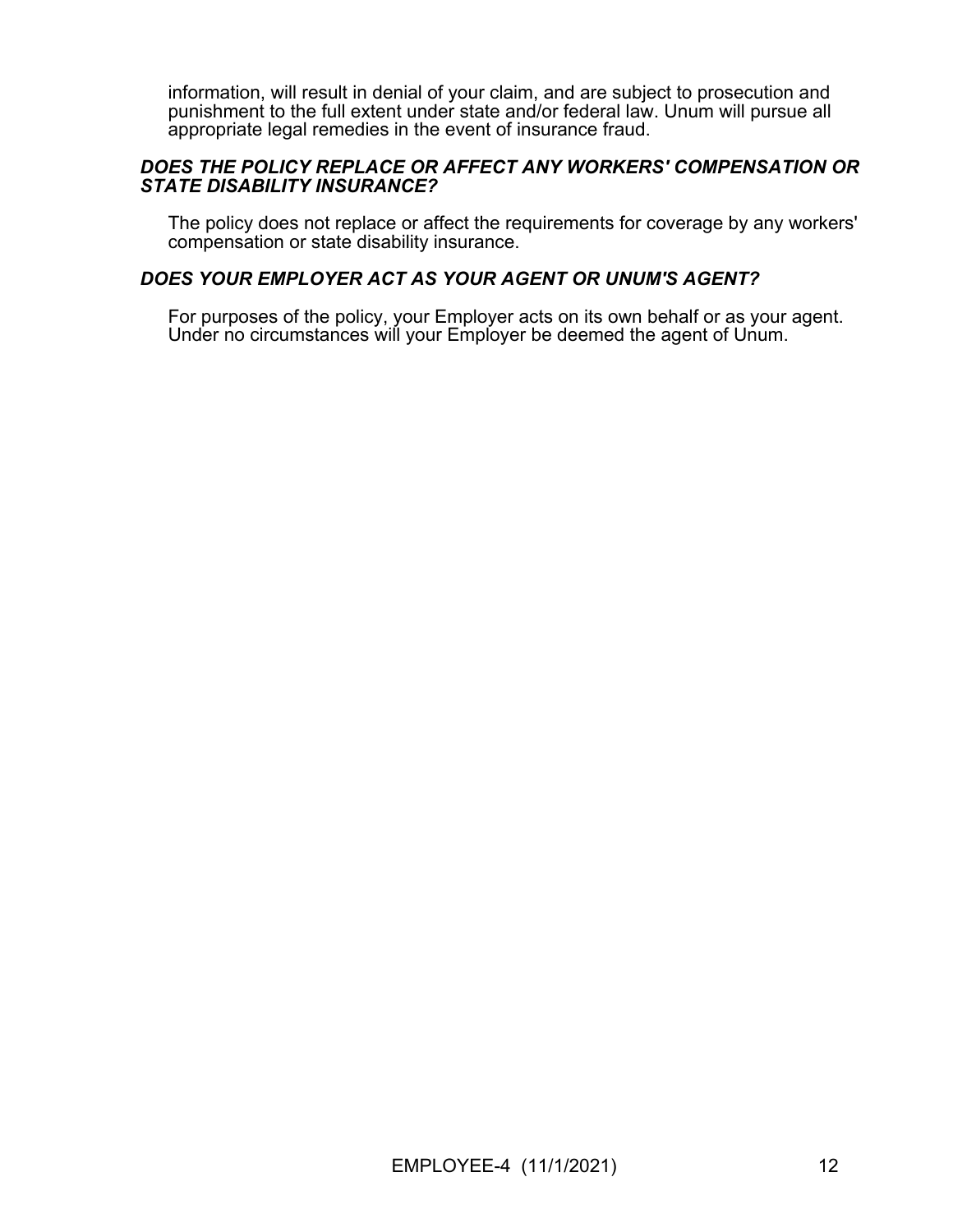# **LONG TERM DISABILITY**

# **BENEFIT INFORMATION**

### *HOW DOES UNUM DEFINE DISABILITY?*

**Hourly and Salaried Corporate Associates of Belk Store Services, All Store and Distribution Center Associates of the stores** You are disabled when Unum determines that:

- you are **limited** from performing the **material and substantial duties** of your **regular occupation** due to your **sickness** or **injury**; and
- you have a 20% or more loss in your **indexed monthly earnings** due to the same sickness or injury.

After 24 months of payments, you are disabled when Unum determines that due to the same sickness or injury, you are unable to perform the duties of any **gainful occupation** for which you are reasonably fitted by education, training or experience.

You must be under the regular care of a physician in order to be considered disabled.

The loss of a professional or occupational license or certification does not, in itself, constitute disability.

**Belk Store Services and Store Officers who are Vice Presidents and above** You are disabled when Unum determines that:

- you are **limited** from performing the **material and substantial duties** of your **regular occupation** due to your **sickness** or **injury**; and
- you have a 20% or more loss in your **indexed monthly earnings** due to the same sickness or injury.

You must be under the regular care of a physician in order to be considered disabled.

The loss of a professional or occupational license or certification does not, in itself, constitute disability.

### *HOW LONG MUST YOU BE DISABLED BEFORE YOU ARE ELIGIBLE TO RECEIVE BENEFITS?*

You must be continuously disabled through your **elimination period**. Unum will treat your disability as continuous if your disability stops for 30 days or less during the elimination period. The days that you are not disabled will not count toward your elimination period.

Your elimination period is the later of:

- 90 days; or
- the date your insured Short Term Disability payments end, if applicable.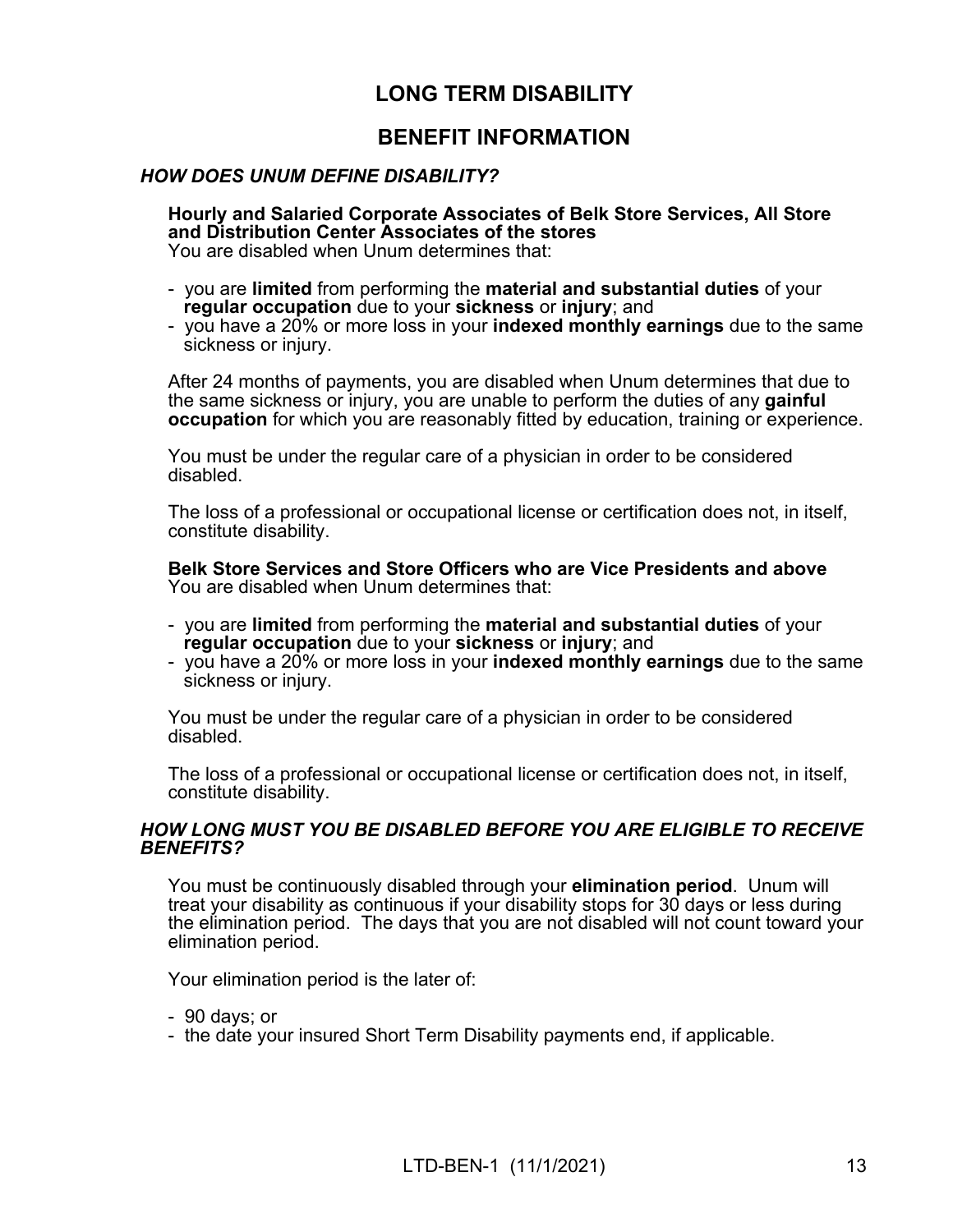You are not required to have a 20% or more loss in your indexed monthly earnings due to the same injury or sickness to be considered disabled during the elimination period.

## *CAN YOU SATISFY YOUR ELIMINATION PERIOD IF YOU ARE WORKING?*

Yes. If you are working while you are disabled, the days you are disabled will count toward your elimination period.

## *WHEN WILL YOU BEGIN TO RECEIVE PAYMENTS?*

You will begin to receive payments when we approve your claim, providing the elimination period has been met and you are disabled. We will send you a payment monthly for any period for which Unum is liable.

## *HOW MUCH WILL UNUM PAY YOU IF YOU ARE DISABLED?*

We will follow this process to figure your payment:

- 1. Multiply your monthly earnings by 60%.
- 2. The maximum **monthly benefit** is \$15,000.
- 3. Compare the answer from Item 1 with the maximum monthly benefit. The lesser of these two amounts is your **gross disability payment**.
- 4. Subtract from your gross disability payment any **deductible sources of income**.

The amount figured in Item 4 is your **monthly payment**.

Your monthly payment may be reduced based on your disability earnings.

If, at any time after the elimination period, you are disabled for less than 1 month, we will send you 1/30 of your monthly payment for each day of disability and 1/30 of any additional benefits for each day of disability.

## *WILL UNUM EVER PAY MORE THAN 100% OF MONTHLY EARNINGS?*

The total benefit payable to you on a monthly basis (including all benefits provided under this plan) will not exceed 100% of your monthly earnings. However, if you are participating in Unum's Rehabilitation and Return to Work Assistance program, the total benefit payable to you on a monthly basis (including all benefits provided under this plan) will not exceed 110% of your monthly earnings.

### *WHAT ARE YOUR MONTHLY EARNINGS?*

### **If you were hired prior to September 30th of the prior calendar year just prior to your date of disability**

"Monthly Earnings" means your average gross monthly income from your Employer in effect just prior to the date of disability and is calculated as the greater of:

1) for the prior 12 calendar month period as of September 30th or the period of employment if employed less than 12 months.

It includes your total income before taxes. It is prior to any deductions made for pretax contributions to a qualified deferred compensation plan, Section 125 benefit plans, or flexible spending account. It includes income received from base pay,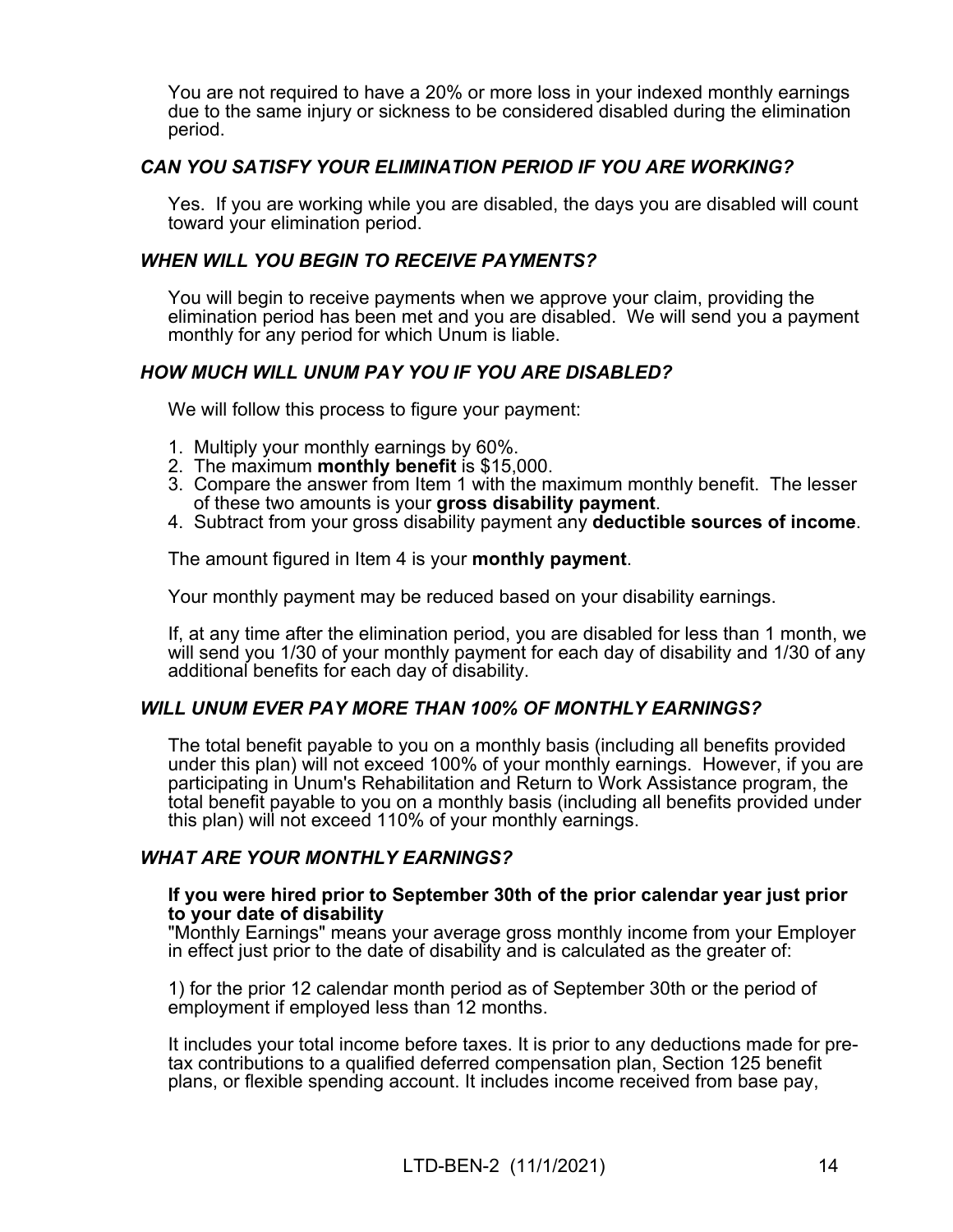commissions and bonuses but does not include overtime pay, shift differential, allowances, any other extra compensation, or income received from sources other than your Employer.

or;

2) your gross monthly rate of pay based on your regular scheduled hours (current hourly rate of pay times your regular monthly scheduled hours, If you are hourly) as of September 30th. The amount calculated above is frozen as of September 30th and is used to determine your monthly earnings for the following calendar year.

### **If you were hired on or after September 30th of the prior calendar year just prior to your date of disability**

"Monthly Earnings" means your gross monthly rate of pay (current hourly rate of pay times your regular monthly scheduled hours, if you are hourly) from your Employer on your date of hire.

It includes your total income before taxes. It is prior to any deductions made for pretax contributions to a qualified deferred compensation plan, Section 125 benefit plans, or flexible spending account. It includes income received from base pay but does not include commissions, bonuses, overtime pay, shift differential, allowances, any other extra compensation, or income received from sources other than your Employer.

### *WHAT WILL WE USE FOR MONTHLY EARNINGS IF YOU BECOME DISABLED DURING A COVERED LEAVE OF ABSENCE?*

If you become disabled while you are on a covered leave of absence, we will use your monthly earnings from your Employer in effect just prior to the date your absence begins.

### *HOW MUCH WILL UNUM PAY YOU IF YOU ARE DISABLED AND WORKING?*

We will send you the monthly payment if you are disabled and your monthly **disability earnings**, if any, are less than 20% of your indexed monthly earnings, due to the same sickness or injury.

If you are disabled and your monthly disability earnings are from 20% through 80% of your indexed monthly earnings, due to the same sickness or injury, Unum will figure your payment as follows:

During the first 12 months of payments, while working, your monthly payment will not be reduced as long as disability earnings plus the gross disability payment does not exceed 100% of indexed monthly earnings.

- 1. Add your monthly disability earnings to your gross disability payment.
- 2. Compare the answer in Item 1 to your indexed monthly earnings.

If the answer from Item 1 is less than or equal to 100% of your indexed monthly earnings, Unum will not further reduce your monthly payment.

If the answer from Item 1 is more than 100% of your indexed monthly earnings, Unum will subtract the amount over 100% from your monthly payment.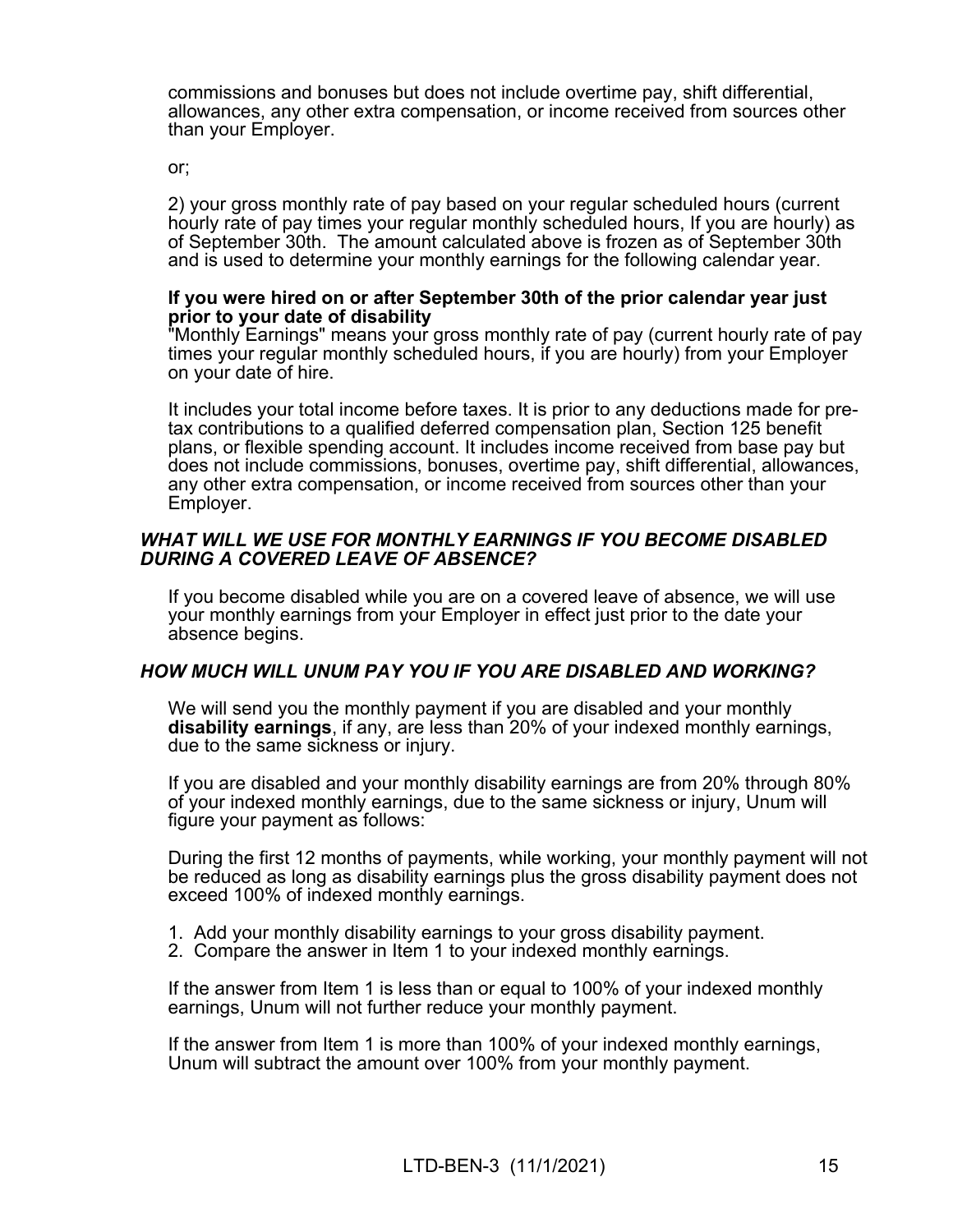After 12 months of payments, while working, you will receive payments based on the percentage of income you are losing due to your disability.

- 1. Subtract your disability earnings from your indexed monthly earnings.
- 2. Divide the answer in Item 1 by your indexed monthly earnings. This is your percentage of lost earnings.
- 3. Multiply your monthly payment by the answer in Item 2.

This is the amount Unum will pay you each month.

As part of your proof of disability earnings, we can require that you send us appropriate financial records, which may include income tax returns, which we believe are necessary to substantiate your income.

After the elimination period, if you are disabled for less than 1 month, we will send you 1/30 of your payment for each day of disability.

### *HOW DO WE PROTECT YOU IF YOUR DISABILITY EARNINGS FLUCTUATE?*

If your disability earnings have fluctuated from month to month, Unum may determine your benefit eligibility based on the average of your disability earnings over the most recent 3 months.

### *WHAT ARE DEDUCTIBLE SOURCES OF INCOME?*

Unum will subtract from your gross disability payment the following deductible sources of income:

### **Hourly and Salaried Corporate Associates of Belk Store Services, All Store and Distribution Center Associates of the stores**

- <span id="page-17-0"></span>1. The amount that you receive or are entitled to receive under:
	- a workers' compensation law.
	- an occupational disease law.
	- any other **act** or **law** with similar intent.
- <span id="page-17-1"></span>2. The amount that you receive or are entitled to receive as disability income or disability retirement payments under any:
	- state compulsory benefit **act** or **law**.
	- group plan sponsored by your Employer.
	- other group insurance plan.
	- **governmental retirement system**.
- <span id="page-17-2"></span>3. The amount that you, your spouse and your children receive or are entitled to receive as disability payments because of your disability under:
	- the United States Social Security Act.
	- the Canada Pension **Plan**.
	- the Quebec Pension Plan.
	- any similar plan or act.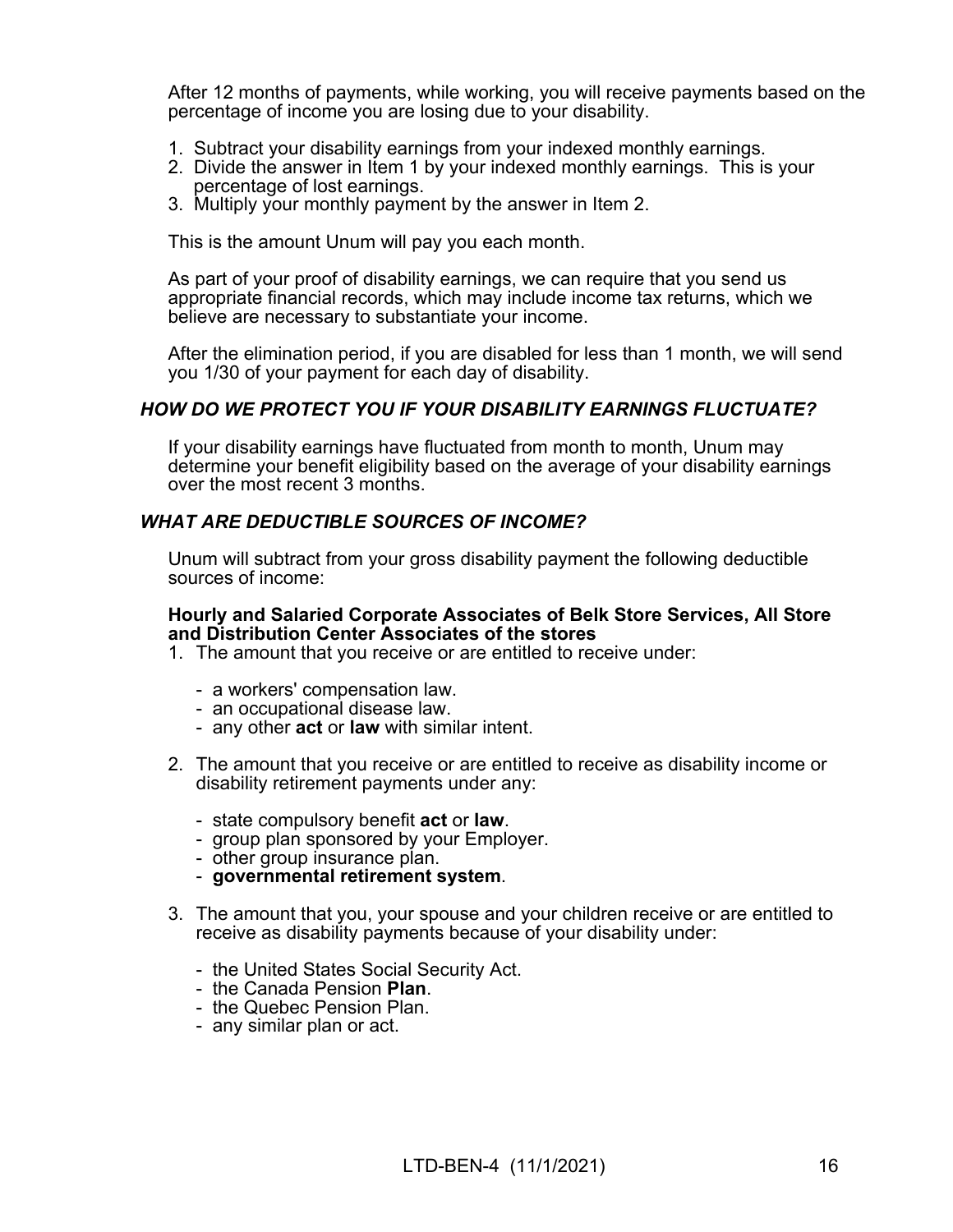- 4. The amount that you receive as retirement payments or the amount your spouse and children receive as retirement payments because you are receiving retirement payments under:
	- the United States Social Security Act.
	- the Canada Pension Plan.
	- the Quebec Pension Plan.
	- any similar plan or act.
- 5. The amount that you receive as retirement payments under any governmental retirement system. Retirement payments do not include payments made at the later of age 62 or normal retirement age under your Employer's retirement plan which are attributable to contributions you made on a post tax basis to the system.

Regardless of how retirement payments are distributed, Unum will consider payments attributable to your post tax contributions to be distributed throughout your lifetime.

Amounts received do not include amounts rolled over or transferred to any eligible retirement plan. Unum will use the definition of eligible retirement plan as defined in Section 402 of the Internal Revenue Code including any future amendments which affect the definition.

6. The amount that you:

- receive as disability payments under your Employer's **retirement plan**. - voluntarily elect to receive as retirement payments under your Employer's retirement plan.

- receive as retirement payments when you reach the later of age 62 or normal retirement age, as defined in your Employer's retirement plan.

Disability payments under a retirement plan will be those benefits which are paid due to disability and do not reduce the retirement benefit which would have been paid if the disability had not occurred.

Retirement payments will be those benefits which are based on your **Employer's contribution** to the retirement plan. Disability benefits which reduce the retirement benefit under the plan will also be considered as a retirement benefit.

Regardless of how the retirement funds from the retirement plan are distributed, Unum will consider your and your Employer's contributions to be distributed simultaneously throughout your lifetime.

Amounts received do not include amounts rolled over or transferred to any eligible retirement plan. Unum will use the definition of eligible retirement plan as defined in Section 402 of the Internal Revenue Code including any future amendments which affect the definition.

7. The amount that you receive under Title 46, United States Code Section 688 (The Jones Act).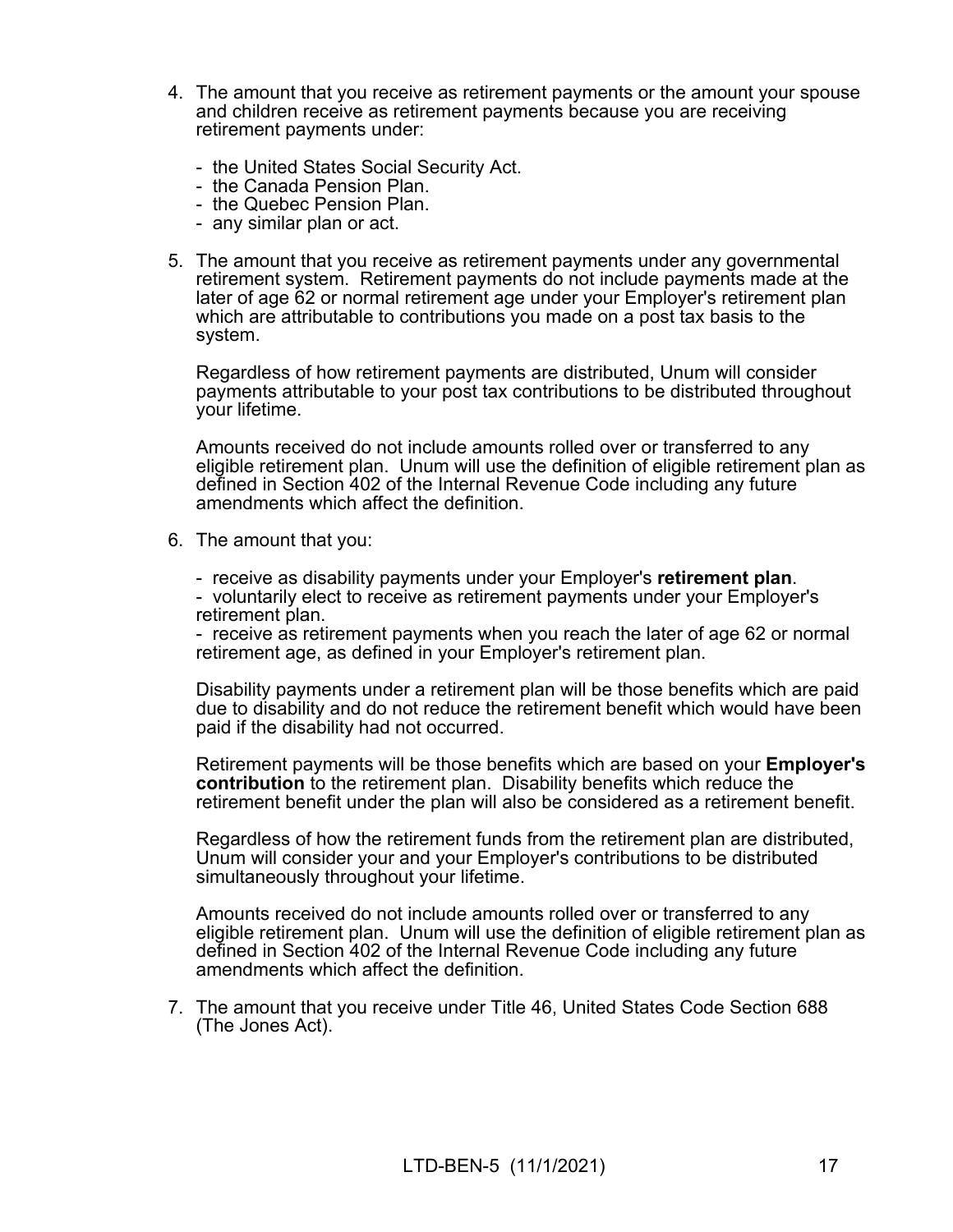With the exception of retirement payments, Unum will only subtract deductible sources of income which are payable for the same period of disability for which we are paying benefits.

We will not reduce your payment by your Social Security retirement income if your disability begins after age 65 and you were already receiving Social Security retirement payments.

## **Belk Store Services and Store Officers who are Vice Presidents and above**

<span id="page-19-0"></span>1. The amount that you receive or are entitled to receive under:

- a workers' compensation law.
- an occupational disease law.
- any other **act** or **law** with similar intent.
- <span id="page-19-1"></span>2. The amount that you receive or are entitled to receive as disability income or disability retirement payments under any:
	- state compulsory benefit **act** or **law**.
	- group plan sponsored by your Employer.
	- other group insurance plan.
	- **governmental retirement system**.
- <span id="page-19-2"></span>3. The amount that you receive or are entitled to receive as disability payments or the amount you receive as retirement payments under:
	- the United States Social Security Act.
	- the Canada Pension **Plan**.
	- the Quebec Pension Plan.
	- any similar plan or act.

We will not offset for any amount received by your spouse or dependents.

4. The amount that you receive as retirement payments under any governmental retirement system. Retirement payments do not include payments made at the later of age 62 or normal retirement age under your Employer's retirement plan which are attributable to contributions you made on a post tax basis to the system.

Regardless of how retirement payments are distributed, Unum will consider payments attributable to your post tax contributions to be distributed throughout your lifetime.

Amounts received do not include amounts rolled over or transferred to any eligible retirement plan. Unum will use the definition of eligible retirement plan as defined in Section 402 of the Internal Revenue Code including any future amendments which affect the definition.

- 5. The amount that you:
	- receive as disability payments under your Employer's **retirement plan**.
	- voluntarily elect to receive as retirement payments under your Employer's retirement plan.
	- receive as retirement payments when you reach the later of age 62 or normal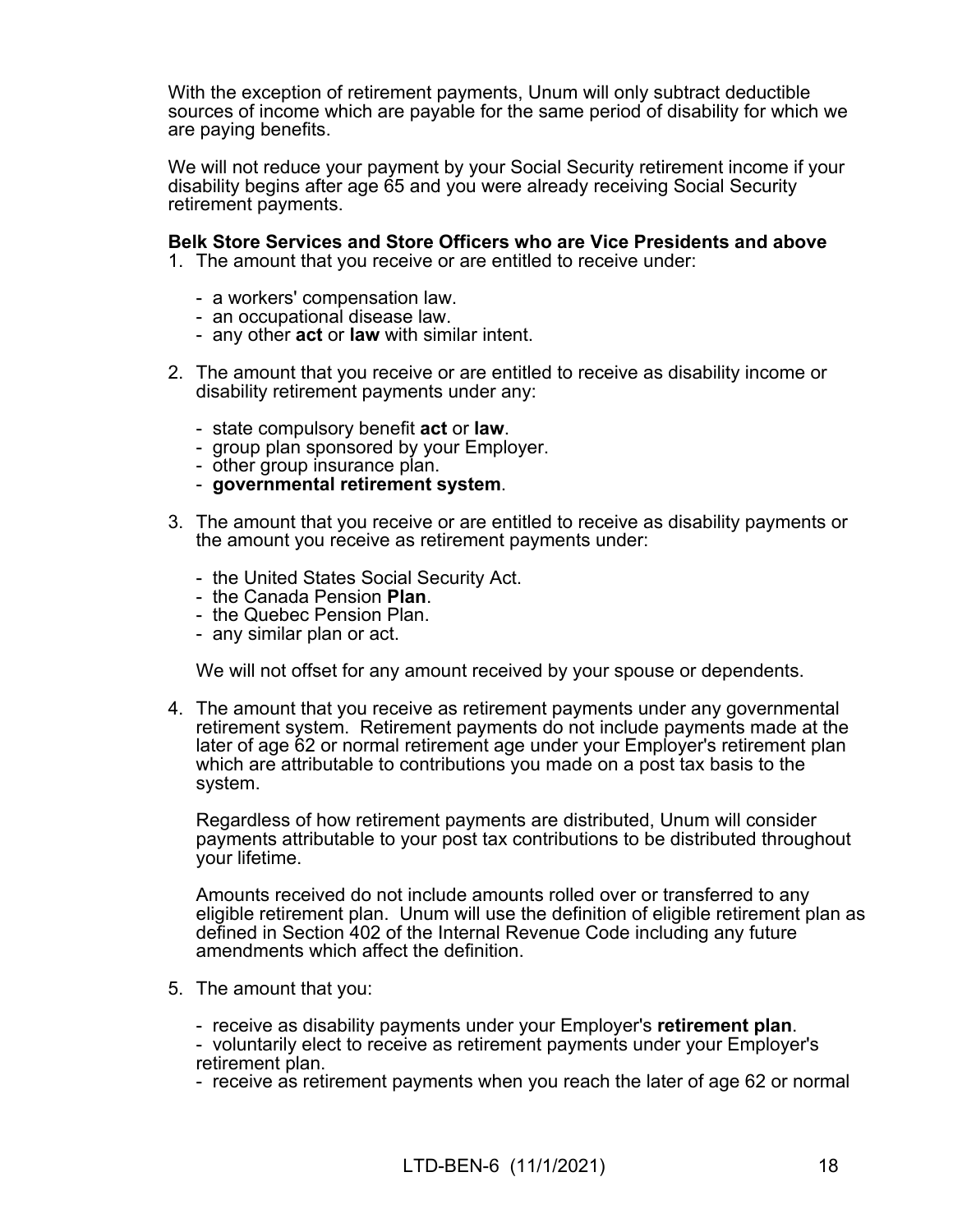retirement age, as defined in your Employer's retirement plan.

Disability payments under a retirement plan will be those benefits which are paid due to disability and do not reduce the retirement benefit which would have been paid if the disability had not occurred.

Retirement payments will be those benefits which are based on your **Employer's contribution** to the retirement plan. Disability benefits which reduce the retirement benefit under the plan will also be considered as a retirement benefit.

Regardless of how the retirement funds from the retirement plan are distributed, Unum will consider your and your Employer's contributions to be distributed simultaneously throughout your lifetime.

Amounts received do not include amounts rolled over or transferred to any eligible retirement plan. Unum will use the definition of eligible retirement plan as defined in Section 402 of the Internal Revenue Code including any future amendments which affect the definition.

6. The amount that you receive under Title 46, United States Code Section 688 (The Jones Act).

With the exception of retirement payments, Unum will only subtract deductible sources of income which are payable for the same period of disability for which we are paying benefits.

We will not reduce your payment by your Social Security retirement income if your disability begins after age 65 and you were already receiving Social Security retirement payments.

## *WHAT ARE NOT DEDUCTIBLE SOURCES OF INCOME?*

Unum will not subtract from your gross disability payment income you receive from, but not limited to, the following:

- 401(k) plans
- profit sharing plans
- thrift plans
- tax sheltered annuities
- stock ownership plans
- non-qualified plans of deferred compensation
- pension plans for partners
- military pension and disability income plans
- credit disability insurance
- franchise disability income plans
- a retirement plan from another Employer
- individual retirement accounts (IRA)
- individual disability income plans
- no fault motor vehicle plans
- **salary continuation** or **accumulated sick leave** plans, except disability income payments you receive under a group plan sponsored by your Employer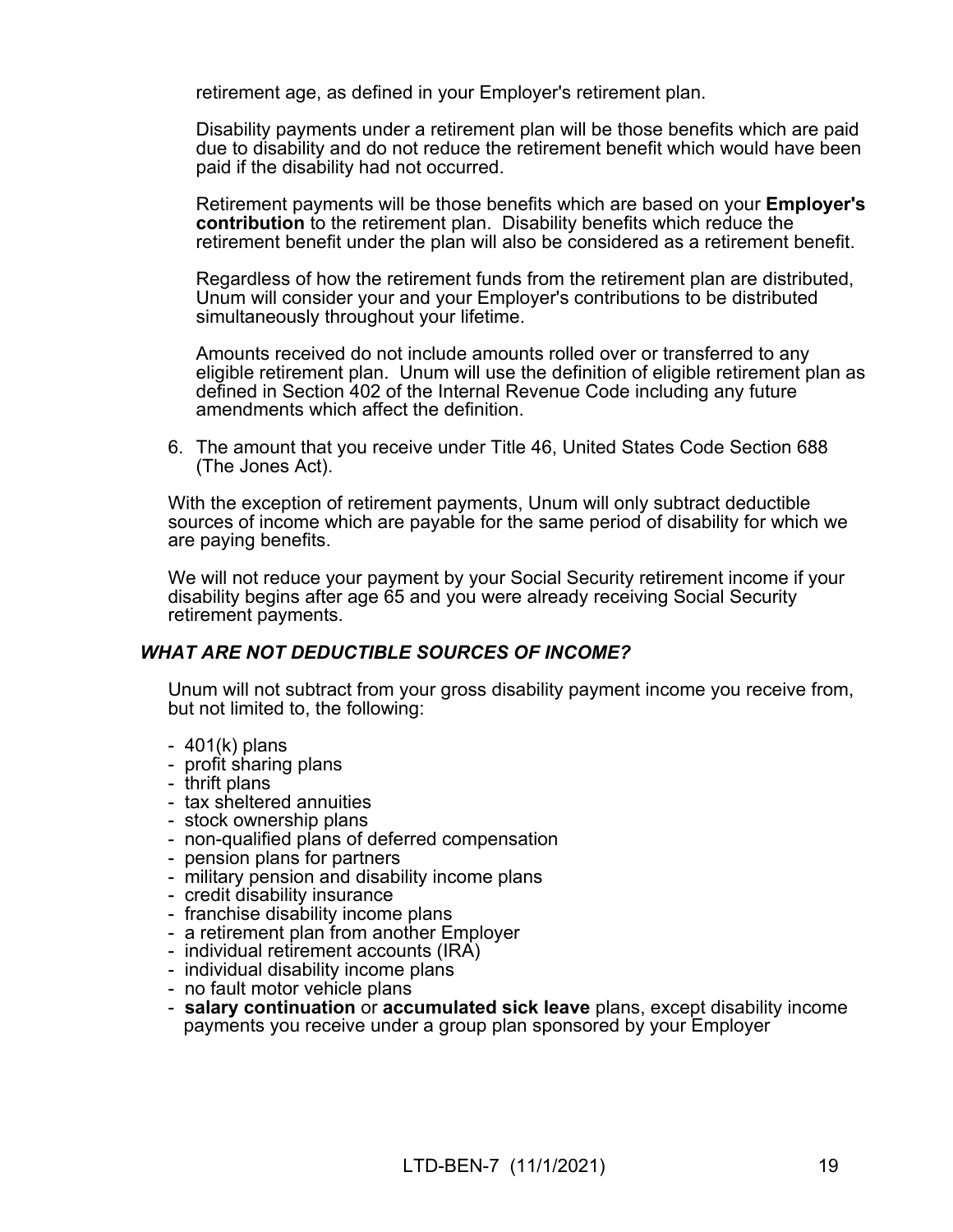## *WHAT IF SUBTRACTING DEDUCTIBLE SOURCES OF INCOME RESULTS IN A ZERO BENEFIT? (Minimum Benefit)*

The minimum monthly payment is the greater of:

- \$100; or
- 10% of your gross disability payment.

Unum may apply this amount toward an outstanding overpayment.

### *WHAT HAPPENS WHEN YOU RECEIVE A COST OF LIVING INCREASE FROM DEDUCTIBLE SOURCES OF INCOME?*

Once Unum has subtracted any deductible source of income from your gross disability payment, Unum will not further reduce your payment due to a cost of living increase from that source.

### *WHAT IF UNUM DETERMINES YOU MAY QUALIFY FOR DEDUCTIBLE INCOME BENEFITS?*

### **Hourly and Salaried Corporate Associates of Belk Store Services, All Store and Distribution Center Associates of the stores**

When we determine that you may qualify for benefits under Item(s) [1](#page-17-0), [2](#page-17-1) and [3](#page-17-2) in the deductible sources of income section, we will estimate your entitlement to these benefits and your Long Term Disability payment will be reduced by these estimated amounts if such benefits:

- have not been awarded; and
- have not been denied; or
- have been denied and the denial is being appealed.

Your Long Term Disability payment will NOT be reduced by the estimated amount if you:

- apply for the disability payments under Item(s) [1](#page-17-0), [2](#page-17-1) and [3](#page-17-2) in the deductible sources of income section, and if denied, appeal to all administrative levels Unum feels are necessary;
- provide documentation of your application and/or appeal; and
- sign Unum's payment option form. This form states that you promise to pay us any overpayment caused by an award.

If your payment has been reduced by an estimated amount, your payment will be adjusted when we receive proof:

- of the amount awarded; or
- that benefits have been denied and all appeals Unum feels are necessary have been completed. In this case, a lump sum refund of the estimated amount will be made to you.

If you receive a lump sum payment from any deductible sources of income, the lump sum will be pro-rated on a monthly basis over the time period for which the sum was given. If no time period is stated, we will use a reasonable one.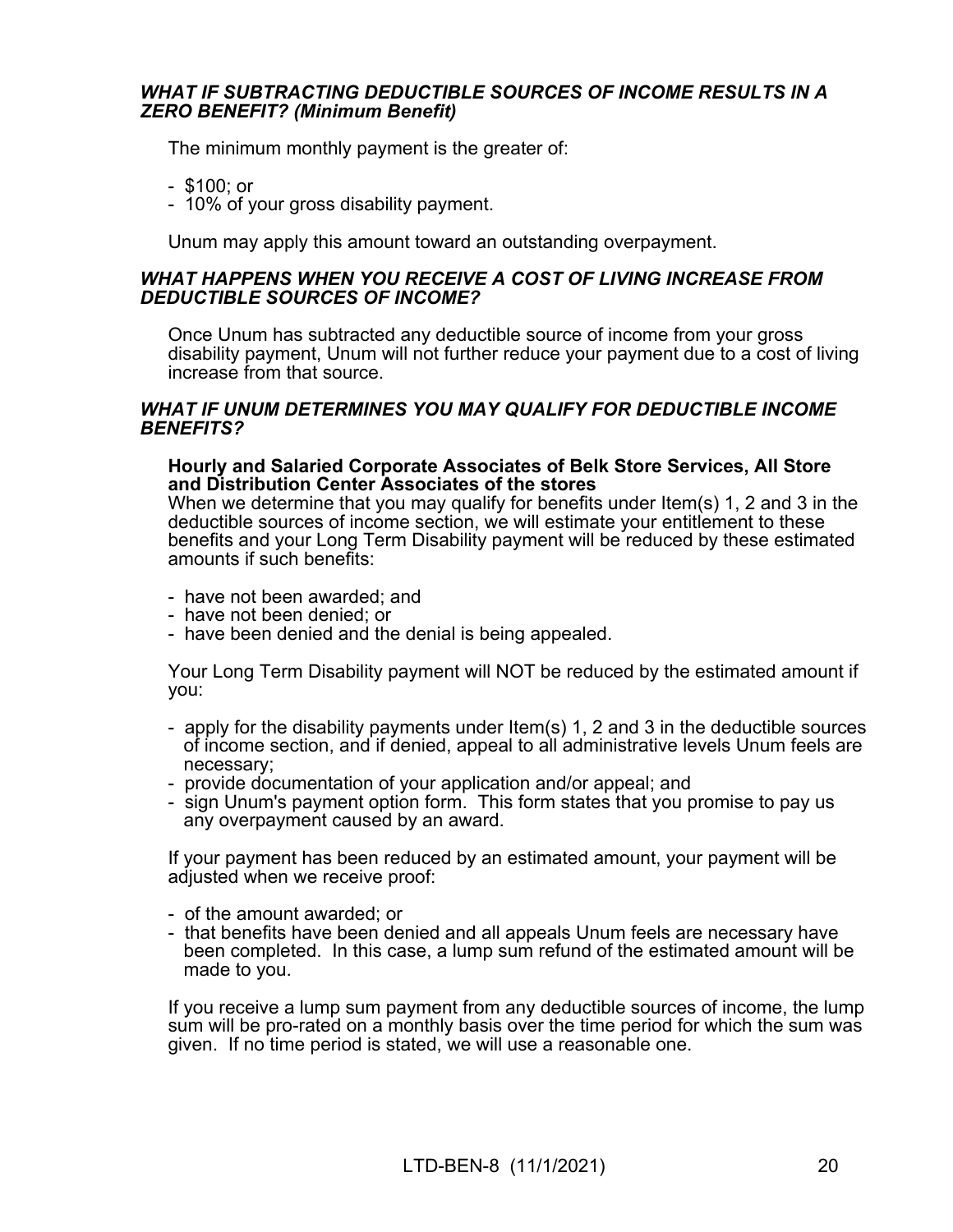### **Belk Store Services and Store Officers who are Vice Presidents and above**

When we determine that you may qualify for benefits under Item(s) [1](#page-19-0), [2](#page-19-1) and [3](#page-19-2) in the deductible sources of income section, we will estimate your entitlement to these benefits and your Long Term Disability payment will be reduced by these estimated amounts if such benefits:

- have not been awarded; and
- have not been denied; or
- have been denied and the denial is being appealed.

Your Long Term Disability payment will NOT be reduced by the estimated amount if you:

- apply for the disability payments under Item(s) [1](#page-19-0), [2](#page-19-1) and [3](#page-19-2) in the deductible sources of income section, and if denied, appeal to all administrative levels Unum feels are necessary;
- provide documentation of your application and/or appeal; and
- sign Unum's payment option form. This form states that you promise to pay us any overpayment caused by an award.

If your payment has been reduced by an estimated amount, your payment will be adjusted when we receive proof:

- of the amount awarded; or
- that benefits have been denied and all appeals Unum feels are necessary have been completed. In this case, a lump sum refund of the estimated amount will be made to you.

If you receive a lump sum payment from any deductible sources of income, the lump sum will be pro-rated on a monthly basis over the time period for which the sum was given. If no time period is stated, we will use a reasonable one.

### *HOW LONG WILL UNUM CONTINUE TO SEND YOU PAYMENTS?*

Unum will send you a payment each month up to the **maximum period of payment**. Your maximum period of payment is based on your age at disability as follows:

| Age at Disability | <b>Maximum Period of Payment</b>         |
|-------------------|------------------------------------------|
| Less than Age 62  | To Social Security Normal Retirement Age |
| Age 62            | 60 months                                |
| Age 63            | 48 months                                |
| Age 64            | 42 months                                |
| Age 65            | 36 months                                |
| Age 66            | 30 months                                |
| Age 67            | 24 months                                |
| Age 68            | 18 months                                |
| Age 69 or older   | 12 months                                |
| Year of Birth     | Social Security Normal Retirement Age    |
| 1937 or before    | 65 years                                 |
| 1938              | 65 years 2 months                        |
| 1939              | 65 years 4 months                        |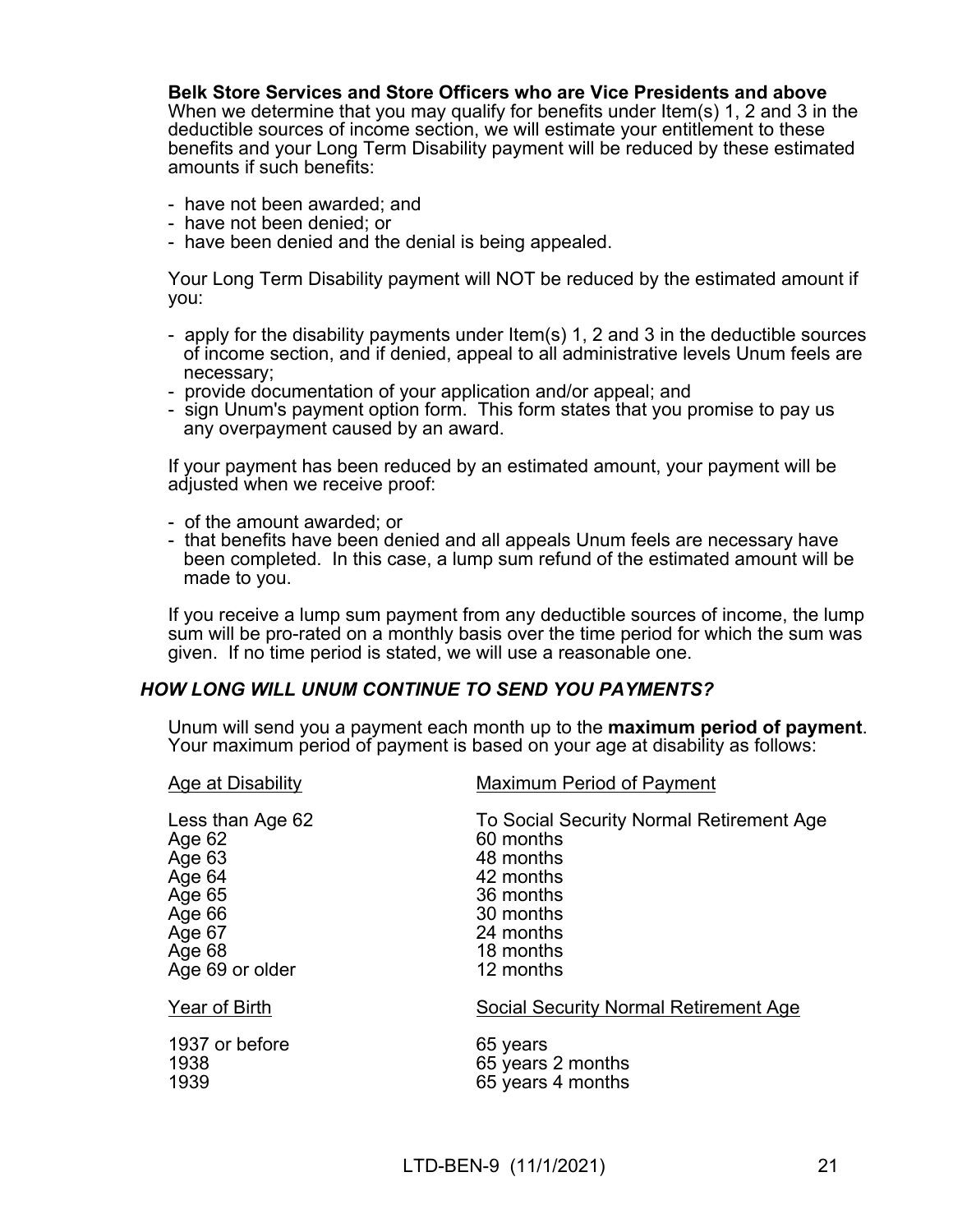| 1940           | 65 years 6 months  |
|----------------|--------------------|
| 1941           | 65 years 8 months  |
| 1942           | 65 years 10 months |
| 1943-1954      | 66 years           |
| 1955           | 66 years 2 months  |
| 1956           | 66 years 4 months  |
| 1957           | 66 years 6 months  |
| 1958           | 66 years 8 months  |
| 1959           | 66 years 10 months |
| 1960 and after | 67 years           |

## *WHEN WILL PAYMENTS STOP?*

We will stop sending you payments and your claim will end on the earliest of the following:

### **Hourly and Salaried Corporate Associates of Belk Store Services, All Store and Distribution Center Associates of the stores**

- during the first 24 months of payments, when you are able to work in your regular occupation on a **part-time basis** and you do not;
- after 24 months of payments, when you are able to work in any gainful occupation on a part-time basis and you do not;
- if you are working and your monthly disability earnings exceed 80% of your indexed monthly earnings, the date your earnings exceed 80%;
- the end of the maximum period of payment;
- the date you are no longer disabled under the terms of the plan, unless you are eligible to receive benefits under Unum's Rehabilitation and Return to Work Assistance program;
- the date you fail to submit proof of continuing disability;
- after 12 months of payments if you are considered to reside outside the United States or Canada. You will be considered to reside outside these countries when you have been outside the United States or Canada for a total period of 6 months or more during any 12 consecutive months of benefits;
- the date you die.

## **Belk Store Services and Store Officers who are Vice Presidents and above**

- when you are able to work in your regular occupation on a **part-time basis** and you do not;
- if you are working and your monthly disability earnings exceed 80% of your indexed monthly earnings, the date your earnings exceed 80%;
- the end of the maximum period of payment;
- the date you are no longer disabled under the terms of the plan, unless you are eligible to receive benefits under Unum's Rehabilitation and Return to Work Assistance program;
- the date you fail to submit proof of continuing disability;
- after 12 months of payments if you are considered to reside outside the United States or Canada. You will be considered to reside outside these countries when you have been outside the United States or Canada for a total period of 6 months or more during any 12 consecutive months of benefits;
- the date you die.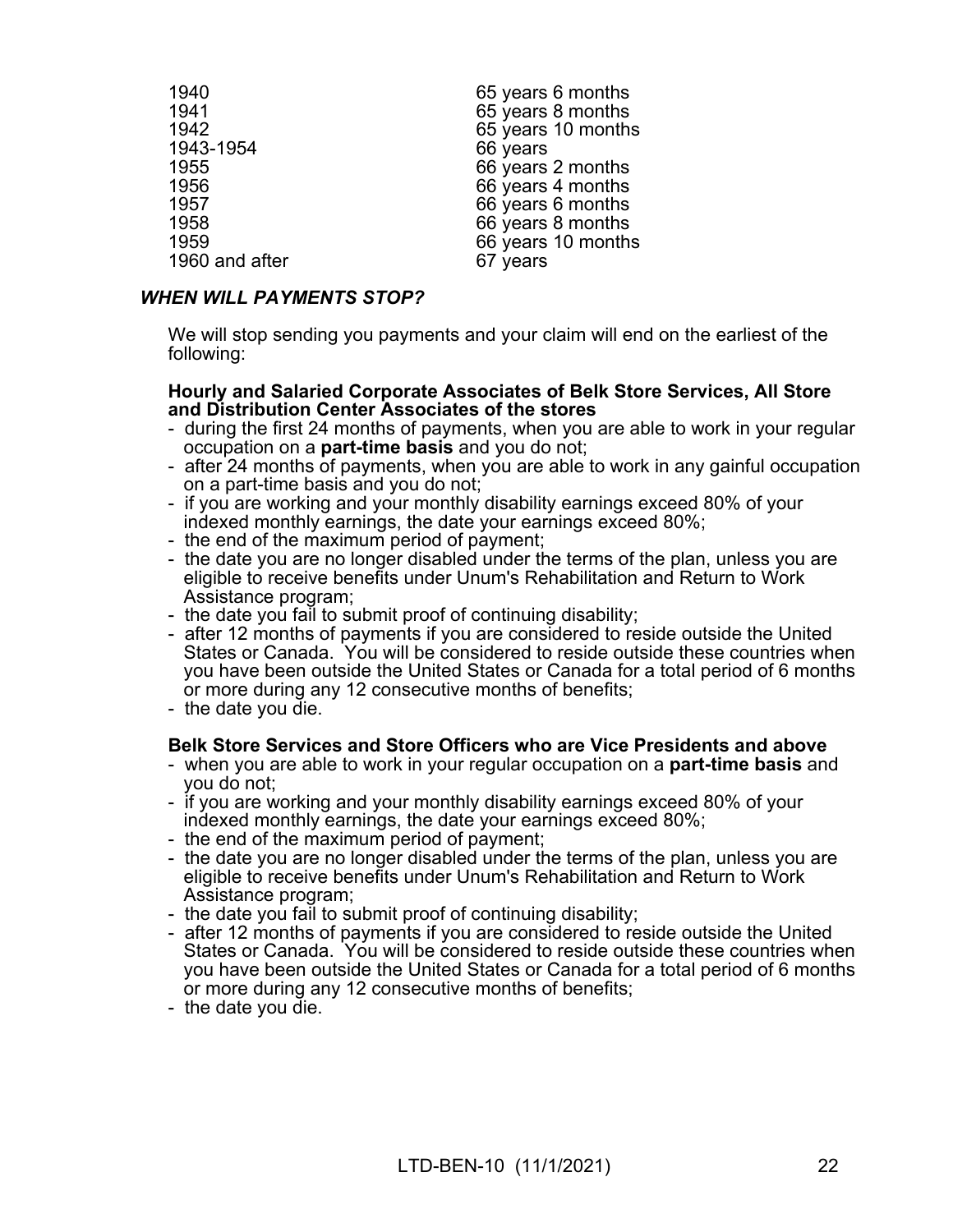## *WHAT DISABILITIES HAVE A LIMITED PAY PERIOD UNDER YOUR PLAN?*

The lifetime cumulative maximum benefit period for all disabilities due to **mental illness** and disabilities based primarily on **self-reported symptoms** is 24 months. Only 24 months of benefits will be paid for any combination of such disabilities even if the disabilities:

- are not continuous; and/or
- are not related.

However, Unum will send you payments beyond the 24 month period if you meet one of these conditions:

1. If you are confined to a **hospital or institution** at the end of the 24 month period, Unum will continue to send you payments during your confinement.

 If you are still disabled when you are discharged, Unum will send you payments for a recovery period of up to 90 days.

 If you become reconfined at any time during the recovery period and remain confined for at least 14 days in a row, Unum will send payments during that additional confinement and for one additional recovery period up to 90 more days.

2. If you are not confined to a hospital or institution but become confined for a period of at least 14 days within 90 days after the 24 month period for which you have received payments, Unum will send payments during the length of the confinement.

Under no circumstances will Unum pay beyond the maximum period of payment as indicated in the **BENEFITS AT A GLANCE** section of your policy.

Unum will not apply the mental illness limitation to dementia if it is a result of:

- stroke;
- trauma;
- viral infection;
- Alzheimer's disease; or
- other conditions not listed which are not usually treated by a mental health provider or other qualified provider using psychotherapy, psychotropic drugs, or other similar methods of treatment.

### *WHAT DISABILITIES ARE NOT COVERED UNDER YOUR PLAN?*

Your plan does not cover any disabilities caused by, contributed to by, or resulting from your:

- intentionally self-inflicted injuries.
- active participation in a riot.
- loss of a professional license, occupational license or certification.
- commission of a crime for which you have been convicted.
- pre-existing condition.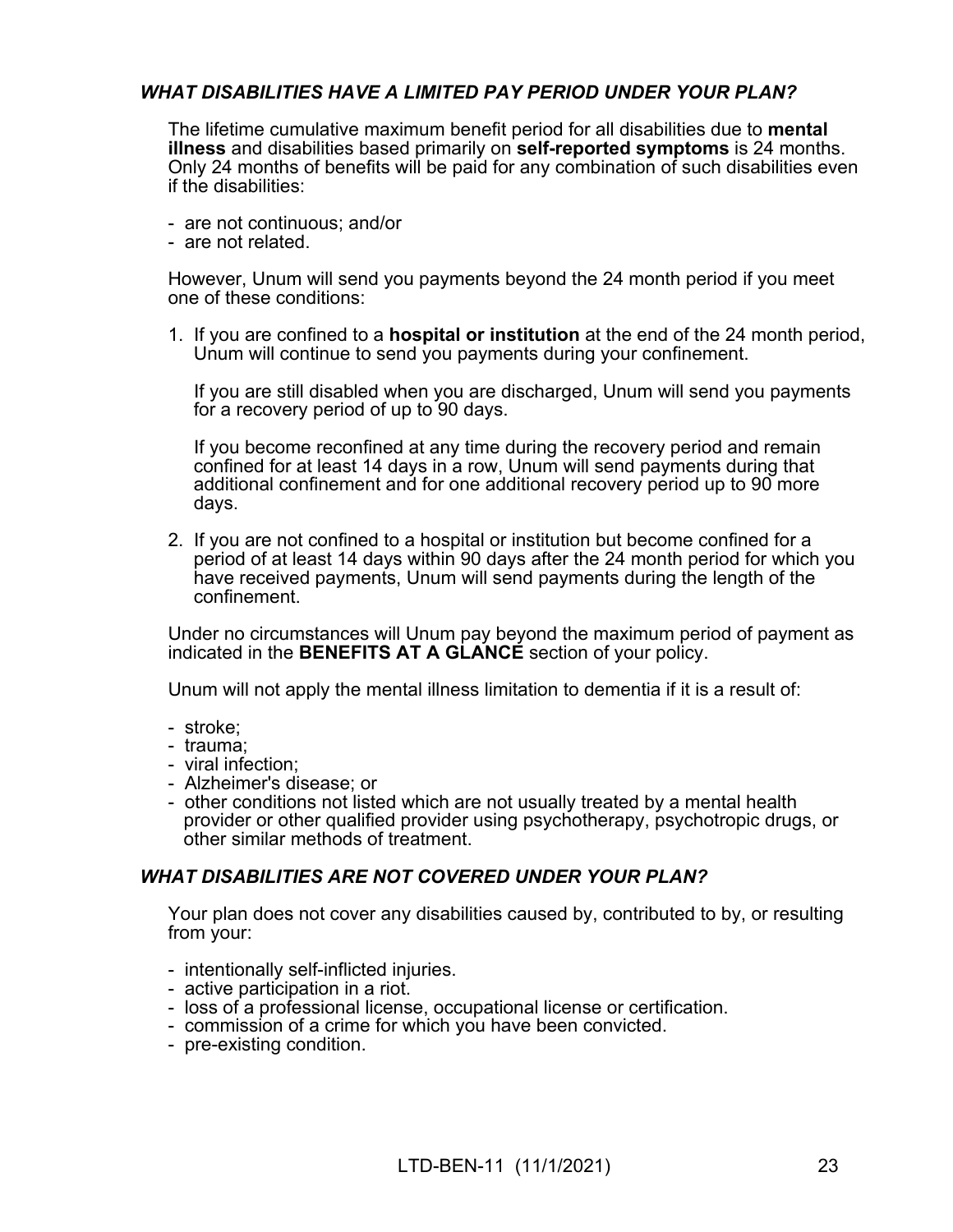Your plan will not cover a disability due to war, declared or undeclared, or any act of war.

Unum will not pay a benefit for any period of disability during which you are incarcerated.

## *WHAT IS A PRE-EXISTING CONDITION?*

You have a pre-existing condition if:

- you received medical treatment, consultation, care or services including diagnostic measures, or took prescribed drugs or medicines in the 12 months just prior to your effective date of coverage; and
- the disability begins in the first 24 months after your effective date of coverage.

## *WHAT HAPPENS IF YOU RETURN TO WORK FULL TIME WITH THE POLICYHOLDER AND YOUR DISABILITY OCCURS AGAIN?*

If you have a **recurrent disability**, Unum will treat your disability as part of your prior claim and you will not have to complete another elimination period if:

- you were continuously insured under the plan for the period between the end of your prior claim and your recurrent disability; and
- your recurrent disability occurs within 6 months from the end of your prior claim.

Your recurrent disability will be subject to the same terms of the plan as your prior claim and will be treated as a continuation of that disability.

Any disability which occurs after 6 months from the date your prior claim ended will be treated as a new claim. The new claim will be subject to all of the policy provisions, including the elimination period.

If you become entitled to payments under any other group long term disability plan, you will not be eligible for payments under the Unum plan.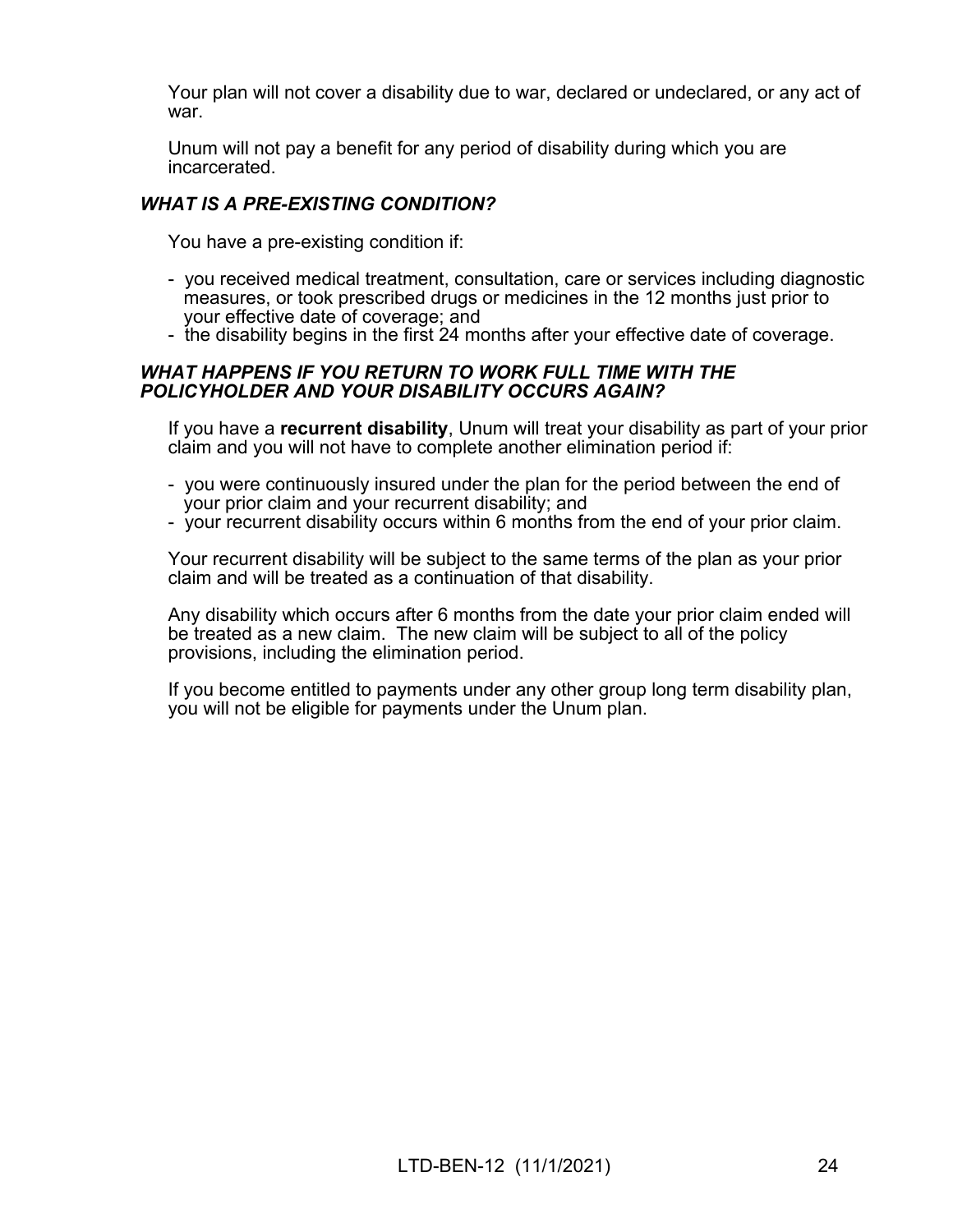# **LONG TERM DISABILITY**

# **OTHER BENEFIT FEATURES**

## *WHAT BENEFITS WILL BE PROVIDED TO YOU OR YOUR FAMILY IF YOU DIE OR ARE TERMINALLY ILL? (Survivor Benefit)*

When Unum receives proof that you have died, we will pay your **eligible survivor** a lump sum benefit equal to 3 months of your gross disability payment if, on the date of your death:

- your disability had continued for 180 or more consecutive days; and
- you were receiving or were entitled to receive payments under the plan.

If you have no eligible survivors, payment will be made to your estate, unless there is none. In this case, no payment will be made.

However, we will first apply the survivor benefit to any overpayment which may exist on your claim.

You may receive your 3 month survivor benefit prior to your death if you have been diagnosed as terminally ill.

We will pay you a lump sum amount equal to 3 months of your gross disability payment if:

- you have been diagnosed with a terminal illness or condition;
- your life expectancy has been reduced to less than 12 months; and
- you are receiving monthly payments.

Your right to exercise this option and receive payment is subject to the following:

- you must make this election in writing to Unum; and
- your physician must certify in writing that you have a terminal illness or condition and your life expectancy has been reduced to less than 12 months.

This benefit is available to you on a voluntary basis and will only be payable once.

If you elect to receive this benefit prior to your death, no 3 month survivor benefit will be payable upon your death.

### *WHAT IF YOU ARE NOT IN ACTIVE EMPLOYMENT WHEN YOUR EMPLOYER CHANGES INSURANCE CARRIERS TO UNUM? (Continuity of Coverage)*

Unum will provide coverage for you if, as of the effective date of this policy you were covered by the prior policy on the day before the effective date of this policy.

Your coverage is subject to payment of premium and all other terms of this policy. If you are on a leave of absence on the effective date of this policy we will consider your leave of absence to have started on that date and your coverage will continue for the period provided in this policy.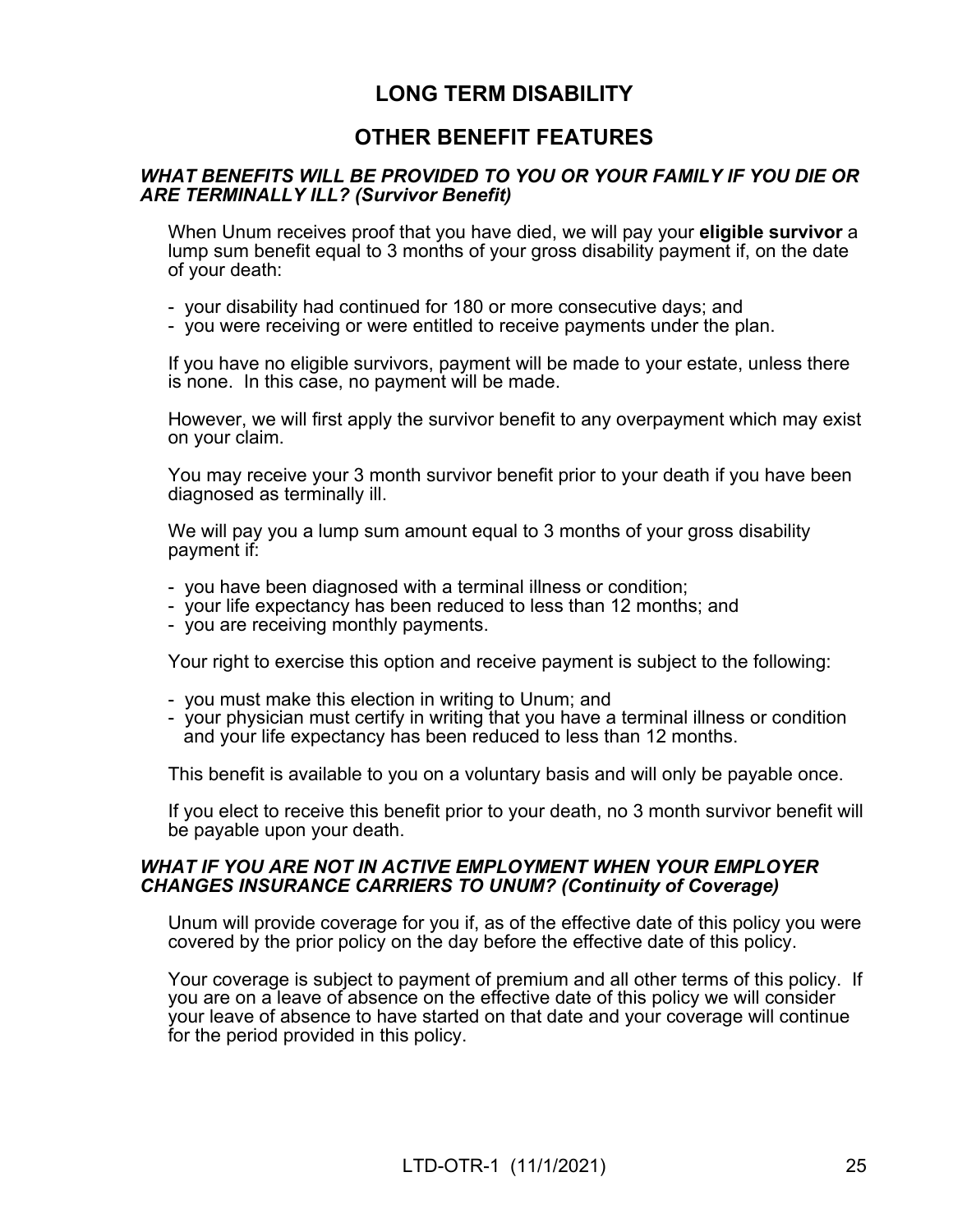If you have not returned to active employment before your disability begins, your payment will be limited to the amount that would have been paid by the prior carrier. Unum will reduce your payment by an amount for which your prior carrier is liable.

### *WHAT IF YOU HAVE A DISABILITY DUE TO A PRE-EXISTING CONDITION AFTER YOUR EMPLOYER CHANGES INSURANCE CARRIERS TO UNUM OR AFTER YOU BECOME INSURED UNDER THE UNUM PLAN DUE TO A MERGER, ACQUISITION OR AFFILIATION? (Continuity of Coverage)*

Unum may send a payment if your disability results from a pre-existing condition if, you were:

- in active employment and insured under the plan on its effective date; and
- insured by the prior policy at the time of change.

In order to receive a payment you must satisfy the pre-existing condition provision under:

- 1. the Unum plan; or
- 2. the prior carrier's plan, if benefits would have been paid had that policy remained in force.

If you do not satisfy Item 1 or 2 above, Unum will not make any payments.

If you satisfy Item 1, we will determine your payments according to the Unum plan provisions.

If you only satisfy Item 2, we will administer your claim according to the Unum plan provisions. However, your payment will be the lesser of:

- a. the monthly benefit that would have been payable under the terms of the prior plan if it had remained in force; or
- b. the monthly payment under the Unum plan.

Your elimination period will be the longer of:

- a. the elimination period under the prior plan if it had remained in force; or
- b. the elimination period under the Unum plan.

Your benefits will end on the earlier of the following dates:

- 1. the end of the maximum benefit period under the plan; or
- 2. the date benefits would have ended under the prior plan if it had remained in force.

### *WHAT INSURANCE IS AVAILABLE IF YOU END EMPLOYMENT? (Conversion)*

If you end employment with your Employer, your coverage under the plan will end. You may be eligible to purchase insurance under Unum's group conversion policy. To be eligible, you must have been insured under your Employer's group plan for at least 12 consecutive months. We will consider the amount of time you were insured under the Unum plan and the plan it replaced, if any.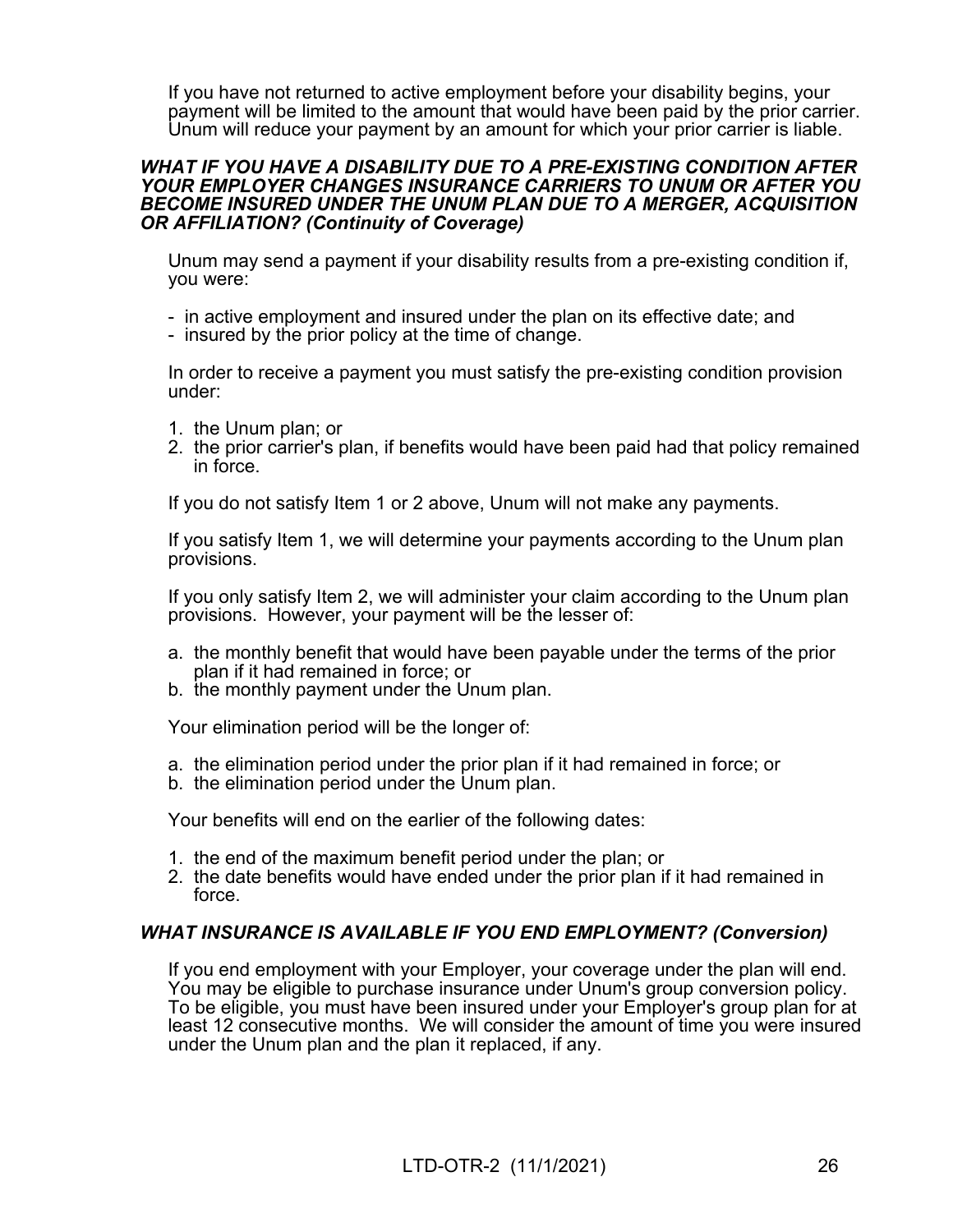You must apply for insurance under the conversion policy and pay the first quarterly premium within 31 days after the date your employment ends.

Unum will determine the coverage you will have under the conversion policy. The conversion policy may not be the same coverage we offered you under your Employer's group plan.

You are not eligible to apply for coverage under Unum's group conversion policy if:

- you are or become insured under another group long term disability plan within 31 days after your employment ends;
- you are disabled under the terms of the plan;
- you recover from a disability and do not return to work for your Employer;
- you are on a leave of absence; or
- your coverage under the plan ends for any of the following reasons:
	- the plan is cancelled;
	- the plan is changed to exclude the group of employees to which you belong;
	- you are no longer in an eligible group;
	- you end your working career or retire and receive payment from any Employer's retirement plan;
	- you fail to pay the required premium under this plan; or
	- you were insured under your Employer's group plan for less than 12 consecutive months.

### *HOW CAN UNUM'S REHABILITATION AND RETURN TO WORK ASSISTANCE PROGRAM HELP YOU RETURN TO WORK?*

Unum has a vocational Rehabilitation and Return to Work Assistance program available to assist you in returning to work. We will determine whether you are eligible for this program. In order to be eligible for rehabilitation services and benefits, you must be medically able to engage in a return to work program.

Your claim file will be reviewed by one of Unum's rehabilitation professionals to determine if a rehabilitation program might help you return to gainful employment. As your file is reviewed, medical and vocational information will be analyzed to determine an appropriate return to work program.

We will make the final determination of your eligibility for participation in the program.

We will provide you with a written Rehabilitation and Return to Work Assistance plan developed specifically for you.

The rehabilitation program may include, but is not limited to, the following services and benefits:

- coordination with your Employer to assist you to return to work;
- adaptive equipment or job accommodations to allow you to work;
- vocational evaluation to determine how your disability may impact your employment options;
- job placement services;
- resume preparation;
- job seeking skills training; or
- education and retraining expenses for a new occupation.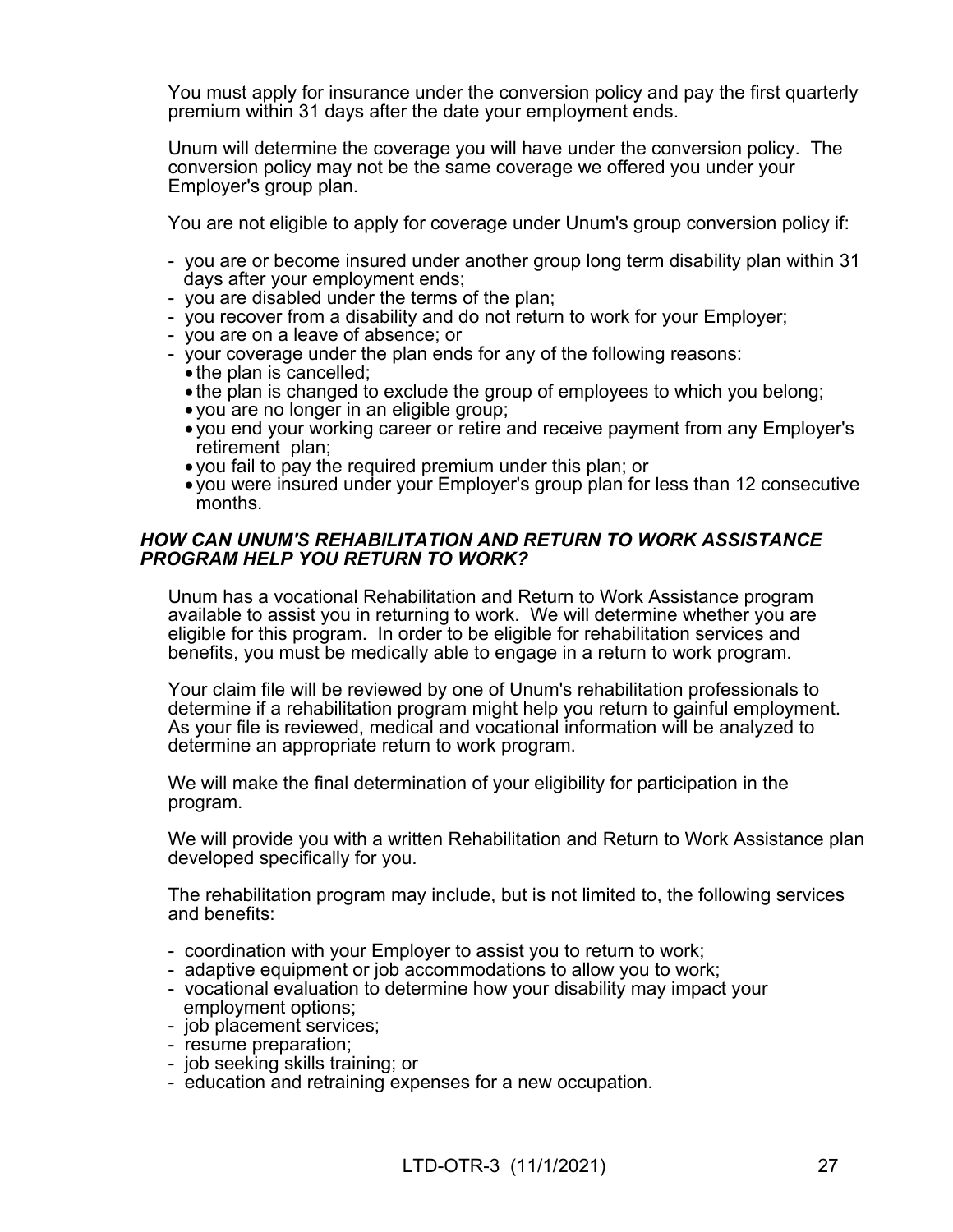## *WHAT ADDITIONAL BENEFITS WILL UNUM PAY WHILE YOU PARTICIPATE IN A REHABILITATION AND RETURN TO WORK ASSISTANCE PROGRAM?*

We will pay an additional disability benefit of 10% of your gross disability payment to a maximum benefit of \$1,000 per month.

This benefit is not subject to policy provisions which would otherwise increase or reduce the benefit amount such as Deductible Sources of Income. However, the **Total Benefit Cap** will apply.

In addition, we will make monthly payments to you for 3 months following the date your disability ends if we determine you are no longer disabled while:

- you are participating in the Rehabilitation and Return to Work Assistance program; and
- you are not able to find employment.

This benefit payment may be paid in a lump sum.

### *WHEN WILL REHABILITATION AND RETURN TO WORK ASSISTANCE BENEFITS END?*

Benefits for the Rehabilitation and Return to Work Assistance program will end on the earliest of the following dates:

- the date Unum determines that you are no longer eligible to participate in Unum's Rehabilitation and Return to Work Assistance program; or
- any other date on which monthly payments would stop in accordance with this plan.

### *WHAT ADDITIONAL BENEFIT IS AVAILABLE FOR DEPENDENT CARE EXPENSES TO ENABLE YOU TO PARTICIPATE IN UNUM'S REHABILITATION AND RETURN TO WORK ASSISTANCE PROGRAM?*

While you are participating in Unum's Rehabilitation and Return to Work Assistance program, we will pay a Dependent Care Expense Benefit when you are disabled and you:

- 1. are incurring expenses to provide care for a child under the age of 15; and/or
- 2. start incurring expenses to provide care for a child age 15 or older or a family member who needs personal care assistance.

The payment of the Dependent Care Expense Benefit will begin immediately after you start Unum's Rehabilitation and Return to Work Assistance program.

Our payment of the Dependent Care Expense Benefit will:

- 1. be \$350 per month, per **dependent**; and
- 2. not exceed \$1,000 per month for all dependent care expenses combined.

To receive this benefit, you must provide satisfactory proof that you are incurring expenses that entitle you to the Dependent Care Expense Benefit.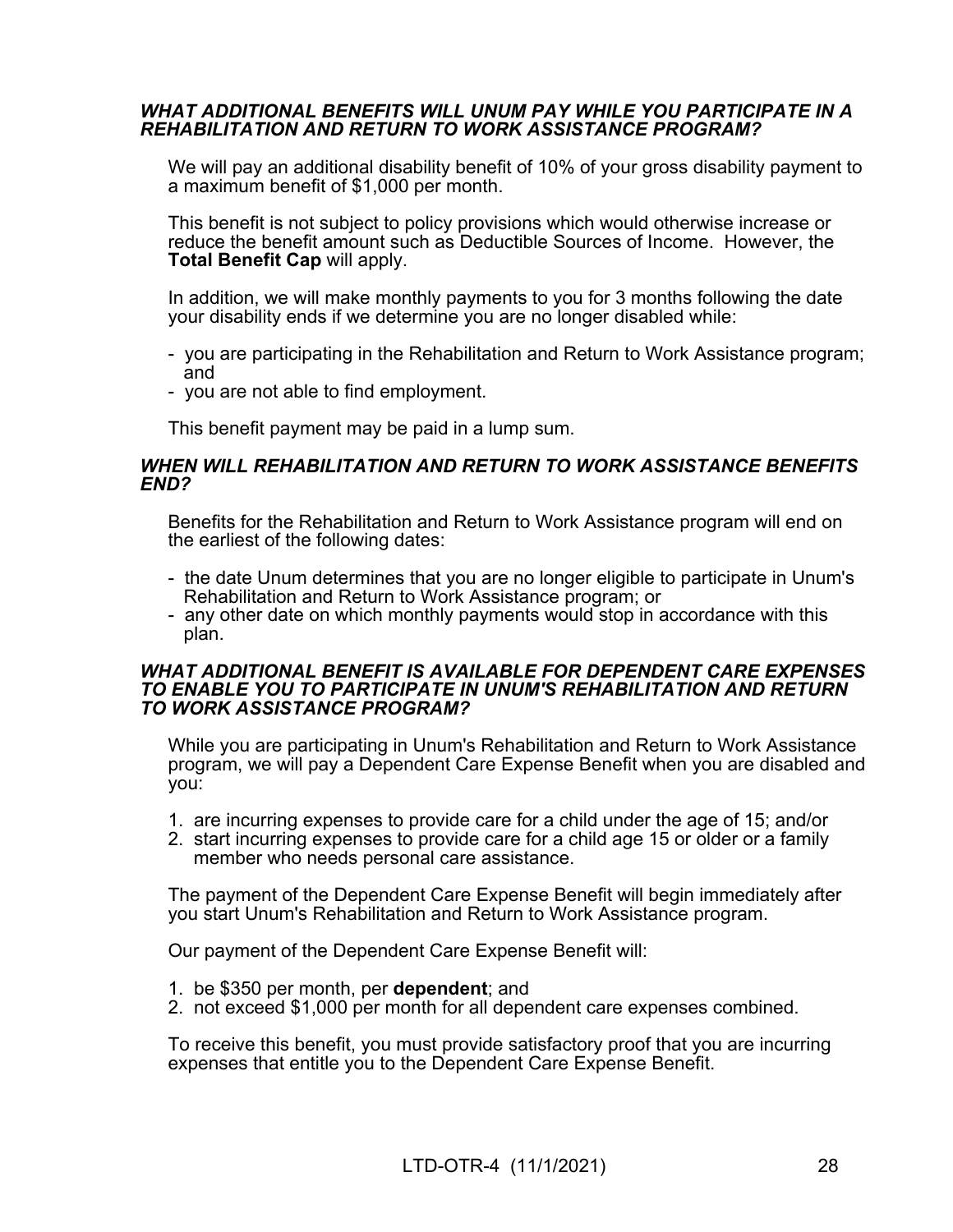Dependent Care Expense Benefits will end on the earlier of the following:

- 1. the date you are no longer incurring expenses for your dependent;
- 2. the date you no longer participate in Unum's Rehabilitation and Return to Work Assistance program; or
- 3. any other date payments would stop in accordance with this plan.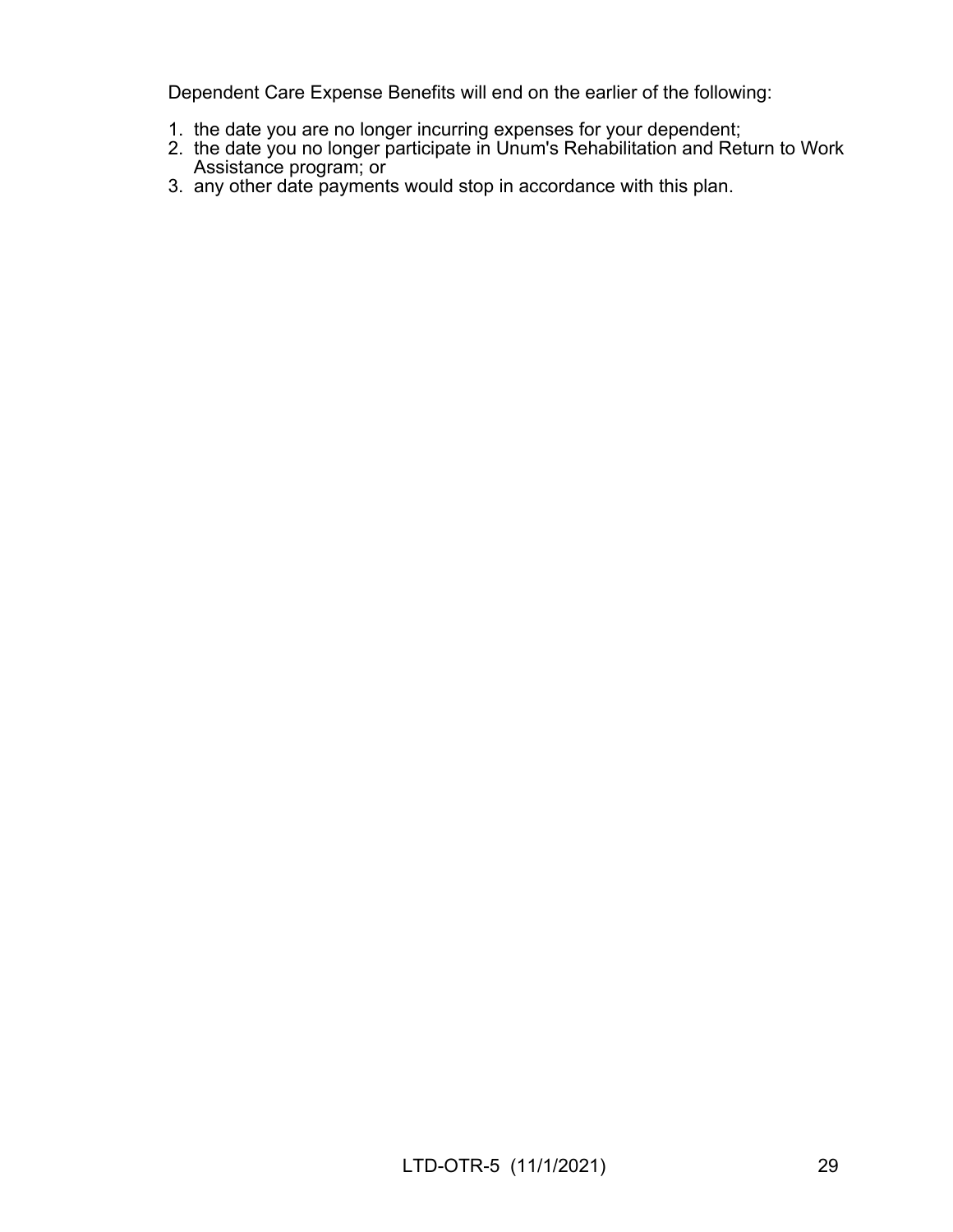# **OTHER SERVICES**

These services are also available from us as part of your Unum Long Term Disability plan.

### *HOW CAN UNUM HELP YOUR EMPLOYER IDENTIFY AND PROVIDE WORKSITE MODIFICATION?*

A worksite modification might be what is needed to allow you to perform the material and substantial duties of your regular occupation with your Employer. One of our designated professionals will assist you and your Employer to identify a modification we agree is likely to help you remain at work or return to work. This agreement will be in writing and must be signed by you, your Employer and Unum.

When this occurs, Unum will reimburse your Employer or the vendor providing the worksite modification services, for the cost of the modification, up to the greater of:

- \$1,000; or
- the equivalent of 2 months of your monthly benefit.

This benefit is available to you on a one time only basis.

### *HOW CAN UNUM'S SOCIAL SECURITY CLAIMANT ADVOCACY PROGRAM ASSIST YOU WITH OBTAINING SOCIAL SECURITY DISABILITY BENEFITS?*

In order to be eligible for assistance from Unum's Social Security claimant advocacy program, you must be receiving monthly payments from us. Unum can provide expert advice regarding your claim and assist you with your application or appeal.

Receiving Social Security benefits may enable:

- you to receive Medicare after 24 months of disability payments;
- you to protect your retirement benefits; and
- your family to be eligible for Social Security benefits.

We can assist you in obtaining Social Security disability benefits by:

- helping you find appropriate legal representation;
- obtaining medical and vocational evidence; and
- reimbursing pre-approved case management expenses.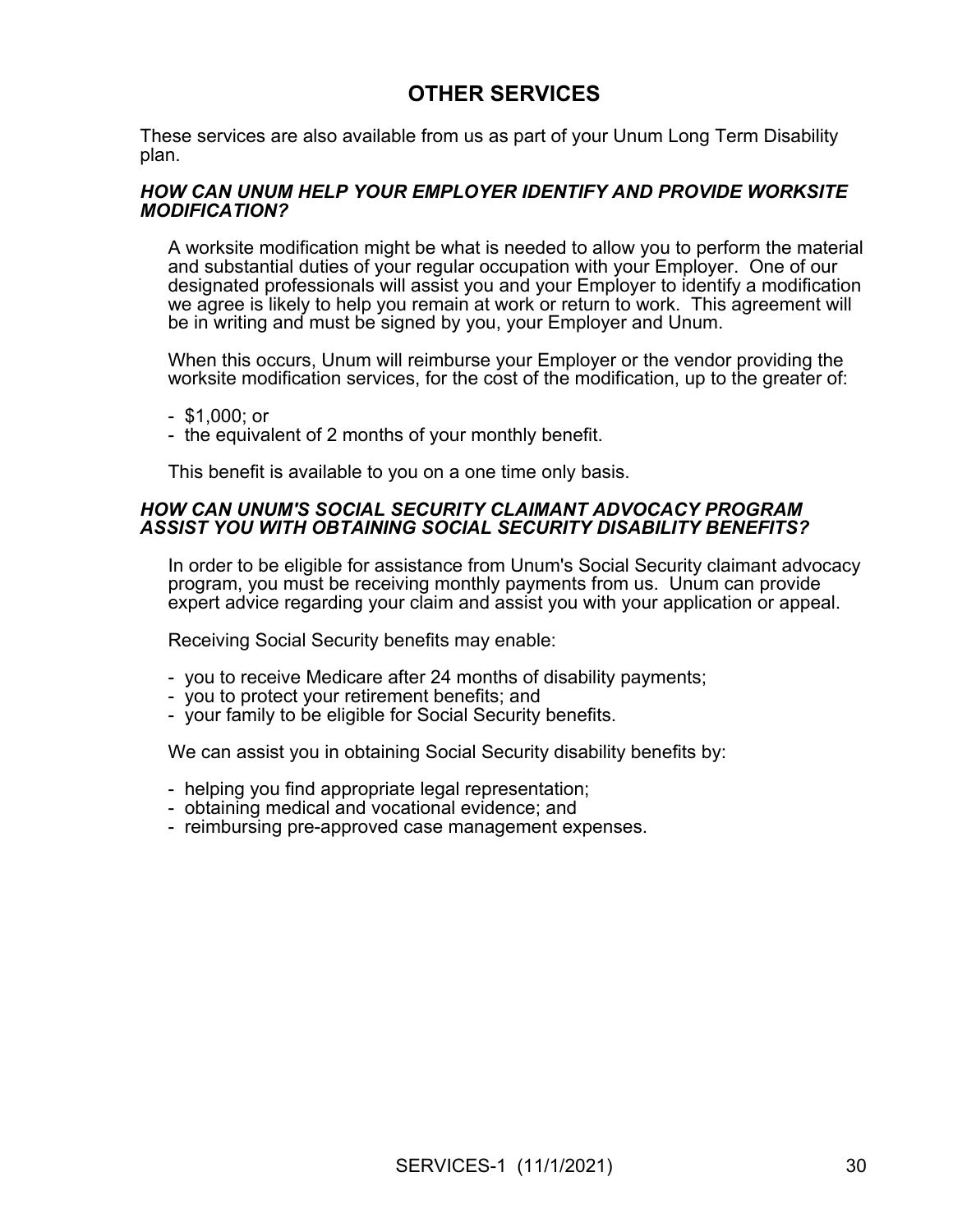# **GLOSSARY**

**ACTIVE EMPLOYMENT** means you are working for your Employer for earnings that are paid regularly and that you are performing the material and substantial duties of your regular occupation. You must be regularly scheduled to work on average at least the minimum number of hours as described under the minimum hours requirement in each plan.

Your work site must be:

- your Employer's usual place of business;
- an alternative work site at the direction of your Employer, including your home; or
- a location to which your job requires you to travel.

Normal vacation is considered active employment. Temporary and seasonal workers are excluded from coverage.

**CHANGE IN STATUS** means a change in status as defined in the regulations under Internal Revenue Code section 125, unless your Employer's cafeteria plan document or human resource policy contains more restrictive provisions. In that event, your Employer may restrict the situations where you can change your coverage.

**DEDUCTIBLE SOURCES OF INCOME** means income from deductible sources listed in the plan which you receive or are entitled to receive while you are disabled. This income will be subtracted from your gross disability payment.

### **DEPENDENT** means:

- your child(ren) under the age of 15; and
- your child(ren) age 15 or over or a family member who requires personal care assistance.

**DISABILITY EARNINGS** means the earnings which you receive while you are disabled and working, plus the earnings you could receive if you were working to your **maximum capacity**.

**ELIMINATION PERIOD** means a period of continuous disability which must be satisfied before you are eligible to receive benefits from Unum.

**EMPLOYEE** means a person who is in active employment in the United States with the Employer.

**EMPLOYER** means the Policyholder, and includes any division, subsidiary or affiliated company named in the policy.

**EMPLOYER'S CONTRIBUTION** in the context of a retirement plan that is part of any federal, state, county, municipal or association retirement system means any contribution made by your Employer and any contribution made on your behalf which has been picked up by your Employer under Internal Revenue Code Section 414(h)(2) so that it does not constitute taxable income to you.

**EVIDENCE OF INSURABILITY** means a statement of your medical history which Unum will use to determine if you are approved for coverage. Evidence of insurability will be at Unum's expense.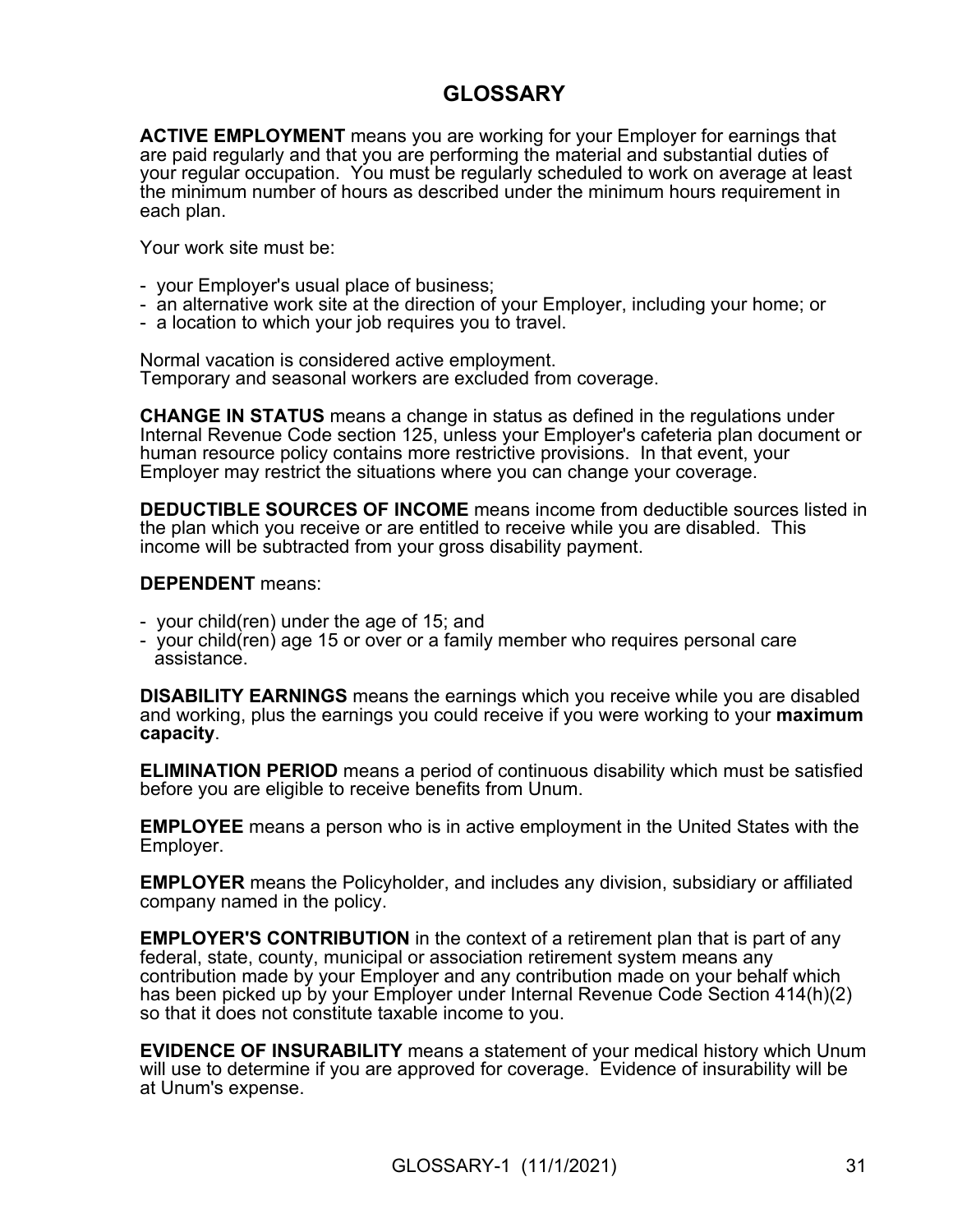## **Hourly and Salaried Corporate Associates of Belk Store Services, All Store and Distribution Center Associates of the stores**

**GAINFUL OCCUPATION** means an occupation that is or can be expected to provide you with an income within 12 months of your return to work, that exceeds:

80% of your indexed monthly earnings, if you are working; or 60% of your indexed monthly earnings, if you are not working.

**GOVERNMENTAL RETIREMENT SYSTEM** means a plan which is part of any federal, state, county, municipal or association retirement system, including but not limited to, a state teachers retirement system, public employees retirement system or other similar retirement system for state or local government employees providing for the payment of retirement and/or disability benefits to individuals.

**GRACE PERIOD** means the period of time following the premium due date during which premium payment may be made.

**GROSS DISABILITY PAYMENT** means the benefit amount before Unum subtracts deductible sources of income and disability earnings.

**HOSPITAL OR INSTITUTION** means an accredited facility licensed to provide care and treatment for the condition causing your disability.

### **Hourly and Salaried Corporate Associates of Belk Store Services, All Store and Distribution Center Associates of the stores**

**INDEXED MONTHLY EARNINGS** means your monthly earnings adjusted on each anniversary of benefit payments by the lesser of 10% or the current annual percentage increase in the Consumer Price Index. Your indexed monthly earnings may increase or remain the same, but will never decrease.

The Consumer Price Index (CPI-U) is published by the U.S. Department of Labor. Unum reserves the right to use some other similar measurement if the Department of Labor changes or stops publishing the CPI-U.

Indexing is only used as a factor in the determination of the percentage of lost earnings while you are disabled and working and in the determination of gainful occupation.

**Belk Store Services and Store Officers who are Vice Presidents and above INDEXED MONTHLY EARNINGS** means your monthly earnings adjusted on each anniversary of benefit payments by the lesser of 10% or the current annual percentage increase in the Consumer Price Index. Your indexed monthly earnings may increase or remain the same, but will never decrease.

The Consumer Price Index (CPI-U) is published by the U.S. Department of Labor. Unum reserves the right to use some other similar measurement if the Department of Labor changes or stops publishing the CPI-U.

Indexing is only used as a factor in the determination of the percentage of lost earnings while you are disabled and working.

**INJURY** means a bodily injury that is the direct result of an accident and not related to any other cause. Disability must begin while you are covered under the plan.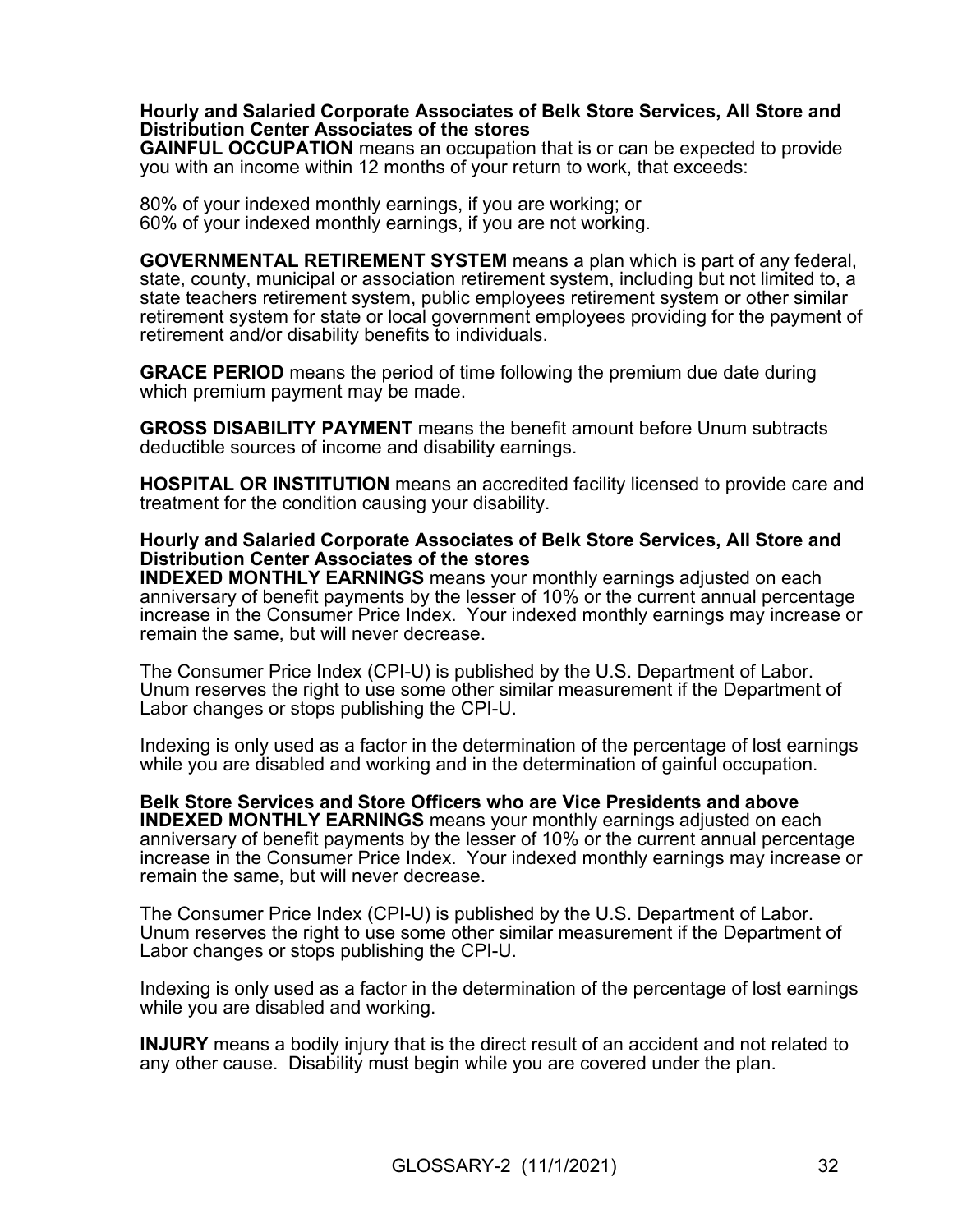**INSURED** means any person covered under a plan.

**LAW, PLAN OR ACT** means the original enactments of the law, plan or act and all amendments.

**LEAVE OF ABSENCE** means you are temporarily absent from active employment for a period of time that has been agreed to in advance in writing by your Employer.

Your normal vacation time or any period of disability is not considered a leave of absence.

**LIMITED** means what you cannot or are unable to do.

**MATERIAL AND SUBSTANTIAL DUTIES** means duties that:

- are normally required for the performance of your regular occupation; and
- cannot be reasonably omitted or modified.

# **Hourly and Salaried Corporate Associates of Belk Store Services, All Store and Distribution Center Associates of the stores**

**MAXIMUM CAPACITY** means, based on your restrictions and limitations:

- during the first 24 months of disability, the greatest extent of work you are able to do in your regular occupation, that is reasonably available.
- beyond 24 months of disability, the greatest extent of work you are able to do in any occupation, that is reasonably available, for which you are reasonably fitted by education, training or experience.

**Belk Store Services and Store Officers who are Vice Presidents and above MAXIMUM CAPACITY** means, based on your restrictions and limitations, the greatest extent of work you are able to do in your regular occupation, that is reasonably available.

**MAXIMUM PERIOD OF PAYMENT** means the longest period of time Unum will make payments to you for any one period of disability.

**MENTAL ILLNESS** means a psychiatric or psychological condition classified in the Diagnostic and Statistical Manual of Mental Health Disorders (DSM), published by the American Psychiatric Association, most current as of the start of a disability. Such disorders include, but are not limited to, psychotic, emotional or behavioral disorders, or disorders relatable to stress. If the DSM is discontinued or replaced, these disorders will be those classified in the diagnostic manual then used by the American Psychiatric Association as of the start of a disability.

**MONTHLY BENEFIT** means the total benefit amount for which an employee is insured under this plan subject to the maximum benefit.

**MONTHLY EARNINGS** means your gross monthly income from your Employer as defined in the plan.

**MONTHLY PAYMENT** means your payment after any deductible sources of income have been subtracted from your gross disability payment.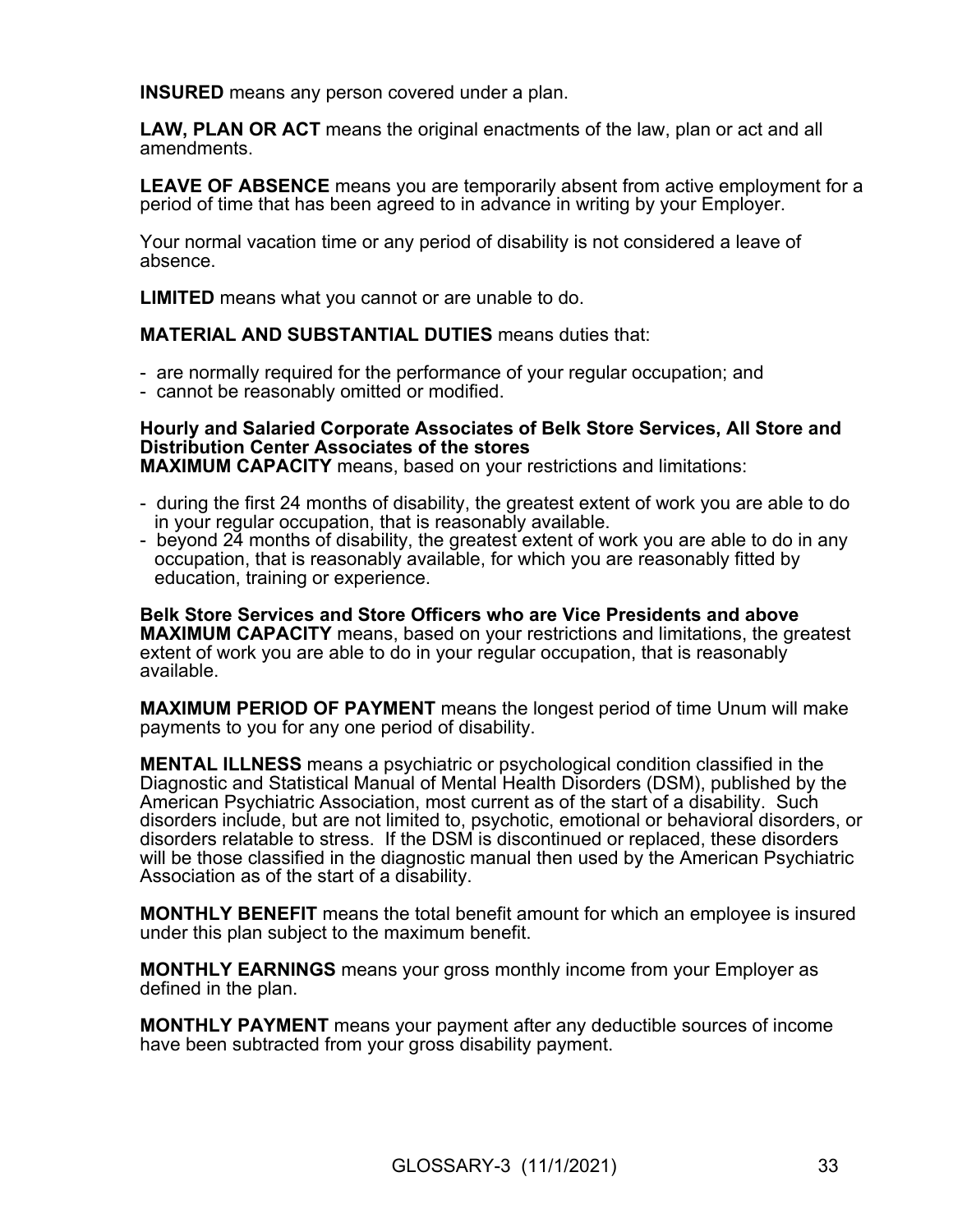**PART-TIME BASIS** means the ability to work and earn between 20% and 80% of your indexed monthly earnings.

**PAYABLE CLAIM** means a claim for which Unum is liable under the terms of the policy.

## **PHYSICIAN** means:

- a person performing tasks that are within the limits of his or her medical license; and
- a person who is licensed to practice medicine and prescribe and administer drugs or to perform surgery; or
- a person with a doctoral degree in Psychology (Ph.D. or Psy.D.) whose primary practice is treating patients; or
- a person who is a legally qualified medical practitioner according to the laws and regulations of the governing jurisdiction.

Unum will not recognize you, or your spouse, children, parents or siblings, a business or professional partner, or any person who has a financial affiliation or business interest with you, as a physician for a claim that you send to us.

**PLAN** means a line of coverage under the policy.

**PRE-EXISTING CONDITION** means a condition for which you received medical treatment, consultation, care or services including diagnostic measures, or took prescribed drugs or medicines for your condition during the given period of time as stated in the plan.

**RECURRENT DISABILITY** means a disability which is:

- caused by a worsening in your condition; and
- due to the same cause(s) as your prior disability which met the elimination period and for which Unum made a disability payment.

## **REGULAR CARE** means:

- you personally visit a physician as frequently as is medically required, according to generally accepted medical standards, to effectively manage and treat your disabling condition(s); and
- you are receiving the most appropriate treatment and care which conforms with generally accepted medical standards, for your disabling condition(s) by a physician whose specialty or experience is the most appropriate for your disabling condition(s), according to generally accepted medical standards.

If you have reached your maximum point of recovery and do not require prescription medications or other therapies to maintain that level of recovery, but you are still disabled under the terms of the plan, you will not be required to personally visit a physician or be under the care of a physician on a regular basis.

**REGULAR OCCUPATION** means the occupation you are routinely performing when your disability begins. Unum will look at your occupation as it is normally performed in the national economy, instead of how the work tasks are performed for a specific employer or at a specific location.

**RETIREMENT PLAN** means a defined contribution plan or defined benefit plan. These are plans which provide retirement benefits to employees and are not funded entirely by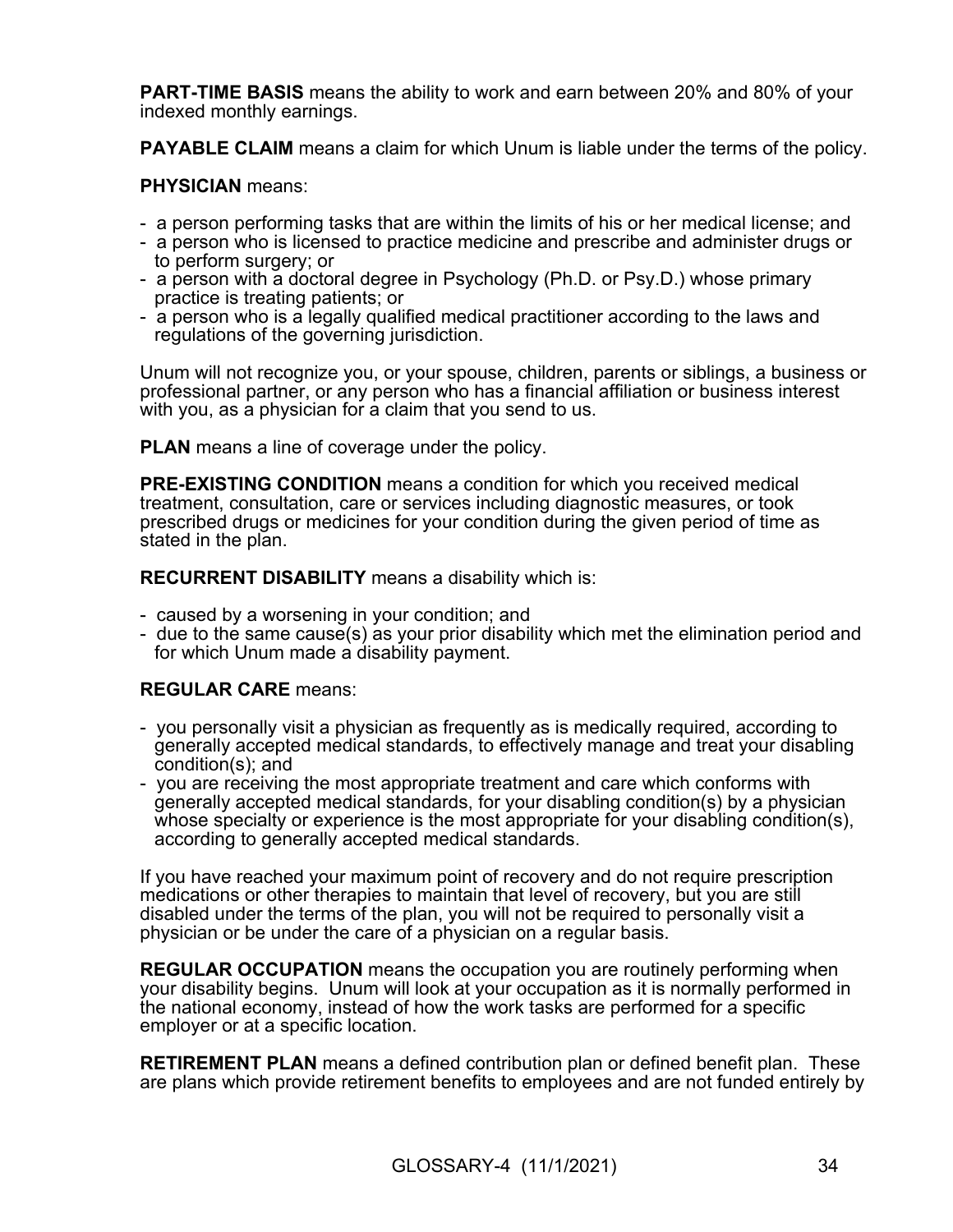employee contributions. Retirement Plan does not include any plan which is part of any governmental retirement system.

**SALARY CONTINUATION OR ACCUMULATED SICK LEAVE** means continued payments to you by your Employer of all or part of your monthly earnings, after you become disabled as defined by the Policy. This continued payment must be part of an established plan maintained by your Employer for the benefit of all employees covered under the Policy. Salary continuation or accumulated sick leave does not include compensation paid to you by your Employer for work you actually perform after your disability begins. Such compensation is considered disability earnings, and would be taken into account in calculating your monthly payment.

**SCHEDULED ENROLLMENT PERIOD** means a period of time determined by Unum and your Employer.

**SELF-REPORTED SYMPTOMS** means the manifestations of your condition which you tell your physician, that are not verifiable using tests, procedures or clinical examinations standardly accepted in the practice of medicine. Examples of self-reported symptoms include, but are not limited to headaches, pain, fatigue, stiffness, soreness, ringing in ears, dizziness, numbness and loss of energy.

**SICKNESS** means an illness or disease. Disability must begin while you are covered under the plan.

**SURVIVOR, ELIGIBLE** means your spouse, if living; otherwise your children under age 25 equally.

**TOTAL BENEFIT CAP** means the total benefit payable to you on a monthly basis (including all benefits provided under this plan) will not exceed 100% of your monthly earnings. However, if you are participating in Unum's Rehabilitation and Return to Work Assistance program, the total benefit payable to you on a monthly basis (including all benefits provided under this plan) will not exceed 110% of your monthly earnings.

**WAITING PERIOD** means the continuous period of time (shown in each plan) that you must be in active employment in an eligible group before you are eligible for coverage under a plan.

**WE**, **US** and **OUR** means Unum Life Insurance Company of America.

**YOU** means an employee who is eligible for Unum coverage.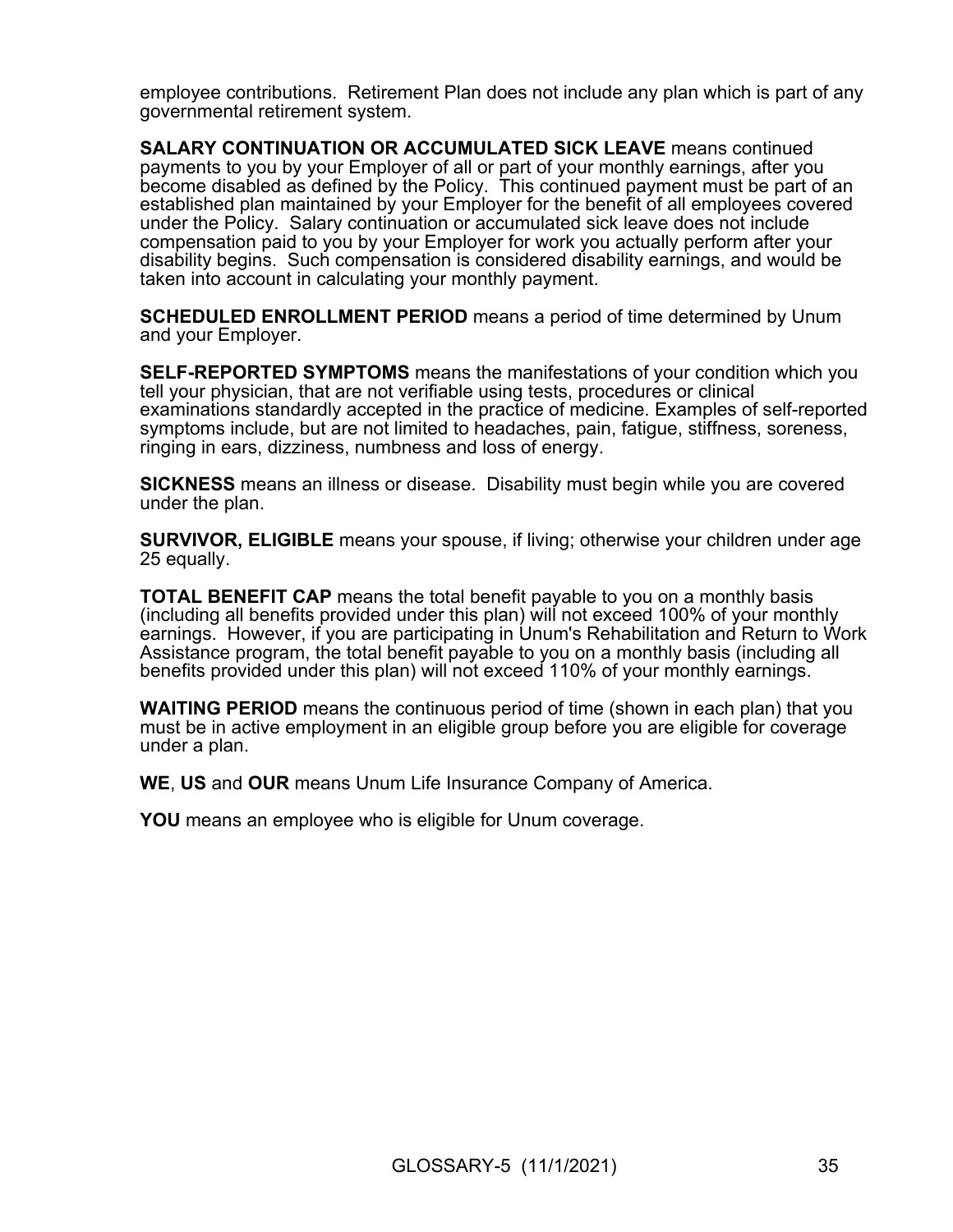## **LONG TERM DISABILITY/SHORT TERM DISABILITY**

### **THE FOLLOWING NOTICES AND CHANGES TO YOUR COVERAGE ARE REQUIRED BY CERTAIN STATES. PLEASE READ CAREFULLY.**

State variations apply and are subject to change. Consult your employer or plan administrator for the most current state provisions that may apply to you.

If you have a complaint about your insurance you may contact Unum at 1-800-321- 3889, or the department of insurance in your state of residence. Links to the websites of each state department of insurance can be found at [www.naic.org.](http://www.naic.org/)

Si usted tiene alguna queja acerca de su seguro puede comunicarse con Unum al 1- 800-321-3889, o al departamento de seguros de su estado de residencia. Puede encontrar enlaces a los sitios web de los departamentos de seguros de cada estado en [www.naic.org](http://www.naic.org/).

The states of **Florida and Maryland** require us to advise residents of those states that if your Certificate was issued in a jurisdiction other than the state in which you reside, it may not provide all of the benefits required by the laws of your residence state.

Full effect will be given to your state's civil union, domestic partner and same sex marriage laws to the extent they apply to you under a group insurance policy issued in another state.

**If you are a resident of one of the states noted below, and the provisions referenced below appear in your Certificate in a form less favorable to you as an insured, they are amended as follows:**  $\mathcal{L}_\text{max}$  and  $\mathcal{L}_\text{max}$  and  $\mathcal{L}_\text{max}$  and  $\mathcal{L}_\text{max}$  and  $\mathcal{L}_\text{max}$  and  $\mathcal{L}_\text{max}$ 

**For residents of Colorado:**

The **Pre-existing Condition** exclusion in the **OTHER FEATURES** provision of the **BENEFITS AT A GLANCE** section of the policy is amended so that if the last number is greater than 12 months, it is reduced to 12 months and any **Pre-existing Condition** exclusion in the **BENEFIT INFORMATION** section of the policy is amended so that it will be applied only if the disability begins in the first 12 months after the insured's effective date of coverage for the applicable benefit, or such shorter time as provided in the policy.

The **WHAT** *DISABILITIES ARE NOT COVERED UNDER YOUR PLAN?* provision in the **BENEFIT INFORMATION** section of the policy and in the **SPOUSE DISABILITY BENEFIT** provision in the **OTHER BENEFIT FEATURES** section of the policy is amended to provide that any exclusion for disabilities caused by, contributed to by, or resulting from your intentionally self-inflicted injuries will be applied only if you were sane when the injury was inflicted.

**For residents of Louisiana:**

The *HOW CAN STATEMENTS IN YOUR APPLICATION FOR THIS COVERAGE BE USED?* provision in the **GENERAL PROVISIONS** section of the policy is amended to provide that, except for fraud, misstatements made in your application cannot be used to reduce or deny coverage if your coverage has been in force for at least 3 years.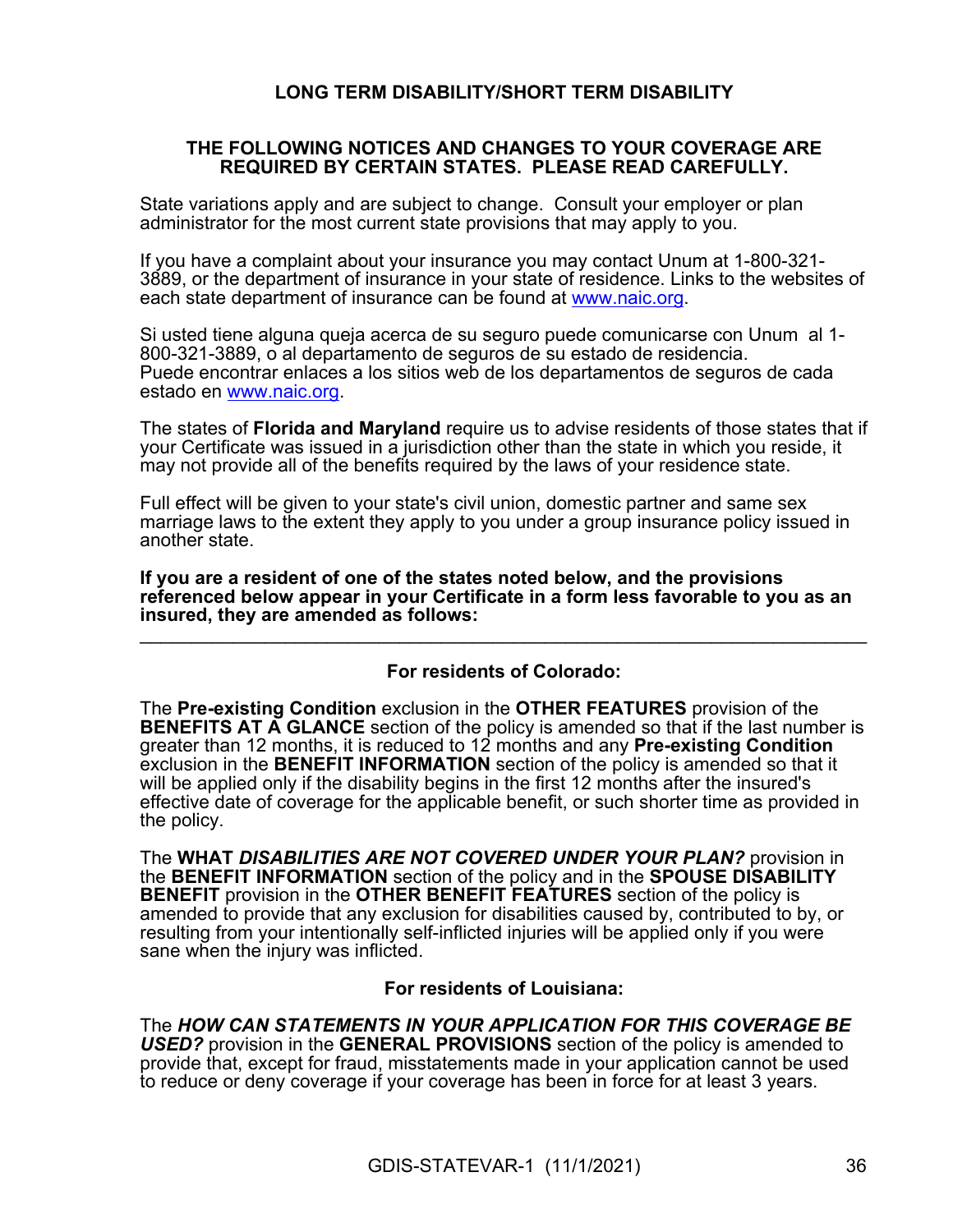## **For residents of Minnesota:**

The *HOW CAN STATEMENTS IN YOUR APPLICATION FOR THIS COVERAGE BE USED?* provision in the **GENERAL PROVISIONS** section of the policy is amended to provide that, except for fraud, misstatements made in your application cannot be used to reduce or deny coverage if your coverage has been in force for at least 2 years.

The *WHAT ARE DEDUCTIBLE SOURCES OF INCOME?* provision in the **BENEFIT INFORMATION** section of the policy is amended so that deductible sources of income will not include any amounts you receive as mandatory portions of any "no fault" motor vehicle plan or any amounts received from a third party (after subtracting attorney's fees) by judgment, settlement or otherwise, until after you have been fully compensated from this other source.

The **Pre-existing Condition** exclusion in the **BENEFIT INFORMATION** section of the policy will be applied by deleting the phrase "or you had symptoms for which an ordinarily prudent person would have consulted a health care provider."

If your coverage includes the **Spouse Disability Rider** benefit the exclusions for mental illness and alcoholism applicable to the rider are removed.

### **For residents of Montana:**

The **Pre-existing Condition** exclusion in the **OTHER FEATURES** provision of the **BENEFITS AT A GLANCE** section of the policy is amended so that if the last number is greater than 12 months, it is reduced to 12 months and any **Pre-existing Condition** exclusion in the **BENEFIT INFORMATION** section of the policy is amended so that it will be applied only if the disability begins in the first 12 months after the insured's effective date of coverage for the applicable benefit, or such shorter time as provided in the policy.

The definition of pre-existing condition found in the provisions *WHAT DISABILITIES ARE NOT COVERED UNDER YOUR PLAN?* and *WHAT DISABILITIES ARE NOT COVERED FOR A COST OF LIVING INCREASE?* in the **BENEFIT INFORMATION** section of the policy, is amended to limit a pre-existing condition to "a sickness or injury for which you received medical advice or treatment from a provider of health care services or medical advice or treatment was recommended by a provider of health care services" during the time period specified in the policy.

## **For residents of New Hampshire:**

The **Pre-existing Condition** exclusion in the **OTHER FEATURES** provision of the **BENEFITS AT A GLANCE** section of the policy is amended so that if the last number is greater than 12 months, it is reduced to 12 months and any **Pre-existing Condition** exclusion in the **BENEFIT INFORMATION** section of the policy is amended so that it will be applied only if the disability begins in the first 12 months after the insured's effective date of coverage for the applicable benefit, or such shorter time as provided in the policy.

The *HOW CAN STATEMENTS IN YOUR APPLICATION FOR THIS COVERAGE BE USED?* provision in the **GENERAL PROVISIONS** section of the policy is amended to provide that, except for fraud, misstatements made in your application cannot be used to reduce or deny coverage if your coverage has been in force for at least 2 years.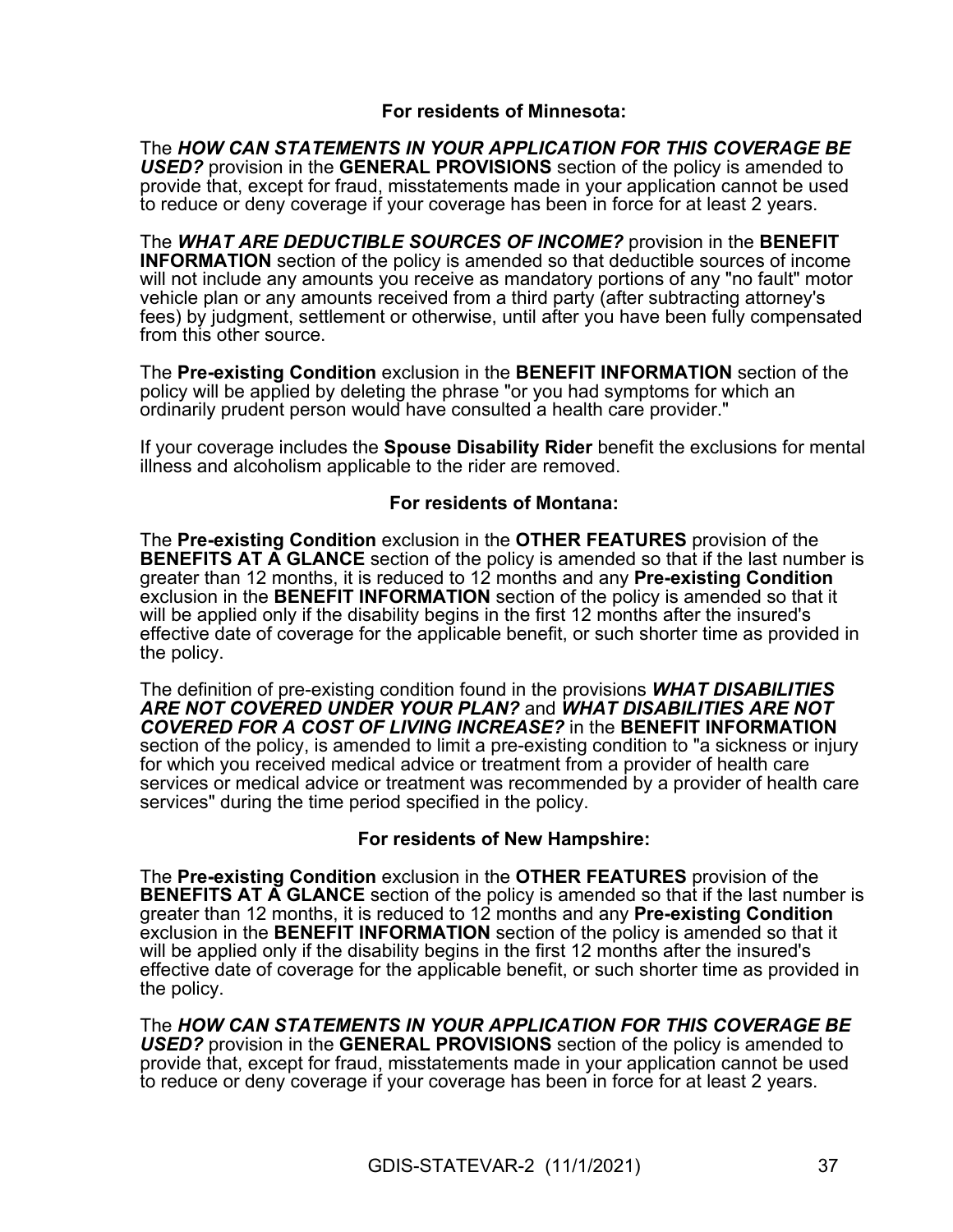## **For residents of North Carolina:**

The definition of pre-existing condition found in the provisions *WHAT DISABILITIES ARE NOT COVERED UNDER YOUR PLAN?* and *WHAT DISABILITIES ARE NOT COVERED FOR A COST OF LIVING INCREASE?* in the **BENEFIT INFORMATION** section of the policy, is amended by removing any reference to "symptoms arising from the sickness or injury, whether diagnosed or not."

## **For residents of South Carolina:**

The **Pre-existing Condition** exclusion in the **OTHER FEATURES** provision of the **BENEFITS AT A GLANCE** section of the policy is amended so that if the last number is greater than 12 months, it is reduced to 12 months and any **Pre-existing Condition** exclusion in the **BENEFIT INFORMATION** section of the policy is amended so that it will be applied only if the disability begins in the first 12 months after the insured's effective date of coverage for the applicable benefit, or such shorter time as provided in the policy.

The *WHAT IF YOU HAVE A DISABILITY DUE TO A PRE-EXISTING CONDITION WHEN YOUR EMPLOYER CHANGES INSURANCE CARRIERS TO UNUM?* provision in the **BENEFIT INFORMATION** section of the policy, is amended to provide that Unum will credit the pre-existing condition period you satisfied under another similar group disability policy if you were covered under the prior policy within 30 days of being effective under this policy and you applied for this coverage when you first became eligible.

## **For residents of South Dakota:**

The **Pre-existing Condition** limitation in the **OTHER FEATURES** provision of the **BENEFITS AT A GLANCE** section of the policy is amended so that if the last number is greater than 12 months, it is reduced to 12 months and any **Pre-existing Condition** limitation in the **BENEFIT INFORMATION** section of the policy is amended so that it will be applied only if the disability begins in the first 12 months after the insured's effective date of coverage for the applicable benefit, or such shorter time as provided in the policy.

## **For residents of Texas:**

The *HOW CAN STATEMENTS IN YOUR APPLICATION FOR THIS COVERAGE BE USED?* provision in the **GENERAL PROVISIONS** section of the policy is amended to provide that, except for fraud, misstatements made in your application cannot be used to reduce or deny coverage if your coverage has been in force for at least 2 years.

The **Pre-existing Condition** exclusion in the **BENEFIT INFORMATION** section of the policy will be applied by deleting the phrase "or you had symptoms for which an ordinarily prudent person would have consulted a health care provider."

### **For residents of Utah:**

The **Pre-existing Condition** exclusion in the **OTHER FEATURES** provision of the **BENEFITS AT A GLANCE** section of the policy is amended so that if the last number is greater than 12 months, it is reduced to 12 months and any **Pre-existing Condition** exclusion in the **BENEFIT INFORMATION** section of the policy is amended so that it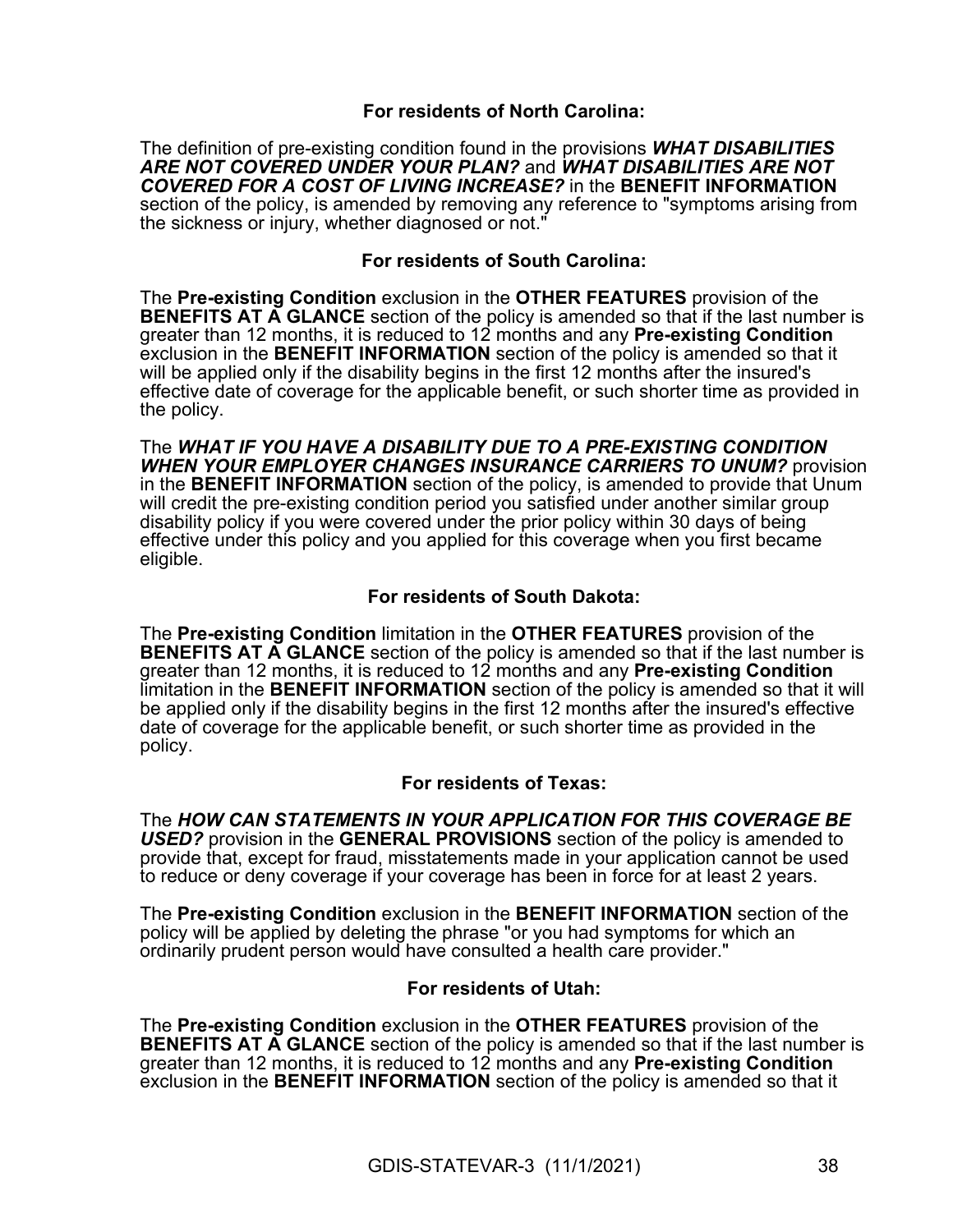will be applied only if the disability begins in the first 12 months after the insured's effective date of coverage for the applicable benefit, or such shorter time as provided in the policy.

The *HOW CAN STATEMENTS IN YOUR APPLICATION FOR THIS COVERAGE BE USED?* provision in the **GENERAL PROVISIONS** section of the policy is amended to provide that, except for fraud, misstatements made in your application cannot be used to reduce or deny coverage if your coverage has been in force for at least 2 years.

## **For residents of Vermont:**

If the policy is marketed in Vermont, the policyholder has a principal office or is organized in Vermont, or there are more than 25 Vermont residents insured under the policy:

The limitation specifying the number of months payments will be made for a disability caused by a mental and nervous condition is removed.

The **MINIMUM HOURS REQUIREMENT** stated in the **BENEFITS AT A GLANCE** section of the policy is reduced to 17.5 hours per week.

The **Pre-existing Condition** exclusion in the **OTHER FEATURES** provision of the **BENEFITS AT A GLANCE** section of the policy is amended so that if the last number is greater than 12 months, it is reduced to 12 months and any **Pre-existing Condition** exclusion in the **BENEFIT INFORMATION** section of the policy is amended so that it will be applied only if the disability begins in the first 12 months after the insured's effective date of coverage for the applicable benefit, or such shorter time as provided in the policy.

## **For residents of West Virginia:**

The **Pre-existing Condition** exclusion in the **OTHER FEATURES** provision of the **BENEFITS AT A GLANCE** section of the policy is amended so that if the last number is greater than 12 months, it is reduced to 12 months and any **Pre-existing Condition** exclusion in the **BENEFIT INFORMATION** section of the policy is amended so that it will be applied only if the disability begins in the first 12 months after the insured's effective date of coverage for the applicable benefit, or such shorter time as provided in the policy.

### **For residents of Wisconsin:**

The **Pre-existing Condition** exclusion in the **OTHER FEATURES** provision of the **BENEFITS AT A GLANCE** section of the policy is amended so that if the last number is greater than 12 months, it is reduced to 12 months and any **Pre-existing Condition** exclusion in the **BENEFIT INFORMATION** section of the policy is amended so that it will be applied only if the disability begins in the first 12 months after the insured's effective date of coverage for the applicable benefit, or such shorter time as provided in the policy.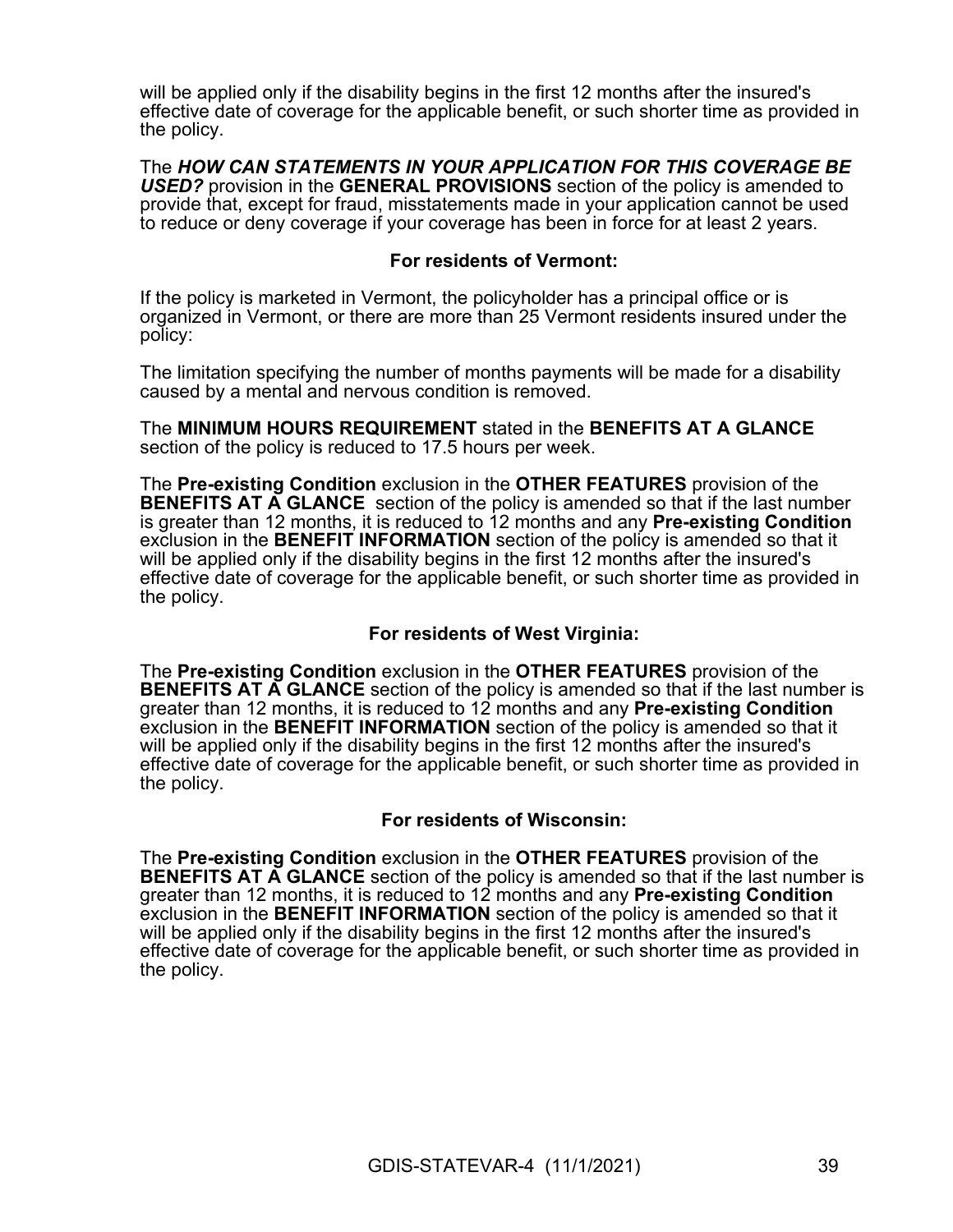# **ERISA**

## **Additional Summary Plan Description Information**

If the policy provides benefits under a Plan which is subject to the Employee Retirement Income Security Act of 1974 (ERISA), the following provisions apply. These provisions, together with your certificate of coverage, constitute the summary plan description. The summary plan description and the policy constitute the Plan. Benefit determinations are controlled exclusively by the policy, your certificate of coverage and the information contained in this document.

### **Name of Plan:**

Belk Stores Services, LLC Health & Welfare Plan

### **Name and Address of Employer:**

Belk Stores Services, LLC 2801 W Tyvola Rd Charlotte, North Carolina 28217

### **Plan Identification Number:**

- a. Employer IRS Identification #: 56-0616731
- b. Plan #: 522

### **Type of Welfare Plan:**

Disability Income

### **Type of Administration:**

The Plan is administered by the Plan Administrator. Benefits are administered by the insurer and provided in accordance with the insurance policy issued to the Plan.

### **ERISA Plan Year Ends:**

December 31

### **Plan Administrator, Name, Address, and Telephone Number:**

Belk Stores Services, LLC 2801 W Tyvola Rd Charlotte, North Carolina 28217 (704) 426-1890

Belk Stores Services, LLC is the Plan Administrator and named fiduciary of the Plan, with authority to delegate its duties. The Plan Administrator may designate Trustees of the Plan, in which case the Administrator will advise you separately of the name, title and address of each Trustee.

# **Agent for Service of**

# **Legal Process on the Plan:**

Belk Stores Services, LLC 2801 W Tyvola Rd Charlotte, North Carolina 28217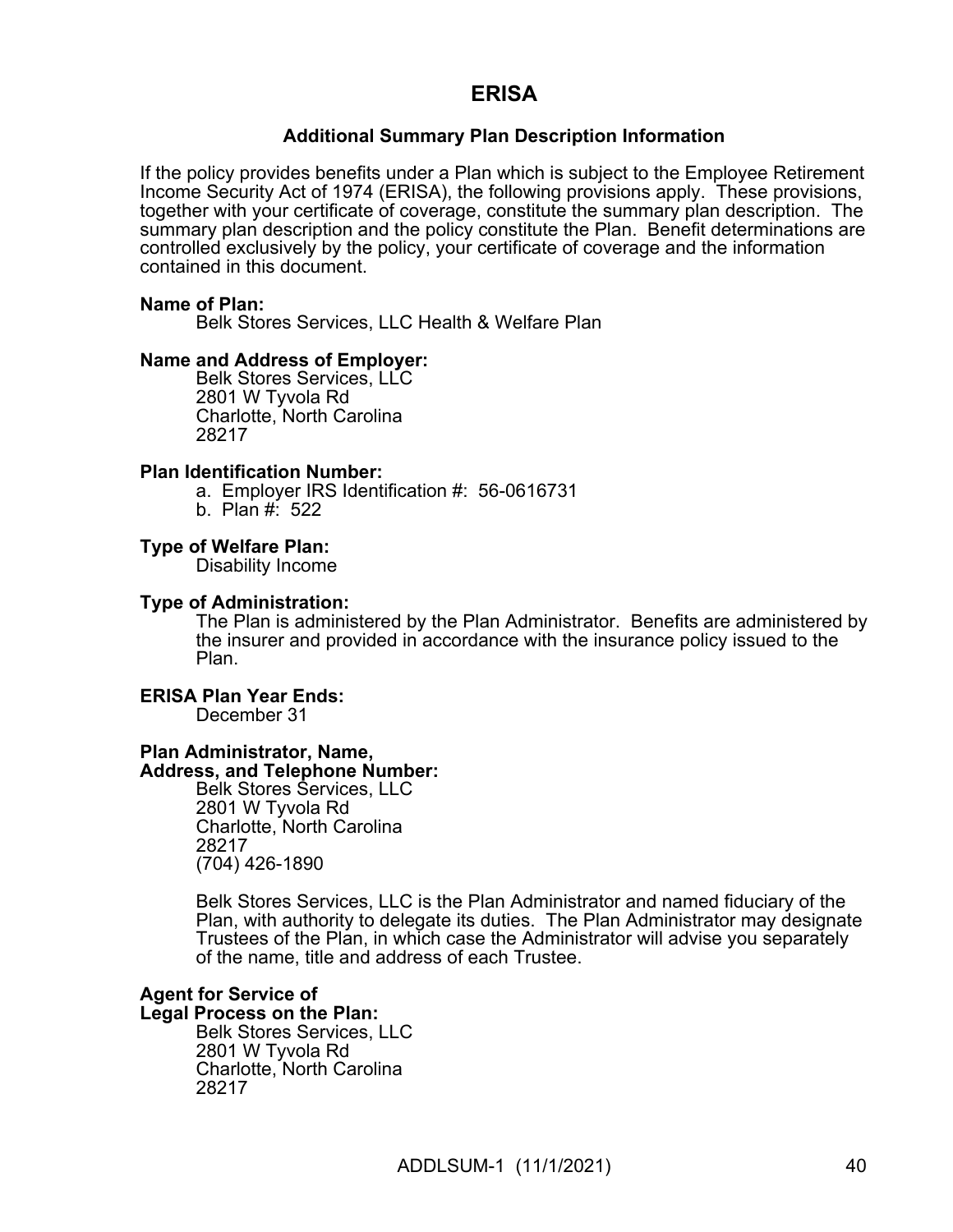Service of legal process may also be made upon the Plan Administrator, or a Trustee of the Plan, if any.

### **Funding and Contributions:**

The Plan is funded by insurance issued by Unum Life Insurance Company of America, 2211 Congress Street, Portland, Maine 04122 (hereinafter referred to as "Unum") under policy number 427614 011. Contributions to the Plan are made as stated under "WHO PAYS FOR THE COVERAGE" in the Certificate of Coverage.

## **EMPLOYER'S RIGHT TO AMEND THE PLAN**

The Employer reserves the right, in its sole and absolute discretion, to amend, modify, or terminate, in whole or in part, any or all of the provisions of the Plan (including any related documents and underlying policies), at any time and for any reason or no reason. Any amendment, modification, or termination must be in writing and endorsed on or attached to the Plan.

### **EMPLOYER'S RIGHT TO REQUEST POLICY CHANGE**

The Employer can request a policy change. Only an officer of Unum can approve a change. The change must be in writing and endorsed on or attached to the policy.

### **MODIFYING OR CANCELLING THE POLICY OR A PLAN UNDER THE POLICY**

The policy or a plan under the policy can be cancelled:

- by Unum; or

- by the Employer.

Unum may cancel or modify the policy or a plan if:

- our participation requirements are not met, as applicable;
- the Employer does not promptly provide Unum with information that is reasonably required:
- the Employer fails to perform any of its obligations that relate to the policy;
- the premium is not paid in accordance with the provisions of the policy that specify whether the Employer, the employee, or both, pay(s) the premiums;
- the Employer does not promptly report to Unum the names of any employees who are added or deleted from the eligible group;
- Unum determines that there is a significant change, in the size, occupation or age of the eligible group as a result of a corporate transaction such as a merger, divestiture, acquisition, sale or reorganization of the Employer and/or its employees; or
- a change in federal or state law or regulation substantially impacts the policy or the risks insured.

If Unum cancels or modifies the policy or a plan, for any of the reasons listed above, a written notice will be delivered to the Employer at least 45 days prior to the cancellation date or modification date. The Employer may cancel the policy or a plan if the modifications are unacceptable.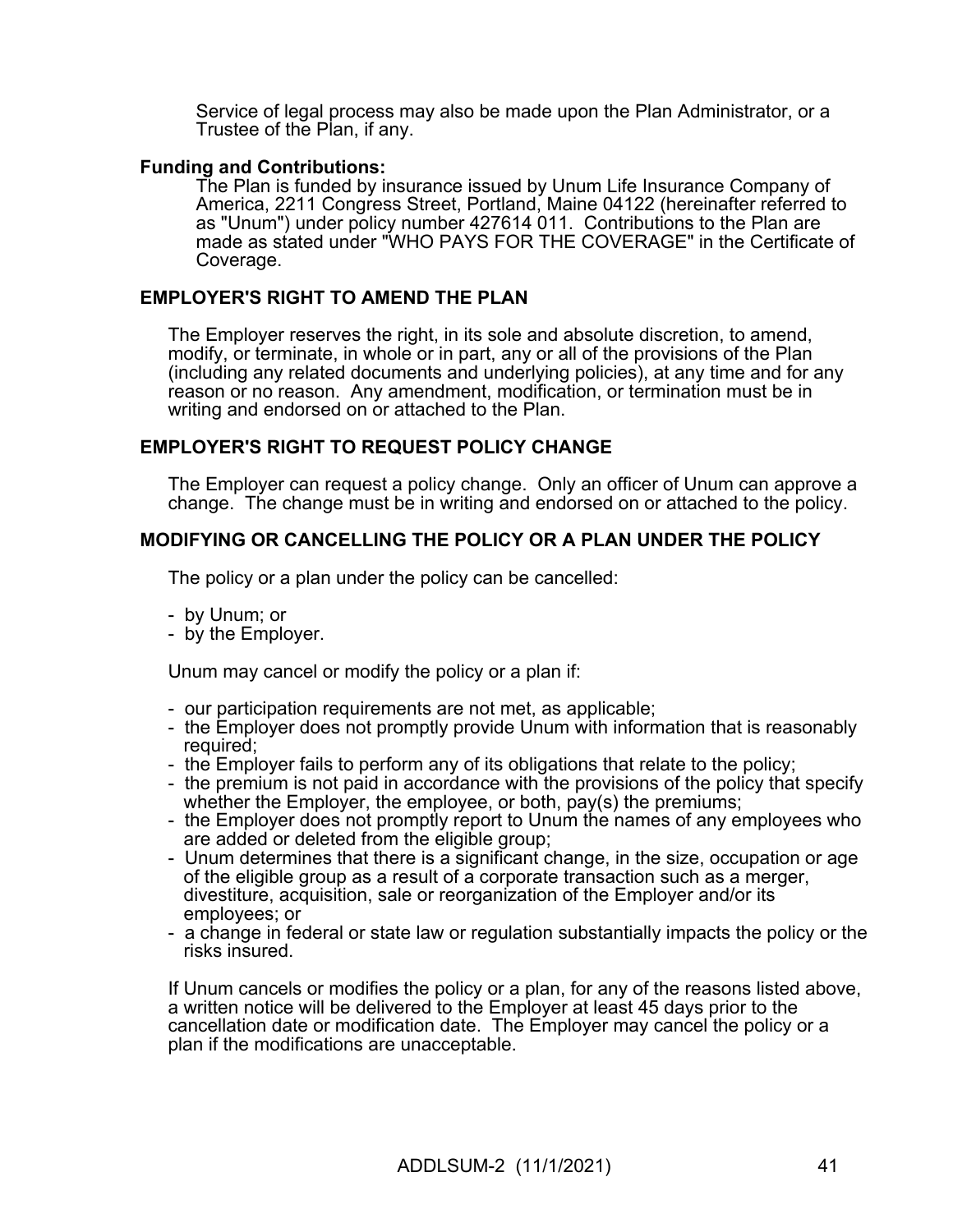If any premium is not paid during the 60 day grace period, the policy or plan will terminate automatically at the end of the grace period. The Employer is liable for premium for coverage during the grace period. The Employer must pay Unum for premium due for the full period the policy is in force. In the event of termination, the policy or plan may be reinstated only as agreed upon by Unum and the Employer. If Unum agrees to reinstate the policy or plan, such reinstatement will not constitute waiver of the termination provision in the future.

The Employer may cancel the policy or a plan by written notice delivered to Unum at least 31 days prior to the cancellation date. When both the Employer and Unum agree, the policy or a plan can be cancelled on an earlier date. If Unum or the Employer cancels the policy or a plan, coverage will end at 12:00 midnight on the last day of coverage.

If the policy or a plan is cancelled, the cancellation will not affect a payable claim.

## **HOW TO FILE A CLAIM**

If you wish to file a claim for benefits, you should follow the claim procedures described in your insurance certificate. To complete your claim filing, Unum must receive the claim information it requests from you (or your authorized representative), your attending physician and your Employer. If you or your authorized representative has any questions about what to do, you or your authorized representative should contact Unum directly.

## **CLAIMS PROCEDURES**

Unum will give you notice of the decision no later than 45 days after the claim is filed. This time period may be extended twice by 30 days if Unum both determines that such an extension is necessary due to matters beyond the control of the Plan and notifies you of the circumstances requiring the extension of time and the date by which Unum expects to render a decision. If such an extension is necessary due to your failure to submit the information necessary to decide the claim, the notice of extension will specifically describe the required information, and you will be afforded at least 45 days within which to provide the specified information. If you deliver the requested information within the time specified, any 30 day extension period will begin after you have provided that information. If you fail to deliver the requested information within the time specified, Unum may decide your claim without that information.

If your claim for benefits is wholly or partially denied, the notice of adverse benefit determination under the Plan will:

- state the specific reason(s) for the determination;
- reference specific Plan provision(s) on which the determination is based;
- describe additional material or information necessary to complete the claim and why such information is necessary;
- describe Plan procedures and time limits for appealing the determination, and your right to obtain information about those procedures and the right to bring a lawsuit under Section 502(a) of ERISA following an adverse determination from Unum on appeal; and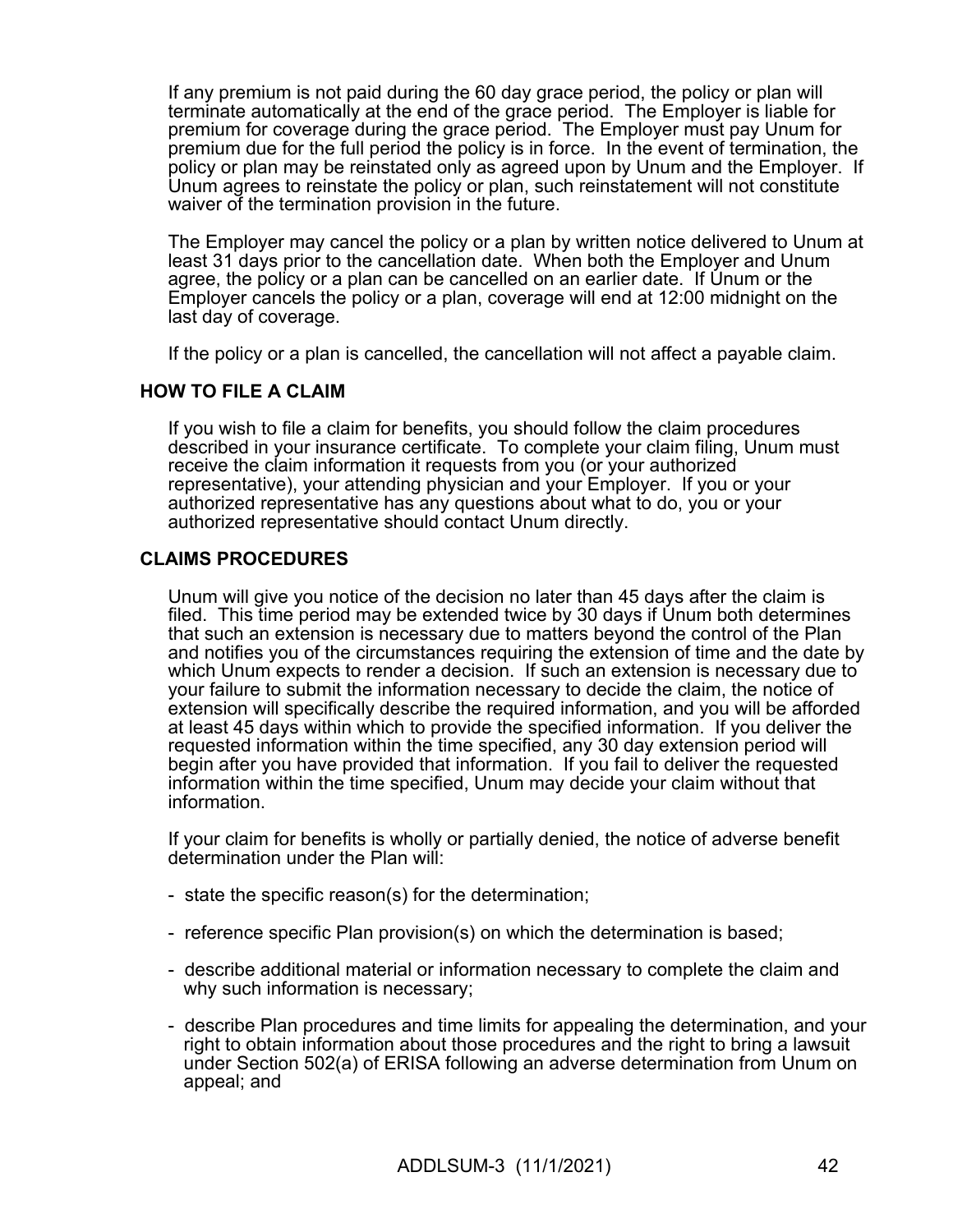- disclose any internal rule, guidelines, protocol or similar criterion relied on in making the adverse determination (or state that such information will be provided free of charge upon request).

Notice of the determination may be provided in written or electronic form. Electronic notices will be provided in a form that complies with any applicable legal requirements.

## **APPEAL PROCEDURES**

You have 180 days from the receipt of notice of an adverse benefit determination to file an appeal. Requests for appeals should be sent to the address specified in the claim denial. A decision on review will be made not later than 45 days following receipt of the written request for review. If Unum determines that special circumstances require an extension of time for a decision on review, the review period may be extended by an additional 45 days (90 days in total). Unum will notify you in writing if an additional 45 day extension is needed.

If an extension is necessary due to your failure to submit the information necessary to decide the appeal, the notice of extension will specifically describe the required information, and you will be afforded at least 45 days to provide the specified information. If you deliver the requested information within the time specified, the 45 day extension of the appeal period will begin after you have provided that information. If you fail to deliver the requested information within the time specified, Unum may decide your appeal without that information.

You will have the opportunity to submit written comments, documents, or other information in support of your appeal. You will have access to all relevant documents as defined by applicable U.S. Department of Labor regulations. The review of the adverse benefit determination will take into account all new information, whether or not presented or available at the initial determination. No deference will be afforded to the initial determination.

The review will be conducted by Unum and will be made by a person different from the person who made the initial determination and such person will not be the original decision maker's subordinate. In the case of a claim denied on the grounds of a medical judgment, Unum will consult with a health professional with appropriate training and experience. The health care professional who is consulted on appeal will not be the individual who was consulted during the initial determination or a subordinate. If the advice of a medical or vocational expert was obtained by the Plan in connection with the denial of your claim, Unum will provide you with the names of each such expert, regardless of whether the advice was relied upon.

A notice that your request on appeal is denied will contain the following information:

- the specific reason(s) for the determination;
- a reference to the specific Plan provision(s) on which the determination is based;
- a statement disclosing any internal rule, guidelines, protocol or similar criterion relied on in making the adverse determination (or a statement that such information will be provided free of charge upon request);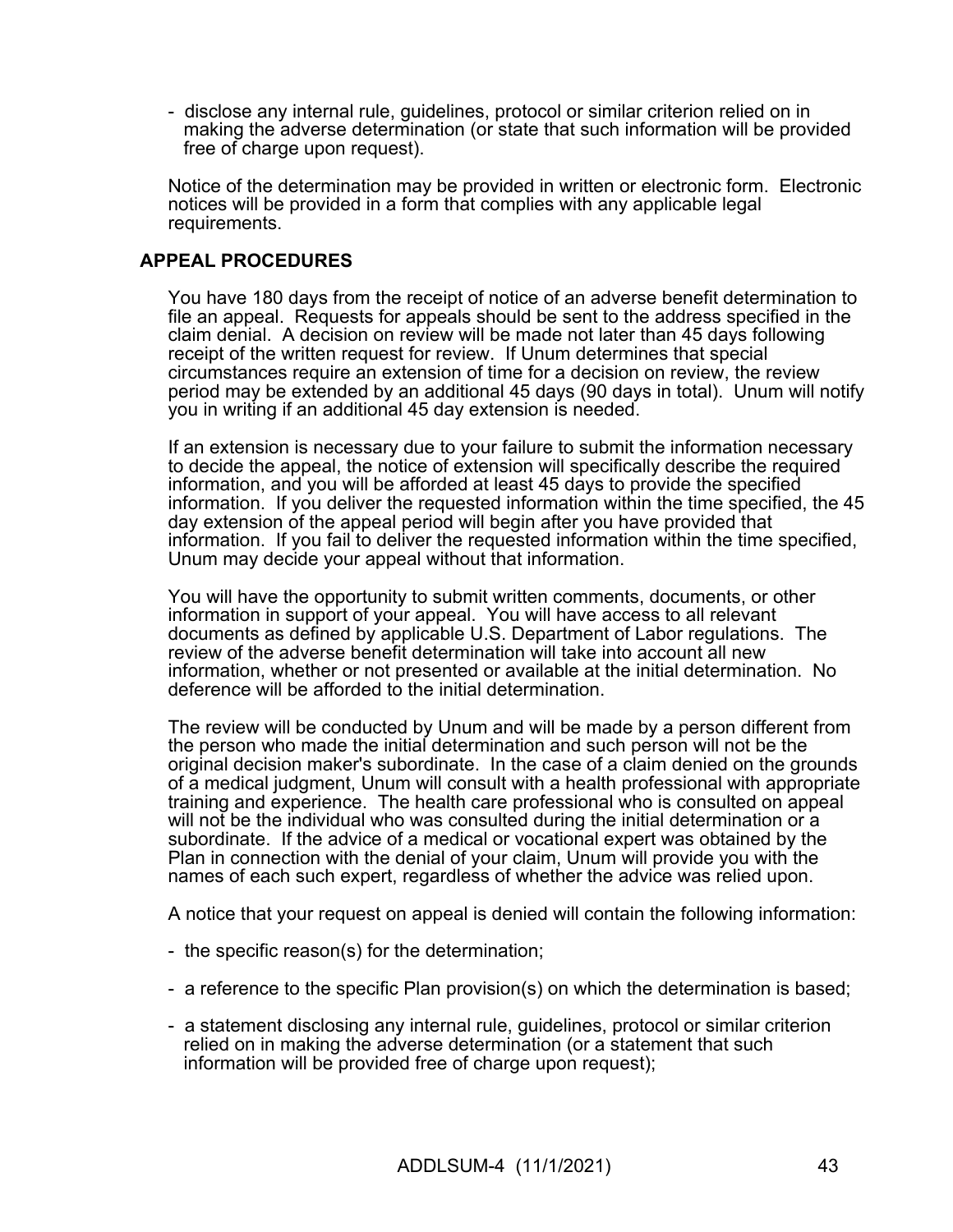- a statement describing your right to bring a lawsuit under Section 502(a) of ERISA if you disagree with the decision;
- the statement that you are entitled to receive upon request, and without charge, reasonable access to or copies of all documents, records or other information relevant to the determination; and
- the statement that "You or your Plan may have other voluntary alternative dispute resolution options, such as mediation. One way to find out what may be available is to contact your local U.S. Department of Labor Office and your State insurance regulatory agency".

Notice of the determination may be provided in written or electronic form. Electronic notices will be provided in a form that complies with any applicable legal requirements.

Unless there are special circumstances, this administrative appeal process must be completed before you begin any legal action regarding your claim.

## **YOUR RIGHTS UNDER ERISA**

As a participant in the Plan you are entitled to certain rights and protections under the Employee Retirement Income Security Act of 1974 (ERISA). ERISA provides that all Plan participants shall be entitled to:

### Receive Information About Your Plan and Benefits

Examine, without charge, at the Plan Administrator's office and at other specified locations, all documents governing the Plan, including insurance contracts, and a copy of the latest annual report (Form 5500 Series) filed by the Plan with the U.S. Department of Labor and available at the Public Disclosure Room of the Employee Benefits Security Administration.

Obtain, upon written request to the Plan Administrator, copies of documents governing the operation of the Plan, including insurance contracts, and copies of the latest annual report (Form 5500 Series) and updated summary plan description. The Plan Administrator may make a reasonable charge for the copies.

Receive a summary of the Plan's annual financial report. The Plan Administrator is required by law to furnish each participant with a copy of this summary annual report.

### Prudent Actions by Plan Fiduciaries

In addition to creating rights for Plan participants, ERISA imposes duties upon the people who are responsible for the operation of the employee benefit plan. The people who operate your Plan, called "fiduciaries" of the Plan, have a duty to do so prudently and in the interest of you and other Plan participants and beneficiaries. No one, including your Employer or any other person, may fire you or otherwise discriminate against you in any way to prevent you from obtaining a benefit or exercising your rights under ERISA.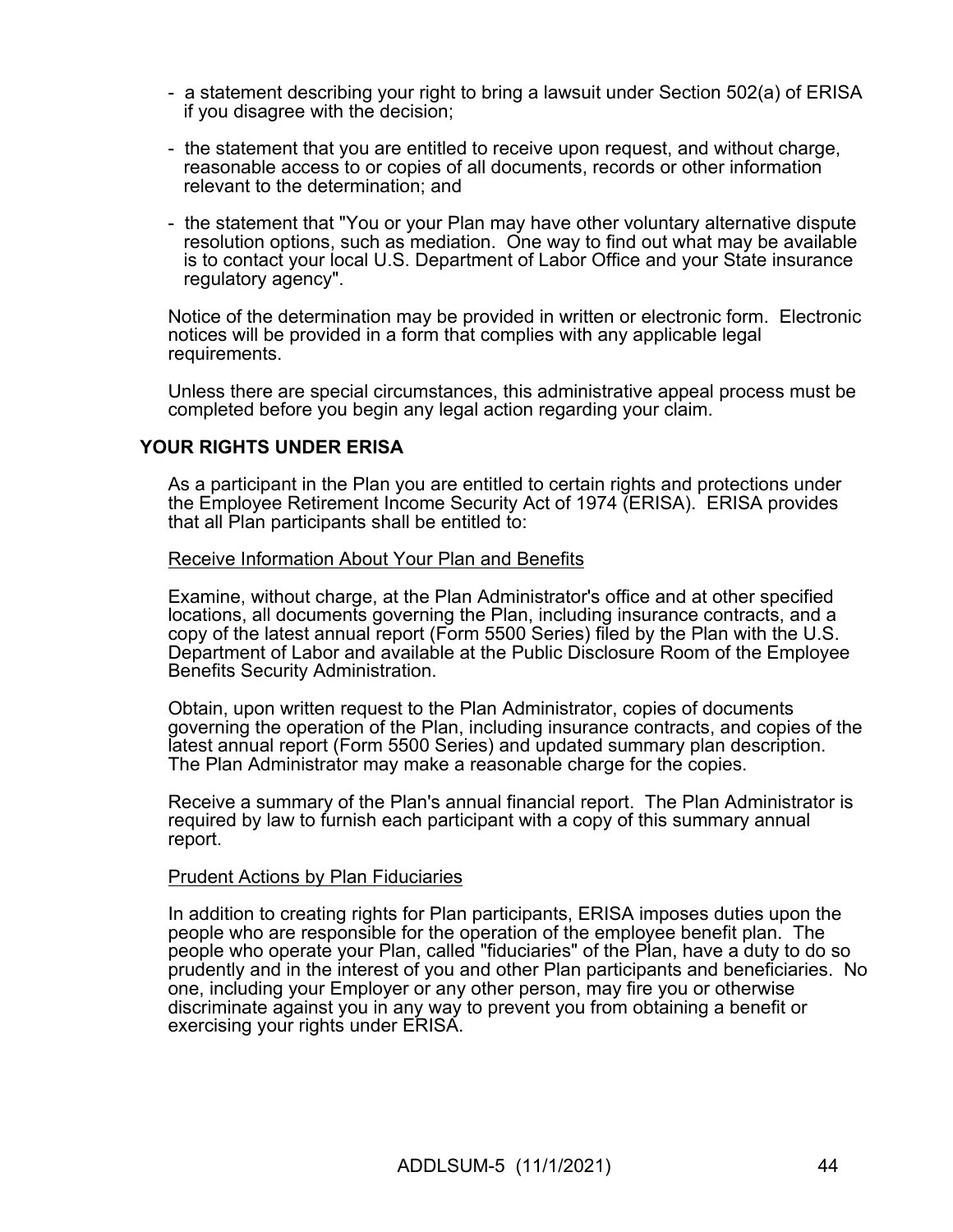## Enforce Your Rights

If your claim for a benefit is denied or ignored, in whole or in part, you have a right to know why this was done, to obtain copies of documents relating to the decision without charge, and to appeal any denial, all within certain time schedules.

Under ERISA, there are steps you can take to enforce the above rights. For instance, if you request a copy of Plan documents or the latest annual report from the Plan and do not receive them within 30 days, you may file suit in a federal court. In such a case, the court may require the Plan Administrator to provide the materials and pay you up to \$110 a day until you receive the materials, unless the materials were not sent because of reasons beyond the control of the Plan Administrator.

If you have a claim for benefits that is denied or ignored, in whole or in part, you may file suit in a state or federal court. If it should happen that Plan fiduciaries misuse the Plan's money, or if you are discriminated against for asserting your rights, you may seek assistance from the U.S. Department of Labor, or you may file suit in a federal court. The court will decide who should pay court costs and legal fees. If you are successful, the court may order the person you have sued to pay these costs and fees. If you lose, the court may order you to pay these costs and fees, if, for example, it finds your claim is frivolous.

### Assistance with Your Questions

If you have any questions about your Plan, you should contact the Plan Administrator. If you have any questions about this statement or about your rights under ERISA, or if you need assistance in obtaining documents from the Plan Administrator, you should contact the nearest office of the Employee Benefits Security Administration, U.S. Department of Labor, listed in your telephone directory or the Division of Technical Assistance and Inquiries, Employee Benefits Security Administration, U.S. Department of Labor, 200 Constitution Avenue N.W., Washington, D.C. 20210. You may also obtain certain publications about your rights and responsibilities under ERISA by calling the publications hotline of the Employee Benefits Security Administration.

## **OTHER RIGHTS**

Unum, for itself and as claims fiduciary for the Plan, is entitled to legal and equitable relief to enforce its right to recover any benefit overpayments caused by your receipt of disability earnings or deductible sources of income from a third party. This right of recovery is enforceable even if the amount you receive from the third party is less than the actual loss suffered by you but will not exceed the benefits paid you under the policy. Unum and the Plan have an equitable lien over such sources of income until any benefit overpayments have been recovered in full.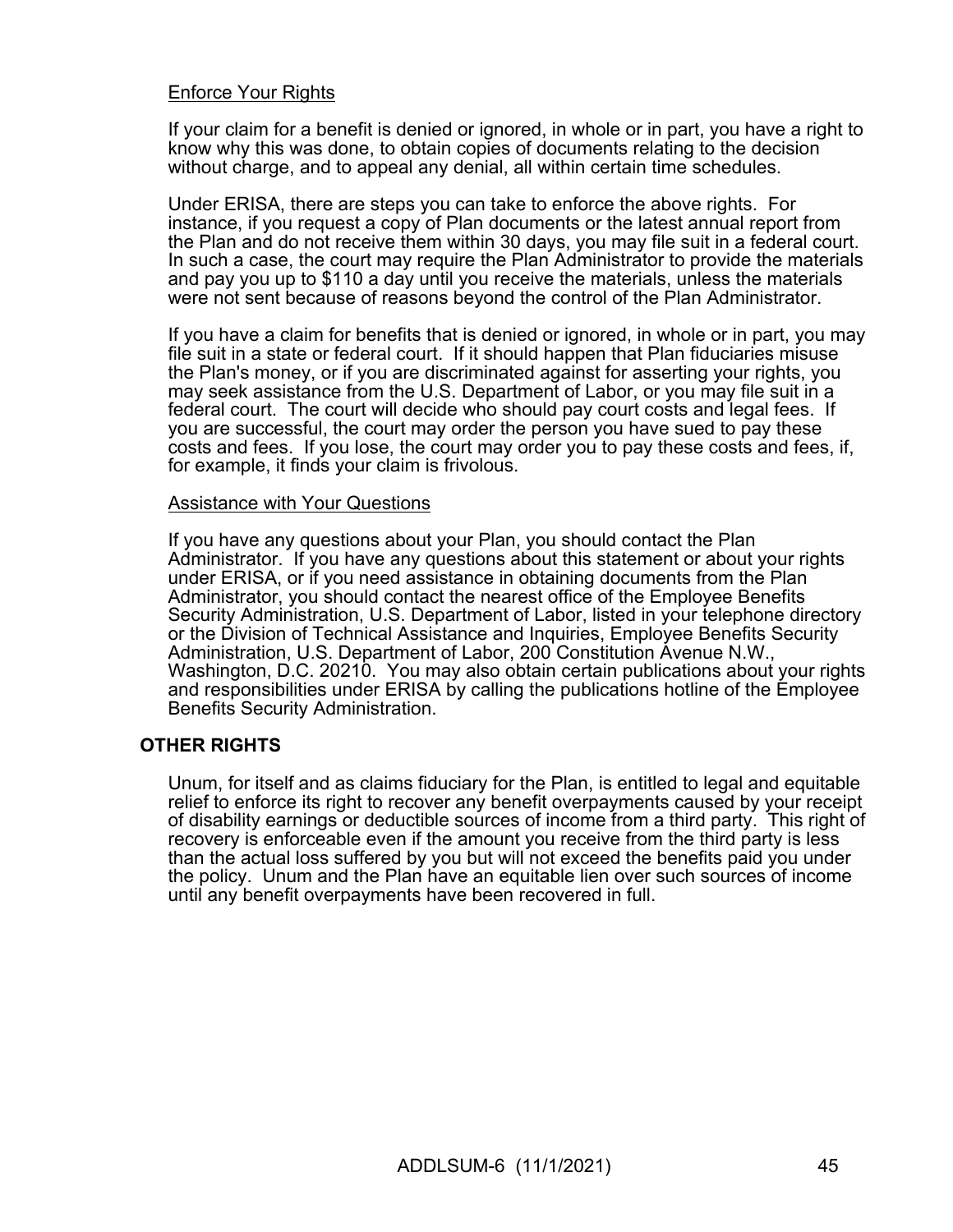#### **Addendum to the "Additional Summary Plan Description Information" included with your certificate of coverage or policy and effective for claims filed on or after April 1, 2018.**

The regulations governing ERISA disability claims and appeals have been amended. The amended regulations apply to disability claims filed on or after April 1, 2018. To the extent the Additional Summary Plan Description Information included with your certificate of coverage or policy conflicts with these new requirements, these new rights and procedures will apply.

These new rights and procedures include:

Any cancellation or discontinuance of your disability coverage that has a retroactive effect will be treated as an adverse benefit determination, except in the case of failure to timely pay required premiums or contributions toward the cost of coverage.

If you live in a county with a significant population of non-English speaking persons, the plan will provide, in the non-English language(s), a statement of how to access oral and written language services in those languages.

For any adverse benefit determination, you will be provided with an explanation of the basis for disagreeing or not following the views of: (1) health care professionals who have treated you or vocational professionals who have evaluated you; (2) the advice of medical or vocational professionals obtained on behalf of the plan; and (3) any disability determination made by the Social Security Administration regarding you and presented to the plan by you.

For any adverse benefit determination, you will be given either the specific internal rules, guidelines, protocols, standards or other similar criteria of the plan relied upon in making that decision, or a statement that such rules, etc. do not exist.

Prior to a final decision being made on an appeal, you will have the opportunity to review and respond to any new or additional rationale or evidence considered, relied upon, or generated by the plan in connection with your claim.

If an adverse benefit determination is upheld on appeal, you will be given notice of any applicable contractual limitations period that applies to your right to bring legal proceedings and the calendar date on which that period expires.

Should the plan fail to establish or follow ERISA required disability claims procedures, you may be entitled to pursue legal remedies under section 502(a) of the Act without exhausting your administrative remedies, as more completely set forth in section 503-1(l).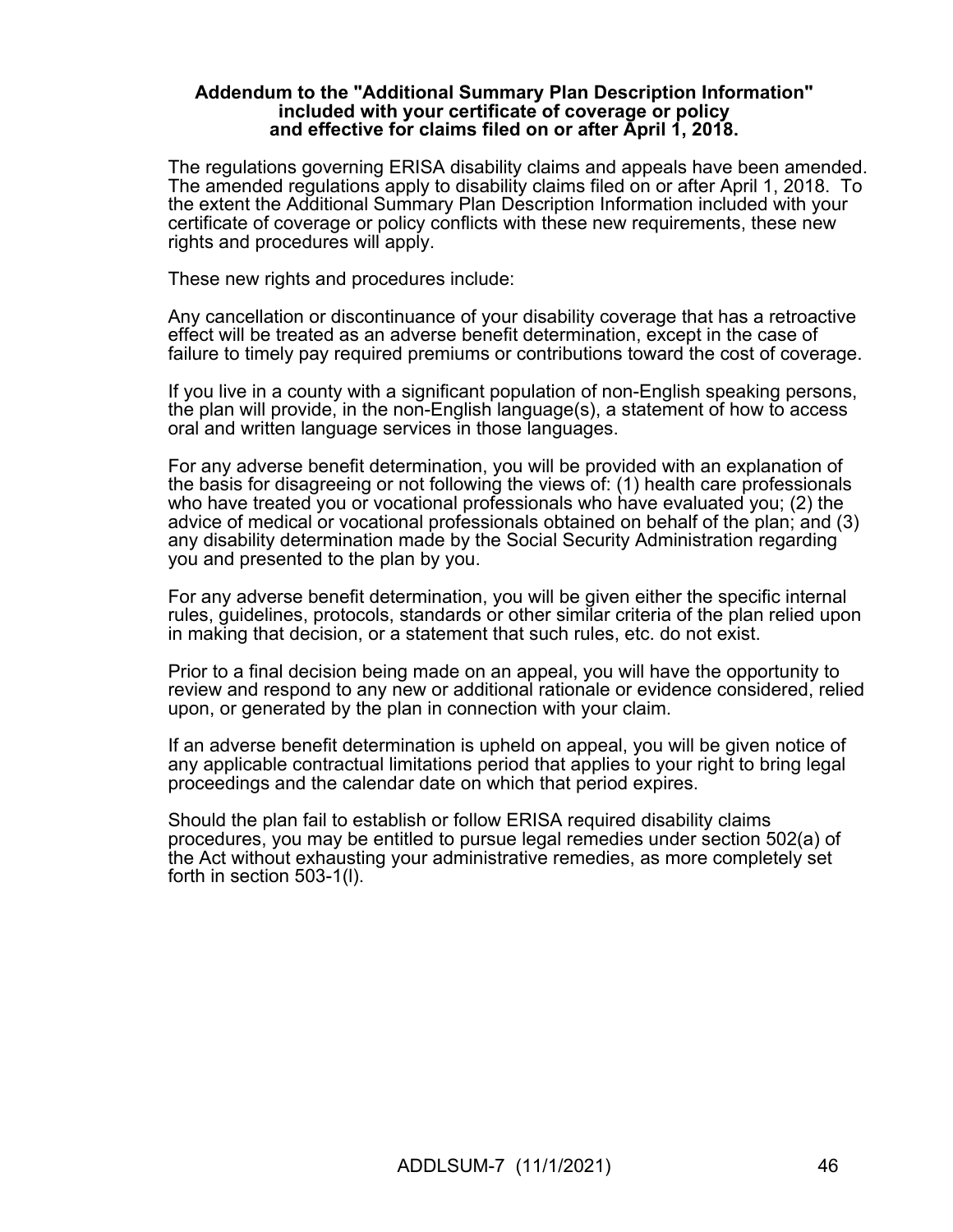### **NOTICE CONCERNING COVERAGE LIMITATIONS AND EXCLUSIONS UNDER THE NORTH CAROLINA LIFE AND HEALTH INSURANCE GUARANTY ASSOCIATION ACT**

Residents of this state who purchase life insurance, annuities or health insurance should know that the insurance companies and Health Maintenance Organizations (HMOs) licensed in this state to write these types of insurance are members of the North Carolina Life and Health Insurance Guaranty Association. The purpose of this association is to assure that policyholders will be protected, within limits, in the unlikely event that a member insurer or HMO becomes financially unable to meet its obligations. If this should happen, the guaranty association will assess its other member companies for the money to pay the claims of the insured person who live in this state and, in some cases, to keep coverage in force. The valuable extra protection provided by these insurers through the guaranty association is not unlimited, however. And, as noted below, this protection is not a substitute for consumers' care in selecting companies that are well-managed and financially stable.

**The North Carolina Life and Health Insurance Guaranty Association may not provide coverage for this policy. If coverage is provided, it may be subject to substantial limitations or exclusions, and require continued residency in North Carolina. You should not rely on coverage by the North Carolina Life and Health Insurance Guaranty Association in selecting an insurance company or in selecting an insurance policy.**

**Coverage is NOT provided for a policy or any portion of it that is not guaranteed by the insurer or for which you have assumed the risk, such as a variable contract sold by prospectus.**

**Insurance companies or their agents are required by law to give or send you this notice. However, insurance companies and their agents are prohibited by law from using the existence of the guaranty association to induce the purchase any kind of insurance policy.**

### **The North Carolina Life and Health Insurance Guaranty Association P. O. Box 10218 Raleigh, North Carolina 27605-0218**

### **North Carolina Department of Insurance, Consumer Services Division 1201 Mail Service Center Raleigh, North Carolina 27699-1201**

The state law that provides for this safety-net coverage is called the North Carolina Life and Health Insurance Guaranty Association Act. Below is a brief summary of this law's coverages, exclusions and limits. This summary does not cover all provisions of the law; nor does it in any way change anyone's rights or obligations under the act or the rights or obligations of the guaranty association.

## **COVERAGE**

Generally, individuals will be protected by the life and health guaranty association if they live in this state and hold a life or health insurance contract, or an annuity, or if they are insured under a group insurance contract, issued by a member insurer or HMO. The beneficiaries, payees or assignees of the insured persons are protected as well, even if they live in another state.